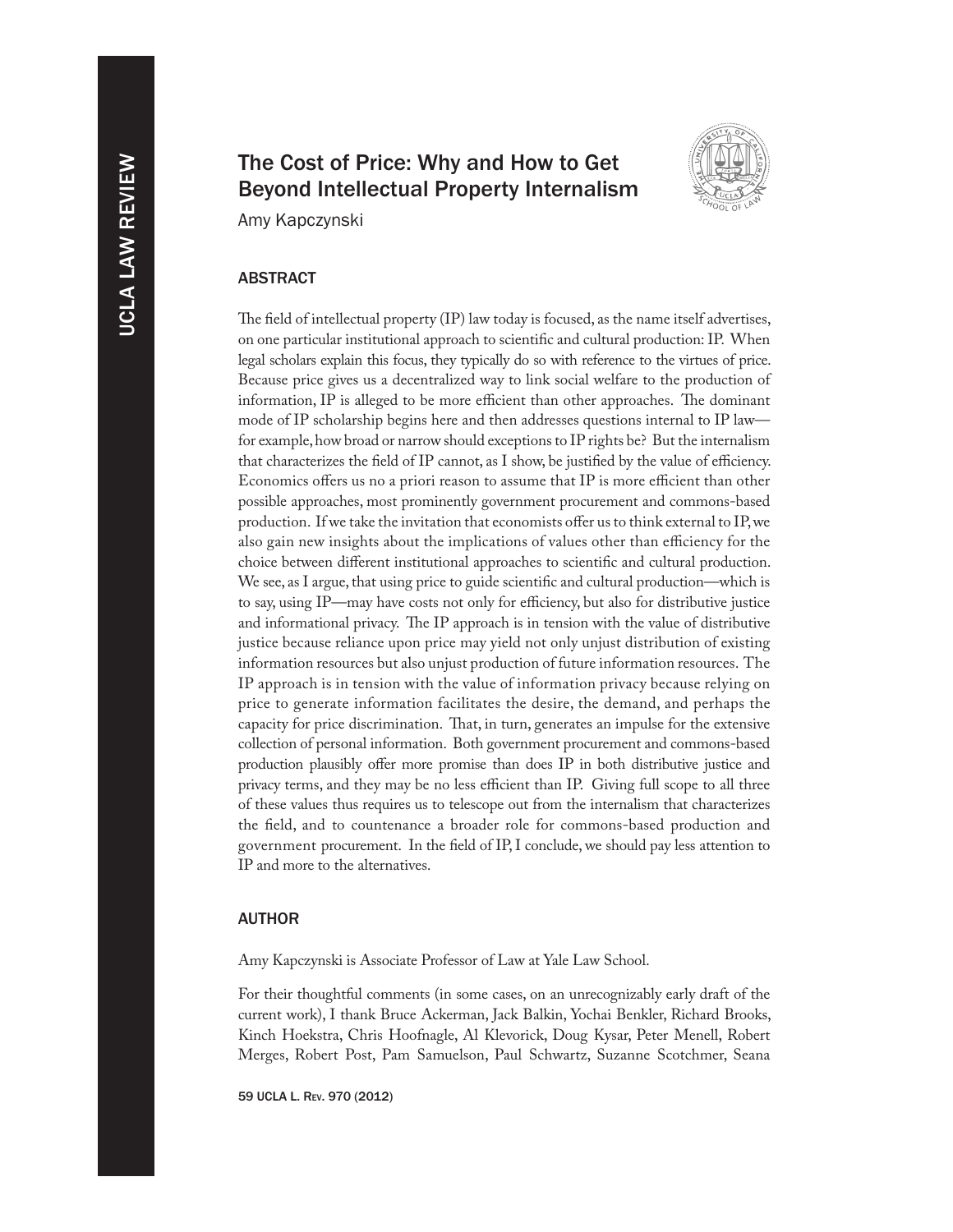Shiffrin, Reva Siegel, David Sklansky, Talha Syed, Eric Talley, Rebecca Tushnet, Molly Van Houweling, Heidi Williams, and Brian Wright; participants of the Junior Faculty Workshop at UC Berkeley School of Law; the Intellectual Property Workshops at Loyola University Chicago School of Law, UC Berkeley School of Law, UCLA School of Law, and Washington University College of Law; and the faculty workshops at University of Colorado Law School and Washington University College of Law. Thanks also to Colin Hector and Lisa Larrimore Ouellette for superb research assistance. The usual caveat about errors applies.

# TABLE OF CONTENTS

|  | I. AN EXTERNALIST VIEW OF EFFICIENCY AND THE AMBIVALENT      |  |
|--|--------------------------------------------------------------|--|
|  |                                                              |  |
|  |                                                              |  |
|  | III. INTELLECTUAL PROPERTY EXTERNALISM AND THE COST OF PRICE |  |
|  |                                                              |  |
|  |                                                              |  |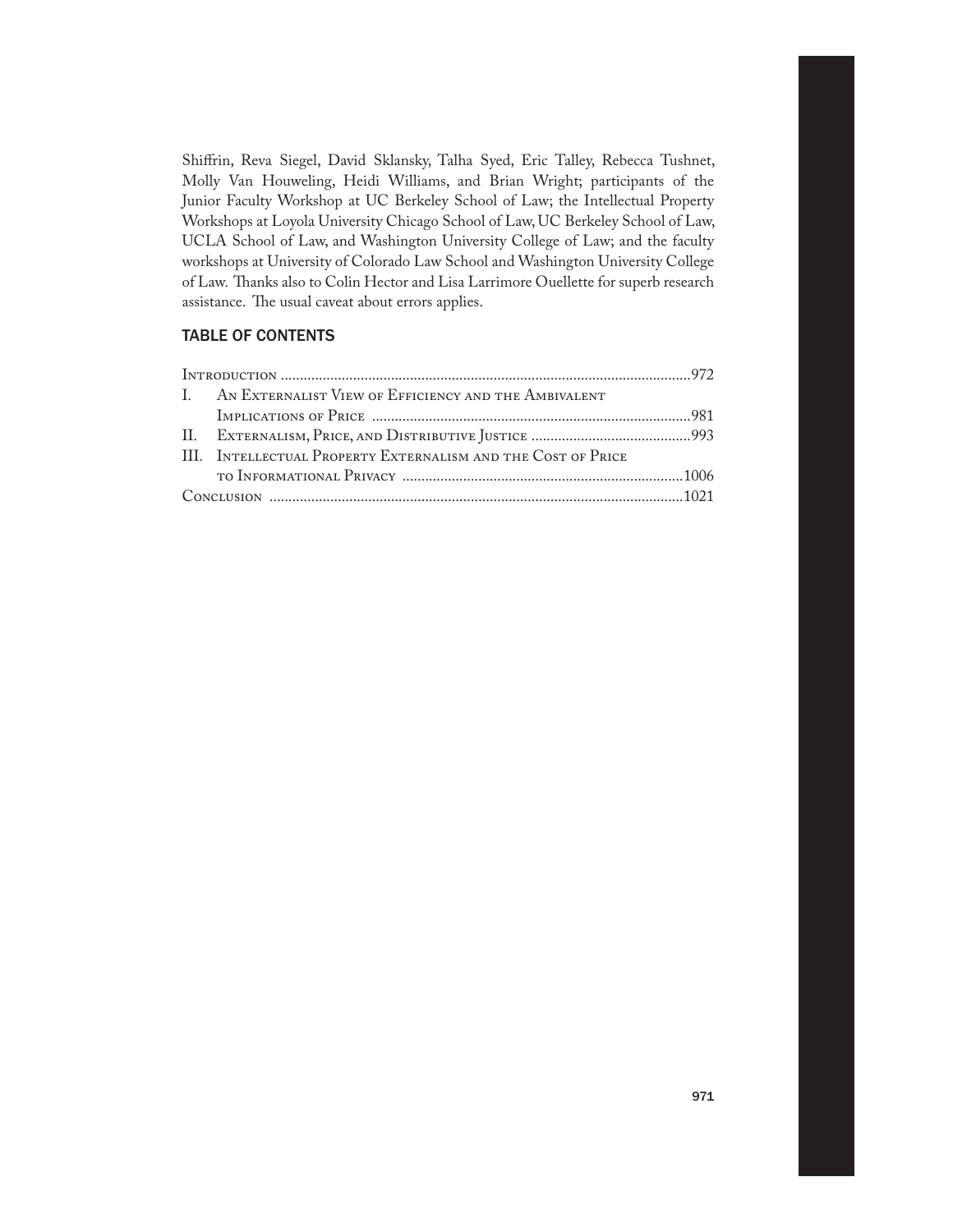### **INTRODUCTION**

Imagine that instead of a field called "environmental law" we had a field called "cap-and-trade law." We would, I think, find that odd. Yet this is a fair approximation of where we find ourselves in the field of intellectual property (IP) law today. The field is constructed around one particular institutional approach to sustaining the production of scientific and cultural goods: exclusive rights. Yet it is not at all obvious that IP is categorically superior to other institutional approaches.

Other approaches not only are possible, but also, in many cases, already play an important role in our creative ecosystem. Consider a brief example from the scientific arena. In the United States, about one-third of all research and development (R&D), including more than 80 percent of basic R&D, is funded by government and nonprofit sectors.<sup>1</sup> The results are often disseminated not under property rules, but under norms of open scientific exchange.<sup>2</sup> This institutional approach, $^3$  which we can call government contracting, is both ubiquitous and familiar. It is employed when government agencies make grants or contract for research, in the manner commonly done by the U.S. National Institutes of Health (NIH) or by the U.S. Department of Defense.

In the cultural arena, the explosion of user-generated content on the internet has fundamentally changed our leisure and entertainment culture. One way to mark this phenomenon is to track the exponential growth of user-generated content sites. Today, more than three billion videos are viewed each day on YouTube, and more video is uploaded to the site in thirty days than was created by the top three U.S. television networks in sixty years.<sup>4</sup> While some YouTube content is generated by the old-fashioned content industry and is monetized, a substantial portion of it—from parkour performances to mashups to the ubiquitous toddler videos—is generated and shared without any expectation of direct

<sup>1</sup>. MARK BOROUSH, NAT'L SCI. FOUND., NEW NSF ESTIMATES INDICATE THAT U.S. R&D SPENDING CONTINUED TO GROW IN 2008, at 6 tbl.3 (2010) (2008 data), *available at* http://www.nsf.gov/statistics/infbrief/nsf10312/nsf10312.pdf.

<sup>2</sup>. *See, e.g.*, J.H. Reichman & Paul F. Uhlir, *A Contractually Reconstructed Research Commons for Scientific Data in a Highly Protectionist Intellectual Property Environment*, 66 LAW & CONTEMP. PROBS. 315, 331-32 (2003) (discussing federal policy regarding the open sharing of data stemming from publicly funded research).

<sup>3</sup>. I call these different "institutional approaches" rather than, say, "alternative mechanisms" because they are not always alternatives but rather are at times complementary and because the word "institution" invokes a thicker and richer field than does the concept of a mechanism.

<sup>4</sup>. *See Statistics*, YOUTUBE, http://www.youtube.com/t/press\_statistics (last visited Feb. 27, 2012).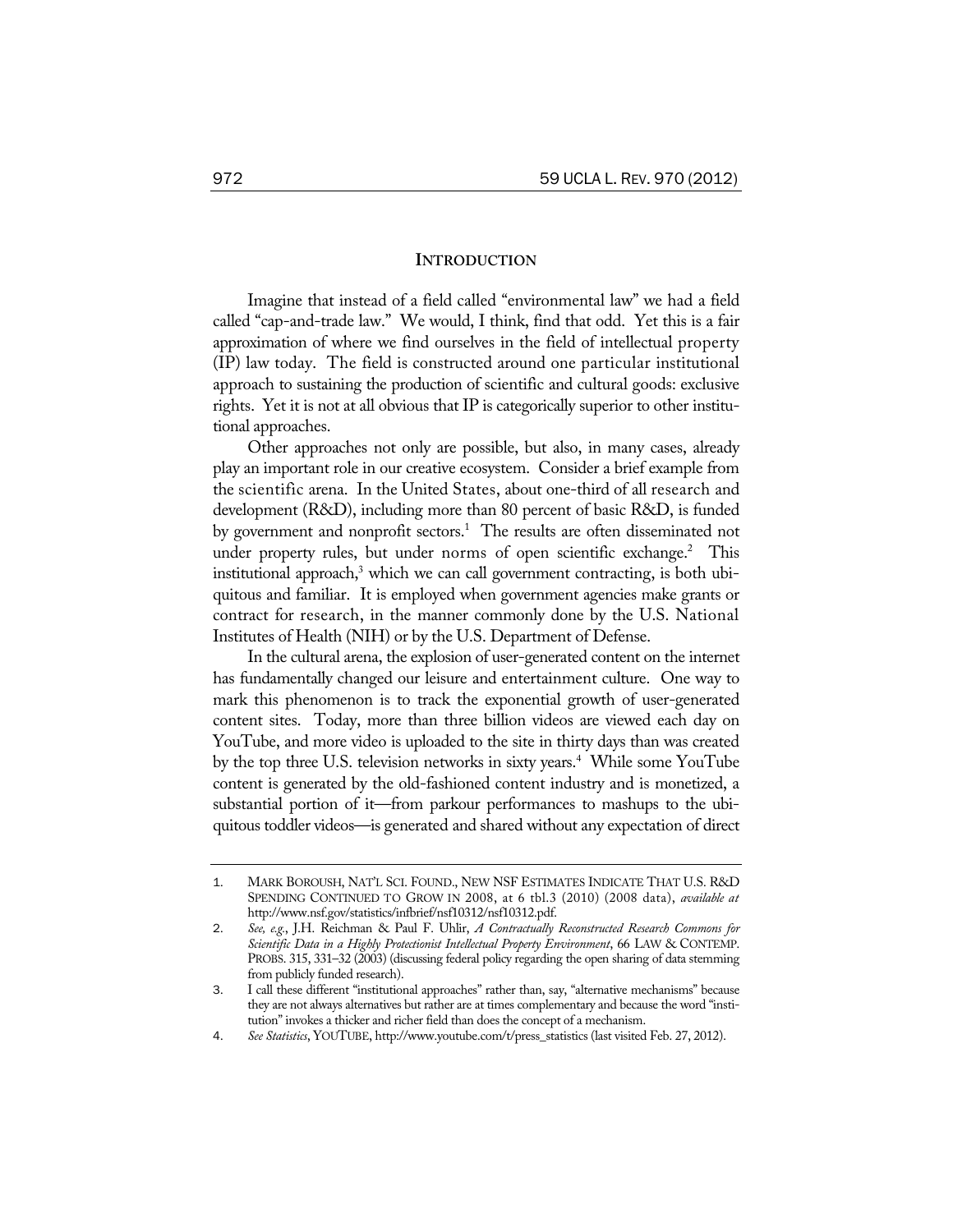profit.<sup>5</sup> We can call this the "commons-based approach" to cultural production, one exemplified by phenomena such as Wikipedia and free software, and one that we can loosely think of as being characterized by nonproprietary norms and by a collaborative, self-organized production process.<sup>6</sup>

A third approach involves financial inducement prizes. Here, a government offers a financial reward to anyone who creates a desired invention—say, a vaccine. The inventor enjoys the benefit of the reward, and the government puts the information it has purchased in the public domain.<sup>7</sup> This approach is relatively uncommon today, but it has successful historical antecedents, the most famous perhaps being the eighteenth-century British longitude prize.<sup>8</sup> The prize approach has also generated substantial—and growing—interest in the field of information economics today.9

- 6. In the IP literature, the term "commons" is used to refer to a family of approaches that do not always align neatly under a single definition. I discuss this, and offer a more elaborate characterization of the approach, in Part I.
- 7. Many prize proposals today are structured as supplements to IP incentives and so do not require that the resulting information be put immediately into the public domain. They may, however, impose constraints on pricing or require open licensing under certain conditions. *See, e.g.*, Owen Barder, Michael Kremer & Heidi Williams, *Advance Market Commitments: A Policy to Stimulate Investment in Vaccines for Neglected Diseases*, ECONOMISTS' VOICE, Feb. 2006, at 3, 4 (describing an Advanced Market Commitment (AMC) prize proposal, which obligates medicine manufacturers to sell their products at "low, affordable price[s] in the long-term, or to license their technology to other manufacturers" after sponsors of the AMC have purchased an initial, predetermined number of treatments at higher prices). The classic form of a prize, however, as discussed in Brian Wright's foundational work, conceives of the prize as a reward in lieu of exclusive rights, thus avoiding the deadweight loss associated with pricing information. Brian D. Wright, *The Economics of Invention Incentives: Patents, Prizes, and Research Contracts*, 73 AM. ECON. REV. 691, 691, 697–98, 701 (1983). Prizes of this sort can be structured as IP "buyouts" in particular cases and thus may not disturb the IP system as a whole.

<sup>5</sup>. YouTube does not offer precise breakdowns of the makeup of its content, but a simple perusal of the site shows that much of the content on YouTube is homegrown. A rough sense of the importance of content on YouTube that is produced without commercial motivation can perhaps be discerned from YouTube's publicly available figures on monetization. Through its ContentID system, YouTube allows copyright owners to monetize works posted on YouTube, and the site reports monetizing over three billion video views weekly. *Id.* That is just one-seventh of the overall video views, which amount to three billion daily. *Id.* Even assuming that much contentindustry material is not monetized, this suggests that a substantial portion—perhaps the majority—of the content viewed on YouTube is not produced through conventional copyright incentives.

<sup>8</sup>. *See, e.g.*, DAVA SOBEL,LONGITUDE 51–60 (1995).

<sup>9</sup>. For evidence of the renewed interest in prizes, see Michael Kremer & Heidi Williams, *Incentivizing Innovation: Adding to the Tool Kit*, 10 INNOVATION POL'Y & ECON. 1 (2010); *And the Winner Is . . . Offering a Cash Prize to Encourage Innovation Is All the Rage*, ECONOMIST, Aug. 5, 2010, http://www.economist.com/node/16740639; Joseph E. Stiglitz, *Prizes, Not Patents*, PROJECT SYNDICATE (Mar. 6, 2007), http://www.project-syndicate.org/commentary/stiglitz 81/English.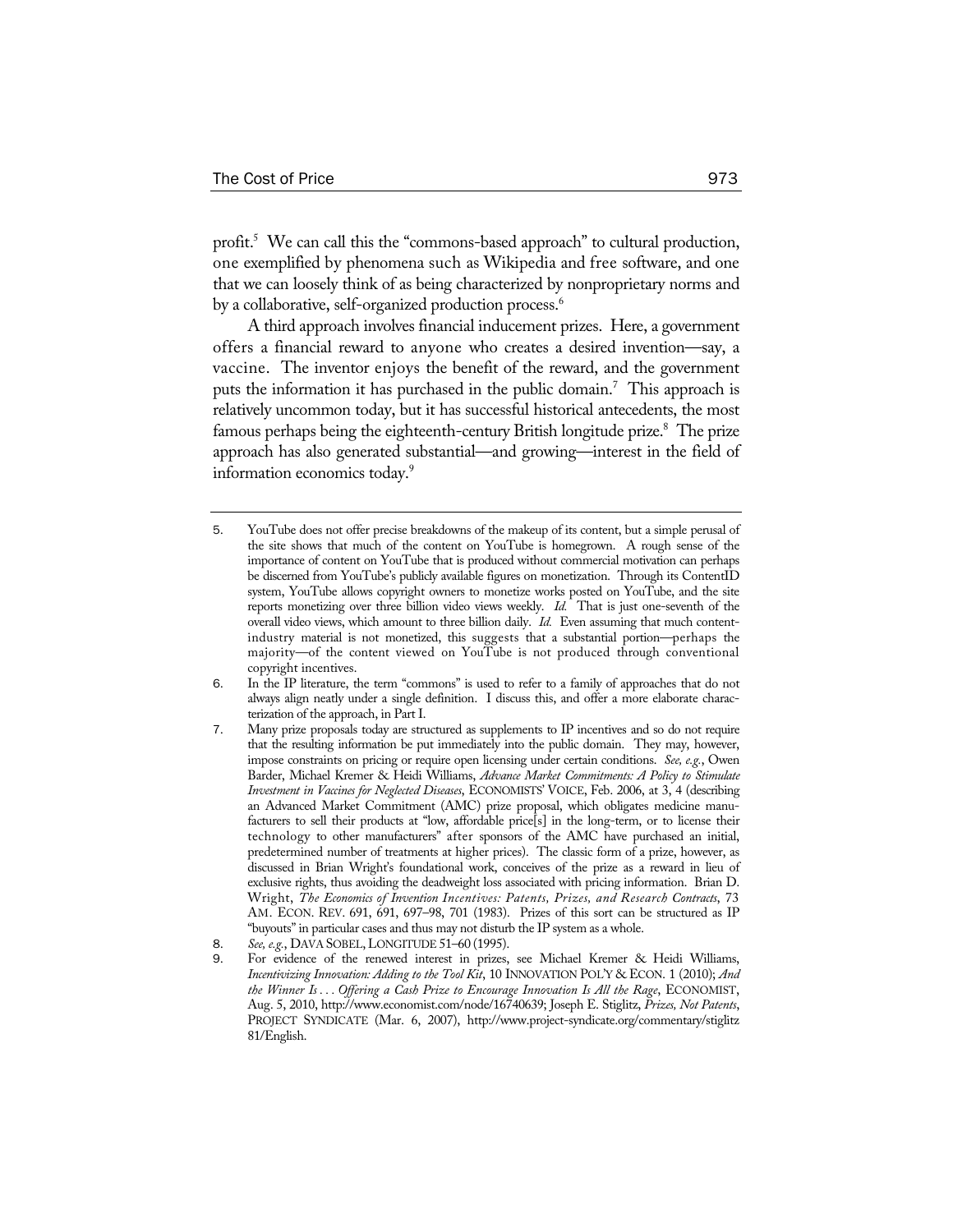In fact, since the 1960s, economists have debated the relative costs and benefits of a variety of approaches other than IP, most commonly government contracts and financial prizes (which I refer to together as modes of government procurement). In a foundational piece, Kenneth Arrow argued that the most efficient means of producing information likely relied not on property but rather on government.<sup>10</sup> His argument was driven by his analysis—now widely accepted—of the necessary inefficiencies that accompany exclusive rights in information.

Because information is nonrival, as Arrow explained, it has a marginal cost of zero. IP as a strategy works by putting a positive price on information: Creators create, then they charge others to use the information they have produced, thus pricing it above marginal cost. The result is deadweight loss.<sup>11</sup> (It is important to note here that economists use the term "information" to refer to an extremely broad range of immaterial resources, from scientific formulas to improvements in production processes to musical compositions to the sequence of words in a novel. These are all products of human minds, and insofar as they are immaterial, they can be shared infinitely without reducing the amount available to others.12 I follow this usage here since it is common and corresponds to the economic analysis that is central to the field. But I also use the concept of "scientific and cultural production," in part to invoke a focus on the processes of production rather than their reified result, and in part because the phrase calls forth a wider range of institutional settings than the concept of information production may do.)

A few years later, Harold Demsetz offered an influential response to Arrow. He suggested that despite the deadweight loss that accompanies pricing, property rights in information may be more efficient than government production, largely because of the way that exclusive rights in information guide decisions about the allocation of inventive resources.<sup>13</sup> Instead of relying on government officials to guide inventive effort, property rights harness the power

<sup>10</sup>. Kenneth J. Arrow, *Economic Welfare and the Allocation of Resources for Invention*, *in* THE RATE AND DIRECTION OF INVENTIVE ACTIVITY: ECONOMIC AND SOCIAL FACTORS 609, 623 (Richard Nelson ed., 1962). I discuss the argument in more detail in Part I.

<sup>11</sup>. One can think of it colloquially in this way: Once a song is produced, you and I and everyone we know can listen to it as many times as we like, with no depletion of the resource. So, ideally, the song would be costless, because any positive price will reduce the access we have to the song and thus reduce welfare. *See also infra* Part I.

<sup>12</sup>. Transmission could have a positive marginal cost, as will the material goods in which these intangible objects are embedded (such as machines, CDs, books, and the like). But the informational component is nonrival, and economists analyze this informational component separately.

<sup>13</sup>. Harold Demsetz, *Information and Efficiency: Another Viewpoint*, 12 J.L. & ECON. 1, 14 (1969).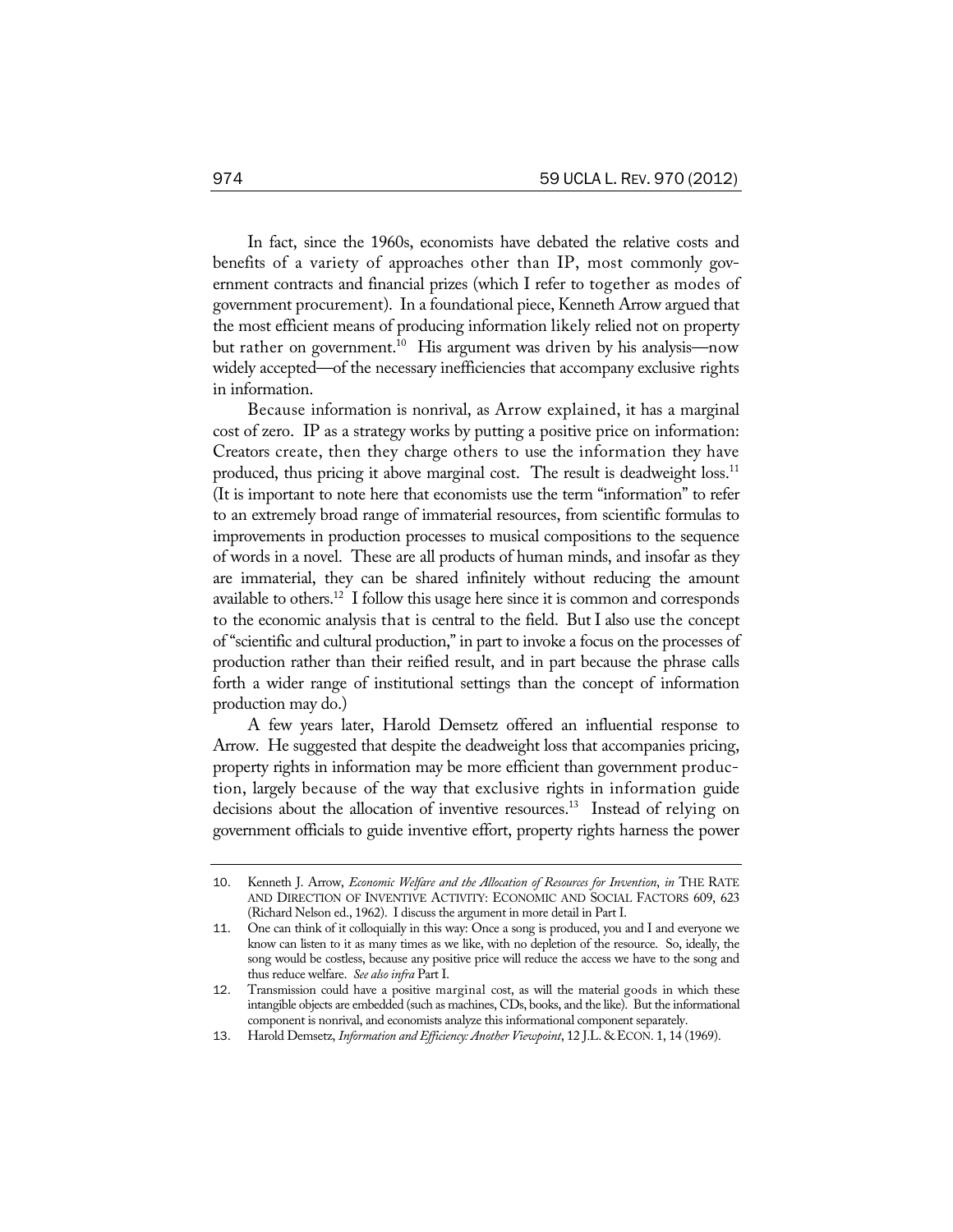of price to transmit information between consumers and decentralized creators.14 Price links the production of information to consumer demand, and, by extension, to social welfare.

This argument has been so deeply internalized in the field of IP law that it is typically taken for granted.<sup>15</sup> For example, the introduction of the leading IP casebook, coauthored by Robert Merges, Peter Menell, and Mark Lemley, states decisively that "[i]ntellectual property protection is necessary to encourage inventors, authors, and artists to invest in the process of creation."16 It justifies the institutional preference for IP only briefly, with a reference to the virtues of decentralized market-based systems over "central planning on a mass scale."17 This reflects the dominant view in the field of IP law today, which—as is advertised in the name—focuses on intellectual property rights as the privileged means of promoting scientific and cultural production. The choice is justified, if at all, with reference to Demsetzian arguments that are said to establish IP as more efficient than the alternatives. The core of the field of IP law today thus focuses on questions "internal" to IP—for example, on questions about the effects or interpretation of a particular doctrine of copyright or patent law, about how broad or narrow the scope of exclusive rights or their exceptions should be, or about the administration of the IP system and how it can be improved. The effect is to focus our attention on questions about tradeoffs within IP law, and to suggest that the stakes of these questions are more important than the stakes of questions about the trade-offs between IP and other institutional approaches to cultural and scientific production.

There is also a long and important tradition of dissent from the dominant internalism of the legal field.<sup>18</sup> Over the past few years, that dissent has gained

<sup>14</sup>. *Id*. at 12–13. By "price" here, I simply mean payment voluntarily exchanged in private markets. Information is priced, in the sense I mean here, when it is treated as a commodity using a property rule.

<sup>15</sup>. For examples, see *infra* note 40.

<sup>16</sup>. ROBERT P. MERGES, PETER S. MENELL & MARK A. LEMLEY, INTELLECTUAL PROPERTY IN THE NEW TECHNOLOGICAL AGE 14 (5th ed. 2010).

<sup>17</sup>. *Id*. at 18. The authors go on to note that the case for IP is based "more on a generalized perception of institutional choice than on strong direct evidence of the superiority of intellectual property rights relative to the alternatives." *Id.* But they offer no further discussion of the potential tradeoffs between different institutional choices, or of the robust economics literature that calls into question a generalized preference for IP.

<sup>18</sup>. For an early and prominent dissent to the assumption that IP is necessary for economic efficiency, see Stephen Breyer, *The Uneasy Case for Copyright: The Study of Copyright in Books, Photocopies, and Computer Programs*, 84 HARV. L. REV. 281, 283–84, 293–308 (1970) (concluding that the economic case for copyright in books "is not a strong one," arguing that market forces such as lead time may be sufficient). For a later work that considers a broader range of alternatives to IP,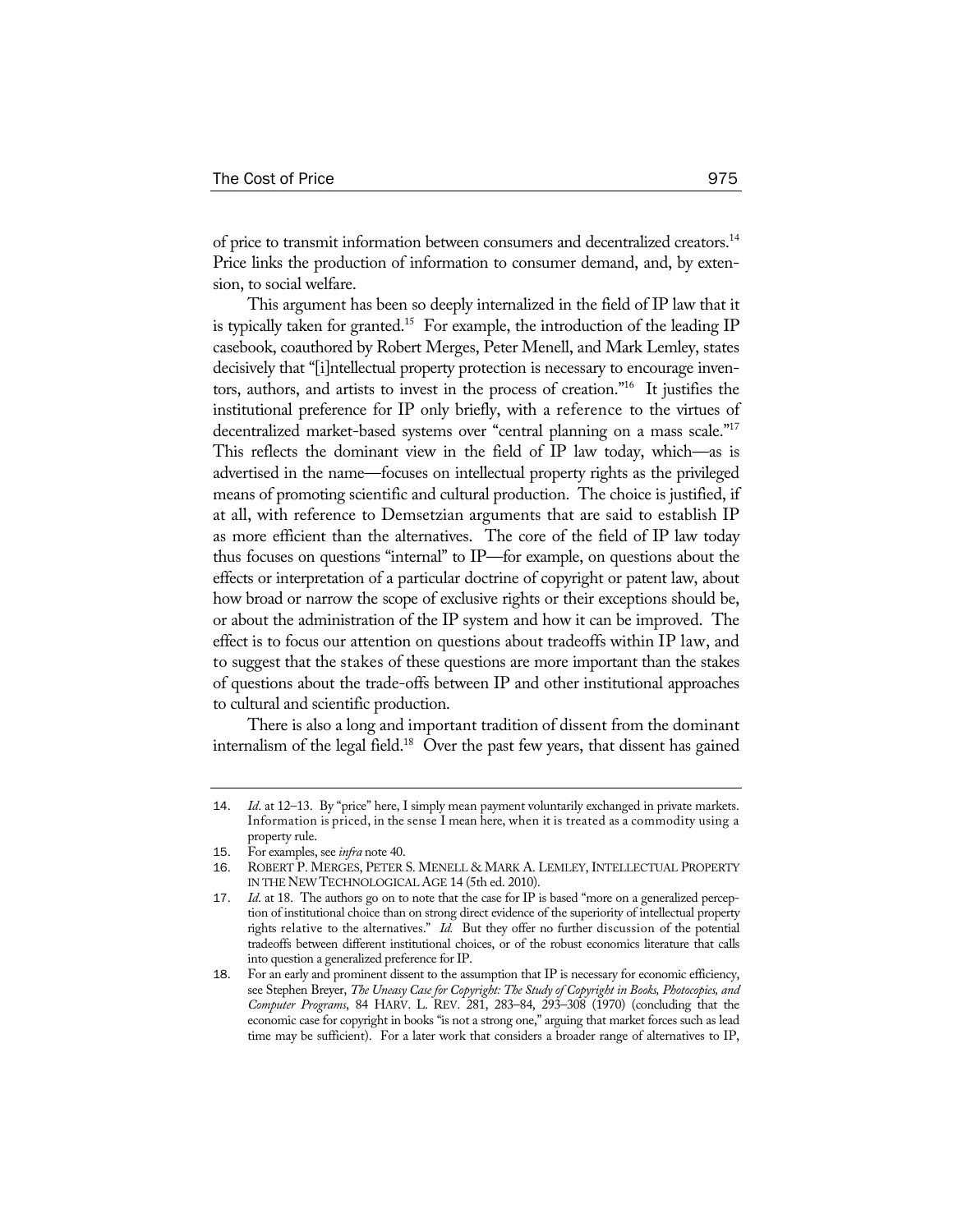in prominence. A small but growing number of legal scholars have begun to argue for the potential of prizes and other modes of government procurement as alternatives or complements to an IP-based approach.<sup>19</sup> There has also been a surge of interest among legal scholars in commons-based production of scientific and cultural goods.<sup>20</sup> There is also a notable policy

- 19. For recent legal scholarship on the potential of prizes, see, for example, FISHER, *supra* note 18; Michael Abramowicz, *Perfecting Patent Prizes*, 56 VAND. L. REV. 115 (2003); Jonathan H. Adler, *Eyes on a Climate Prize: Rewarding Energy Innovation to Achieve Climate Stabilization*, 35 HARV. ENVTL. L. REV. 1 (2011); Steven Shavell & Tanguy van Ypersele, *Rewards Versus Intellectual Property Rights*, 44 J.L. & ECON. 525 (2001); *see also* Neil Weinstock Netanel, *Impose a Noncommercial Use Levy to Allow Free Peer-to-Peer File Sharing*, 17 HARV. J.L. & TECH. 1 (2003) (promoting a variant of a prize proposal). The potential of government contracting has received less attention, but has been treated as promising by some legal scholars. *See* Jerome H. Reichman, *Rethinking the Role of Clinical Trial Data in International Intellectual Property Law: The Case for a Public Goods Approach*, 13 MARQ.INTELL. PROP.L.REV. 1 (2009).
- 20*. See, e.g.*, BOYLE, *supra* note 18; Yochai Benkler, *Freedom in the Commons: Towards a Political Economy of Information*, 52 DUKE L.J. 1245 (2003); Jorge L. Contreras, *Data Sharing, Latency Variables, and Science Commons*, 25 BERKELEY TECH. L.J. 1601 (2010); Peter Lee, *Toward a Distributed Commons in Patent Law*, 2009 WIS. L. REV. 917; Michael J. Madison, Brett M. Frischmann & Katherine J. Strandburg, *Constructing Commons in the Cultural Environment*, 95 CORNELL L. REV. 657 (2010); Stephen M. Maurer, Arti Rai & Andrej Sali, *Finding Cures for Tropical Diseases: Is Open Source an Answer?*, 6 MINN. J.L. SCI. & TECH. 169 (2004); Yochai Benkler, *The Commons as a Neglected Factor of Information Policy* (Working Draft Presented at Telecomms. Pol'y Research Conference, 1998), *available at* http://www.benkler.org/commons.pdf. See also the many commentaries on the Madison, Frischmann, and Strandburg article in the

see Steve P. Calandrillo, *Economic Analysis of Property Rights in Information: Justifications and Problems of Exclusive Rights*, *Incentives to Generate Information, and the Alternative of a Government-Run Reward System*, 9 FORDHAM INTELL. PROP. MEDIA & ENT. L.J. 301 (1998). Early work by Rebecca Eisenberg and Arti Rai focused attention on academic and governmentsupported scientific research, for example, by analyzing the relationship between the norms that govern that realm and IP norms. *See, e.g.*, Rebecca S. Eisenberg, *Proprietary Rights and the Norms of Science in Biotechnology Research*, 97 YALE L.J. 177 (1987); Arti Kaur Rai, *Regulating Scientific Research: Intellectual Property Rights and the Norms of Science*, 94 NW.U.L.REV. 77 (1999). William Fisher has sought to bring alternatives to IP more firmly to the center of IP conversations, both through theoretical arguments, *see* William W. Fisher, *Intellectual Property and Innovation: Theoretical, Empirical and Historical Perspectives*, *in* INDUSTRIAL PROPERTY, INNOVATION, AND THE KNOWLEDGE-BASED ECONOMY \*2–4 (A. Arundel ed., 2002), *available at*  http://cyber.law.harvard.edu/people/tfisher/Innovation.pdf, and through detailed policy proposals, *see* WILLIAM W. FISHER III, PROMISES TO KEEP: TECHNOLOGY, LAW, AND THE FUTURE OF ENTERTAINMENT (2004). Yochai Benkler has made similarly important contributions, particularly with his book on the phenomenon of commons-based peer production, YOCHAI BENKLER, THE WEALTH OF NETWORKS: HOW SOCIAL PRODUCTION TRANSFORMS MARKETS AND FREEDOM (2006). The rich literature on the public domain also has helped map the "outside" of IP, although not always with a specific focus on the viability of other institutional approaches to scientific and cultural production. For key contributions on the public domain, see JAMES BOYLE, THE PUBLIC DOMAIN: ENCLOSING THE COMMONS OF THE MIND (2008); David Lange, *Recognizing the Public Domain*, 44 LAW & CONTEMP. PROBS. 147 (1981); Jessica Litman, *The Public Domain*, 39 EMORY L.J. 965 (1990); Pamela Samuelson, *Enriching Discourse on Public Domains*, 55 DUKE L.J. 783 (2006).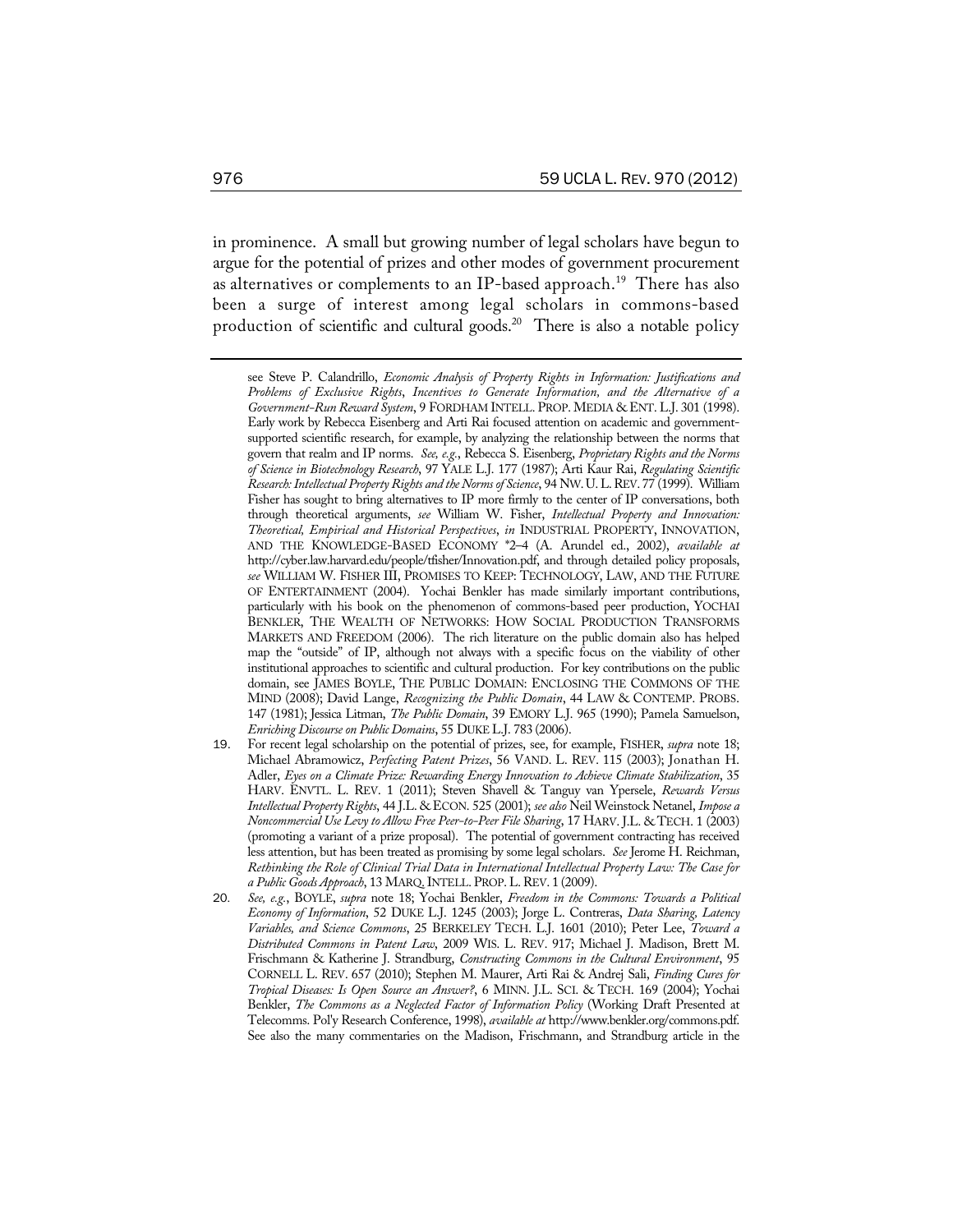interest in alternatives to IP approaches today, particularly in the potential of prizes.<sup>21</sup>

I seek here to build on this dissent, by showing first that IP internalism cannot, as a general matter, be justified by appeals to efficiency. That is because, as Part I shows, the contemporary field of information economics itself offers no clear endorsement of IP. That literature has moved beyond Demsetz's response to Arrow and has developed a complex conversation about the comparative costs and benefits of prizes, contracts, and IP—a conversation that has produced no definitive resolution in favor of any of these approaches. This is well understood by those in the IP field who reject the internalist impulse.<sup>22</sup> Scholars have also called attention to commons-based production as another approach that may be as or more efficient than IP. The existing legal and economic literature teaches us, then, the question of which institutional approach to information production is most efficient must be examined in context, and in any case it may be difficult to determine with any certainty.

If concerns about efficiency do not dictate a preference for IP, might other fundamental values have something to say about the matter? As IP scholars have pointed out, the choices we make about information governance implicate a range of fundamental values, including values of privacy and distributive justice.<sup>23</sup> Discussions about these two values have also tended to follow an internalist frame, asking, for example, whether distributive values generate arguments for

*Cornell Law Review*, volume 95. This literature is still in its infancy, and the definition of "commons-based production" is contested (and is discussed further in Part I). But one measure of its importance is the fact that a critical counter-literature has begun to emerge. *See, e.g.*, Jonathan M. Barnett, *The Illusion of the Commons*, 25 BERKELEY TECH.L.J. 1751 (2010).

<sup>21</sup>*. See, e.g.*, COMMITTEE ON THE DESIGN OF AN NSF INNOVATION PRIZE, NAT'L RESEARCH COUNCIL,INNOVATION INDUCEMENT PRIZES AT THE NATIONAL SCIENCE FOUNDATION (2007); *Centennial Challenges*, NASA, http://www.nasa.gov/offices/oct/early\_stage\_innovation/ centennial\_challenges/index.html (last visited Feb. 27, 2012)*.* 

<sup>22</sup>. Benkler and Fisher have done particularly important work to elucidate this point. *See* BENKLER, *supra* note 18; FISHER, *supra* note 18.

<sup>23</sup>. *See, e.g.*, Margaret Chon, *Intellectual Property and the Development Divide*, 27 CARDOZO L. REV. 2821, 2907 (2006) (describing the potential conflicts between IP law and distributive justice, particularly in relation to development); Julie E. Cohen, *DRM and Privacy*, 18 BERKELEY TECH L.J. 575 (2003) [hereinafter Cohen, *DRM and Privacy*] (discussing the conflicts between digital rights management (DRM) technologies, which are part of the enforcement infrastructure for copyright, and privacy values). Scholars invoke a range of other values as well, of course, such as democracy, authorship, creativity, freedom of thought or cultural engagement, free speech, and the like. No single article could analyze the implications of all such values for the choice of institutional approaches to scientific and cultural production. I have focused on the values of distributive justice and privacy here to illustrate the implications of the externalist approach, and because they offer us an entry point to important new arguments about the tradeoffs between different institutional approaches to innovation.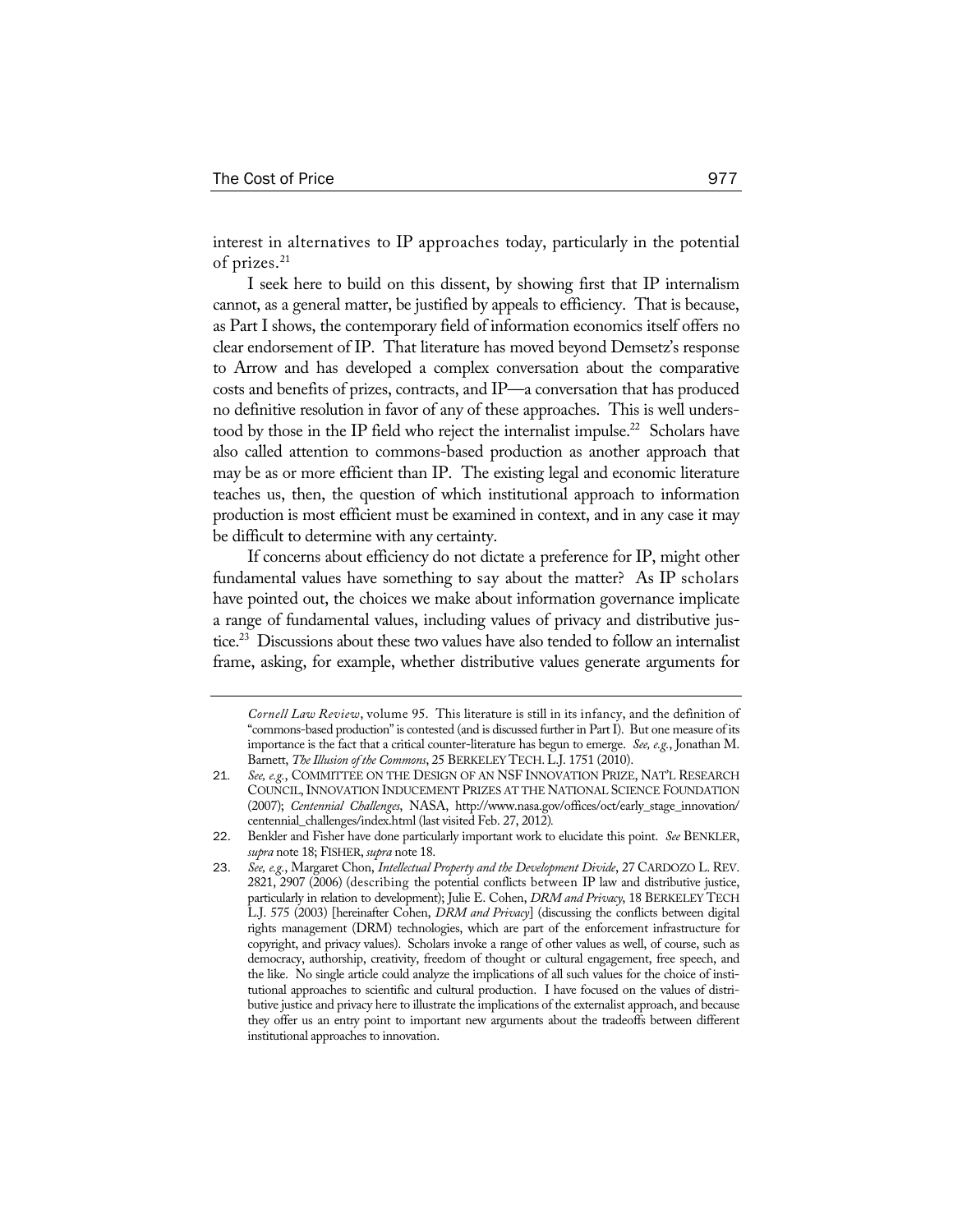exceptions to existing IP law. If we adopt an externalist perspective, instead, we bring into view something otherwise obscured. Using price to guide scientific and cultural production—which is to say, using IP—may itself generate costs from the perspective not only of efficiency, but also of distributive justice and privacy.

In Part II, I show that the institutional approach of IP is in significant tension with distributive values. The most obvious reason, which is in some sense well known and visible even from an internalist perspective, is that IP uses price to ration access to information goods. Price can be a problematic way of distributing goods that are important to justice because the existing distribution of resources may be unjust. While this concern also exists outside the domain of information, it is particularly meaningful here, because here we know that price is not necessarily a more efficient means of production than are other institutional approaches. The usual response to distributive concerns about price, which suggests that we should use price to maximize efficiency and redistribute afterwards, therefore has little purchase in the context of information.

The more pertinent and common objection to distributive impulses internal to IP law is that yielding to such impulses will undermine their own aim. In other words, limiting the reach of IP will undermine the production of the very information that must be fairly distributed due to its importance to justice. When scholars debate the implications of distributive justice for international patent law from an internalist perspective, for example, they risk being caught in an eddy: The desire to make sophisticated medicines available to the poor around the world seems to require not only thin patent law (so that affordable generic drugs are available) but also robust patent law (so that new medicines for the poor are created).<sup>24</sup> From inside of IP, it is difficult to dissolve this apparent paradox. As I show, it can be dissolved because sometimes we can make modifications to IP law that will have effects that are more beneficial than harmful for the poor. But the results in distributive terms will be modest, leaving a substantial domain of inequality that cannot be addressed from within an internalist paradigm.

If we adopt an externalist view, distributive justice arguments have a much broader scope. As I show, from a distributive perspective, IP is not just a problematic way to distribute cultural and scientific goods that are important to justice, but it is also a problematic way to produce them. In an IP system, price influences not only who has access to such goods, but also which goods are produced in the first place. As long as the rich and the poor sometimes have different needs,

<sup>24</sup>. For an example, see *infra* text accompanying notes 93–94.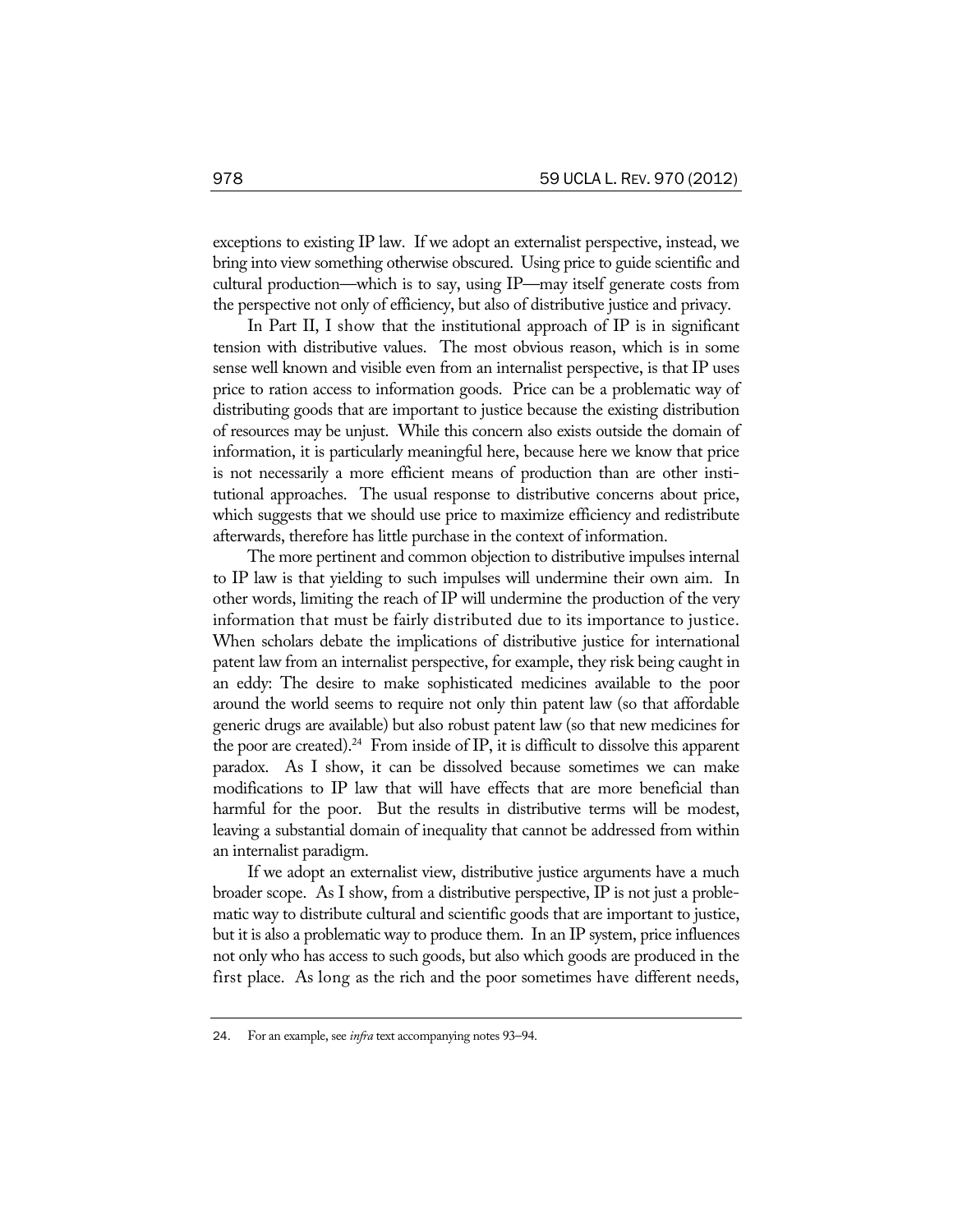as they demonstrably do, a system based on price will prioritize the needs of the wealthy. Moreover, some information goods may be of such foundational importance to human freedoms and capabilities that all should have them regardless of their preferences. Because price necessarily tracks preferences, it is a particularly problematic way to develop and distribute these kinds of basic information goods. Commons-based production and particularly government procurement plausibly have advantages over IP in distributive terms because they yield information goods that are made available for free, and are better suited to attempts to direct production in ways that are divorced from preferences and from the existing allocation of resources.

Part III addresses the implications of our choice of institutional approach for informational privacy. As I argue, and as an externalist view allows us to see, choosing IP as the mode for producing and distributing information sets up a constitutive tension with information privacy. When we produce and distribute information through price we have the problem of deadweight loss. The solution proffered is price discrimination, in which a producer charges a user a specifically tailored price, matched to her individual willingness and ability to pay.25 Price discrimination is generally thought to enhance efficiency in the presence of price.<sup>26</sup> Moreover, when we rely on price, we generate a decentralized impulse to price discriminate because price discrimination will enhance the profits of producers. But price discrimination and privacy are in tension with one another because personal information is critical to the ability to cheaply and accurately price discriminate. While government procurement and commons-based schemes may also trigger privacy concerns, there are reasons to think that these concerns may be less acute than those that accompany price and thus IP.

In this Article, I thus offer two primary contributions to the existing literature. First, I identify the tendency toward IP internalism that characterizes the field today and demonstrate that it is not justified by efficiency arguments. Giving full scope to efficiency values would require us instead to adopt an externalist approach—to telescope out from a singular focus on IP as the privileged way to promote scientific and cultural production and to bring other institutional approaches from the periphery to the center of our inquiry. Second, I

<sup>25</sup>. A more formal definition of price discrimination is the state of affairs "when the prices of similar products sold by the same firm show variation that cannot be attributed to cost variation." Frank Verboven, *Price Discrimination (Empirical Studies)*, *in* THE NEW PALGRAVE DICTIONARY OF ECONOMICS (Steven N. Durlauf & Lawrence E. Blum eds., 2d ed. 2008).

<sup>26</sup>. This argument is described in detail below. *See infra* note 39.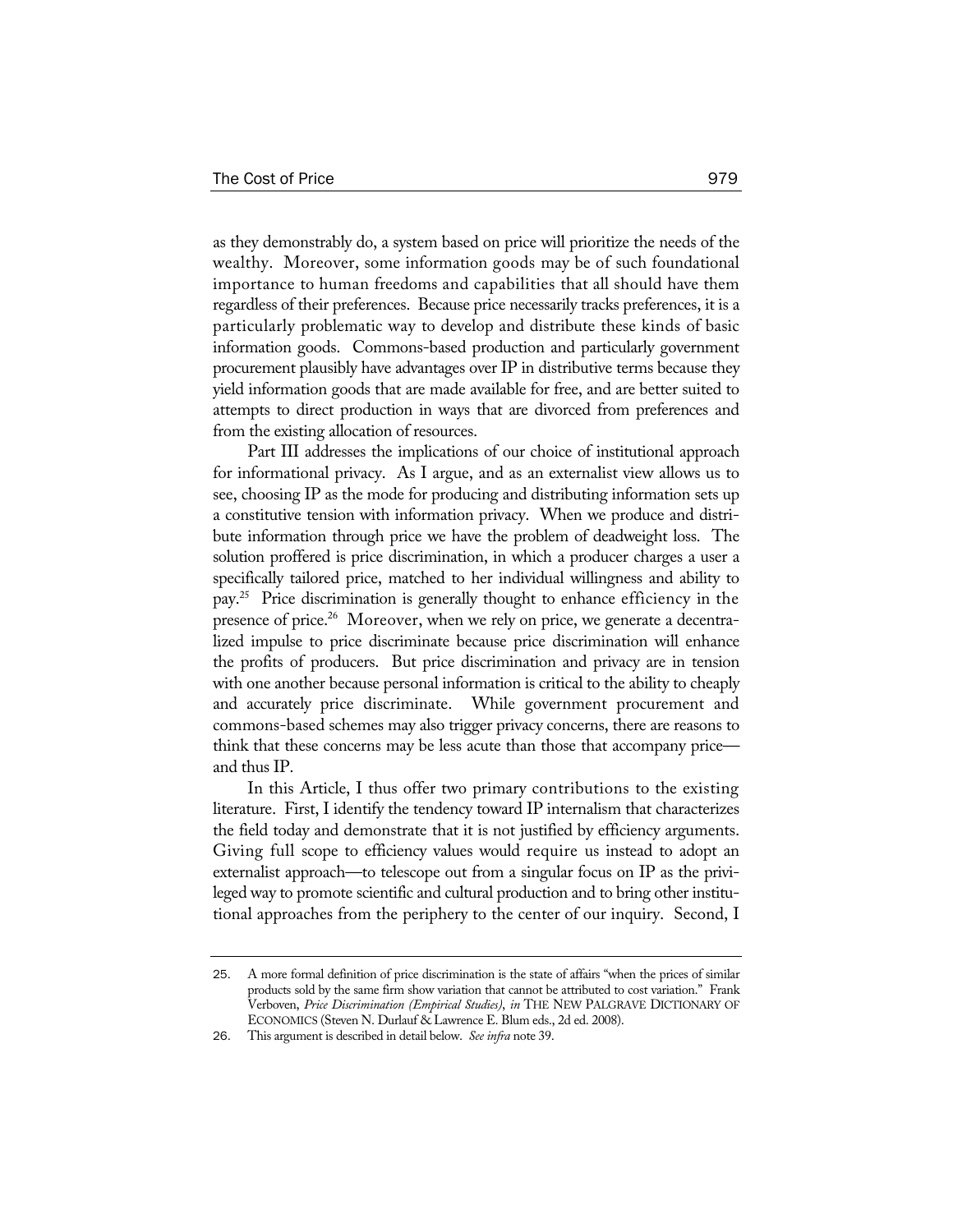argue that we also cannot give full scope to values beyond efficiency without adopting an externalist viewpoint. More specifically, I offer new arguments about the tension between the institutional approach of IP and values of distributive justice and informational privacy, and seek to show that both government procurement and commons-based approaches plausibly may generate less tension with both values.

My aim is not to argue that a particular institutional approach or mix of institutional approaches is always best. Indeed, my sense is that the contexts and resources involved are too diverse to admit to resolution in any such general way. Rather, I contend that we should systematically expand our field of vision so that the tradeoffs and complementarities between IP and other approaches become a central subject of the field, and so that we can more clearly debate the implications of our choice of approach not only for values of efficiency, but also for values such as distributive justice and privacy. Notably, an external approach not only gives more scope to our normative inquiries, but also better corresponds to the fundamentally mixed nature of our existing information ecology.

Renaming the field to encompass something broader than IP as an approach would facilitate the kind of analysis called for in this Article. It is worth noting in this regard that the term "intellectual property" only recently came into prominence.27 But in calling for IP externalism, I mean also to suggest that we do not need to rename the field in order to give it a new geography. Property law has been reinvented many times, all under the same name. We can telescope out and adopt a broader frame of reference for our inquiries, regardless of what we call our efforts. Indeed, this move is already underway. If we embrace it as a priority, a new field of analysis opens up.

<sup>27</sup>. For a review of the evidence about the emergence of the term, see Amy Kapczynski, *The Access to Knowledge Mobilization and the New Politics of Intellectual Property*, 117 YALE L.J. 804, 843, 846– 47 (2008). For an influential account of the rise of the term, see Mark A. Lemley, *Property, Intellectual Property, and Free Riding*, 83 TEX. L. REV. 1031, 1033–34 (2005) (charting an "exponential" rise in the use of the term "intellectual property" in federal court opinions, with the inflection point in the 1980s). What is new is less the propertization of IP than its intellectualization—that is, the grouping of different doctrinal and statutory regimes under this collective rubric. *See, e.g.*, Peter K. Yu, *Intellectual Property and the Information Ecosystem*, 2005 MICH. ST. L.REV. 1, 4.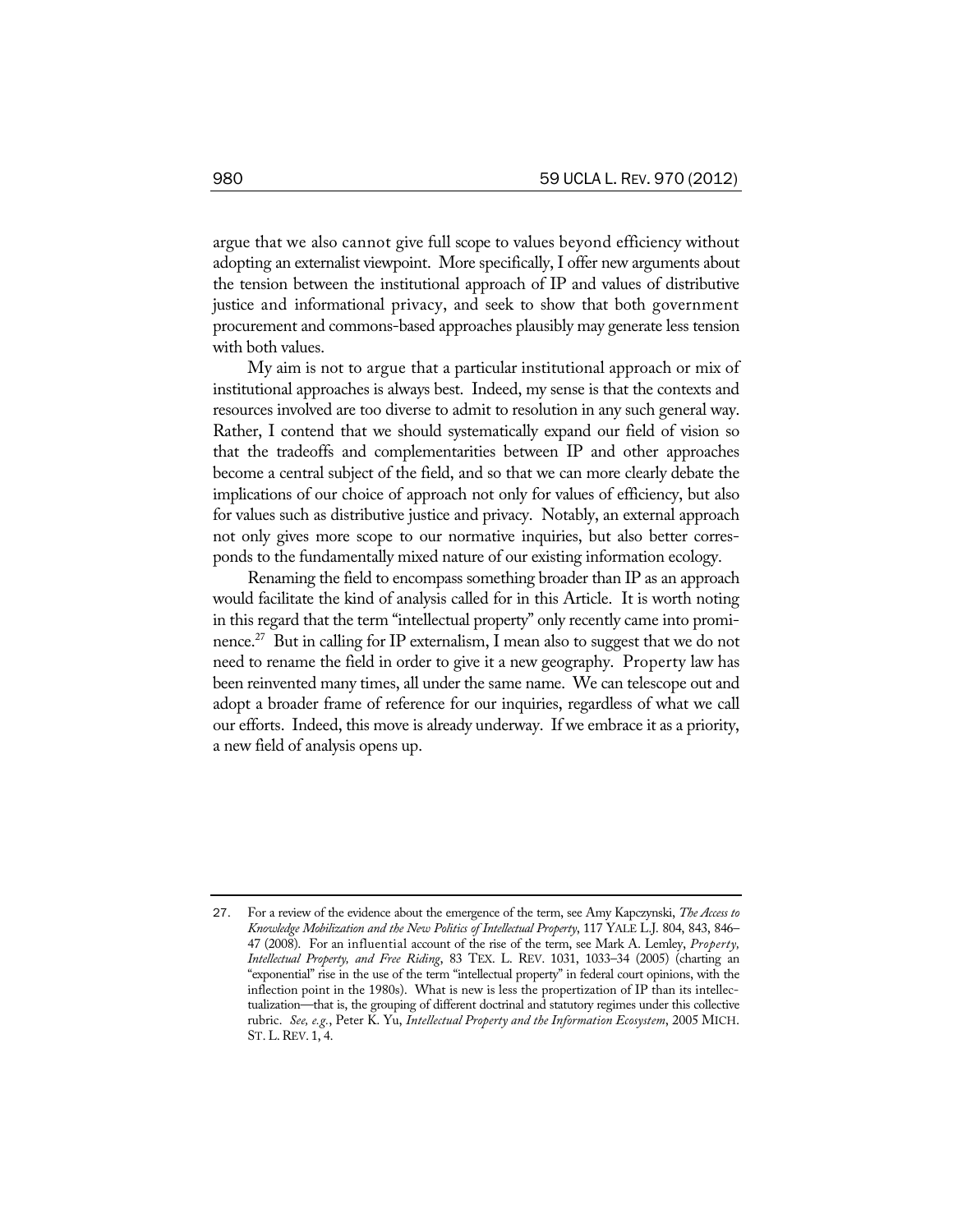## **I. AN EXTERNALIST VIEW OF EFFICIENCY AND THE AMBIVALENT IMPLICATIONS OF PRICE**

IP scholarship today responds primarily to the value of efficiency, and it generally conceives of IP as a means to generate incentives for the production of information.28 Although copyright, patent, trade secret, and trademark were not always thought of as conjoined areas of law, the rubric of information has been used to unite them by relying on a common analysis of the peculiar economic qualities of information.29

Information is understood, in economic terms, as a nonrival good because one person's consumption of it does not limit another person's consumption.<sup>30</sup> As a result, information only needs to be produced once for many people to enjoy it; in other words, its marginal cost of production is zero. As such, as Kenneth Arrow put it in a foundational article in 1962, "any information obtained, say a new method of production, should, from the welfare point of view, be available free of charge (apart from the cost of transmitting information). This insures optimal utilization of the information but, of course, provides no incentive for investment in research."31 One solution to the investment problem is commodification

<sup>28</sup>. *See, e.g.*, MERGES, MENELL & LEMLEY, *supra* note 16, at 14; William Fisher, *Theories of Intellectual Property*, *in* NEW ESSAYS IN THE LEGAL AND POLITICAL THEORY OF PROPERTY 168, 169 (Stephen R. Munzer ed., 2001); Lemley, *supra* note 27, at 1031; Peter S. Menell & Suzanne Scotchmer, *Intellectual Property Law*, *in* 2 HANDBOOK OF LAW AND ECONOMICS 1471, 1476–82 (A. Mitchell Polinsky & Steven Shavell eds., 2007). For a good example of arguments that operate in this mode, see WILLIAM M. LANDES & RICHARD A. POSNER, THE ECONOMIC STRUCTURE OF INTELLECTUAL PROPERTY LAW (2003). The normative appeal of the efficiency approach is usually understood to be welfarist in nature, with welfare being defined according to either wealth maximization or the Kaldor-Hicks criterion. *See* Fisher, *supra*, at 177. In practice, the latter shades into the former. *See* DOUGLAS A. KYSAR, REGULATING FROM NOWHERE 104 (2010) ("[T]he Kaldor-Hicks standard tends to prompt a shift from welfare maximization to wealth maximization, given that the dollar-weighted valuation of welfare impacts provides the most obvious and tractable method for operationalizing the hypothetical compensation test."); *cf.* Ronald H. Coase, *Economics and Contiguous Disciplines*, 7 J. LEGAL STUD. 201, 209 (1978) (arguing that economics as a discipline has a substantial advantage in that "economists are able to use the 'measuring rod of money'"). Kitchians also see the purpose of IP as being the generation of incentives for the production of information, though they focus particularly on incentives that exist after the grant of a patent. *See* Edmund W. Kitch, *The Nature and Function of the Patent System*, 20 J.L. & ECON. 265 (1977).

<sup>29</sup>. *See, e.g.*, MERGES, MENELL & LEMLEY, *supra* note 16, at 12 (referring to "[i]deas and information" as the subject of IP law); THOMAS W.MERRILL & HENRY E. SMITH, PROPERTY: PRINCIPLES AND POLICIES 134 (2007) (offering an introduction to the concept of IP that uses the rubric of information, and explaining that "[t]he primary reason for creating property rights in information is to provide incentives for producing more of it").

<sup>30</sup>. *See, e.g.*, Arrow, *supra* note 10, at 616–17.

<sup>31</sup>. *Id.*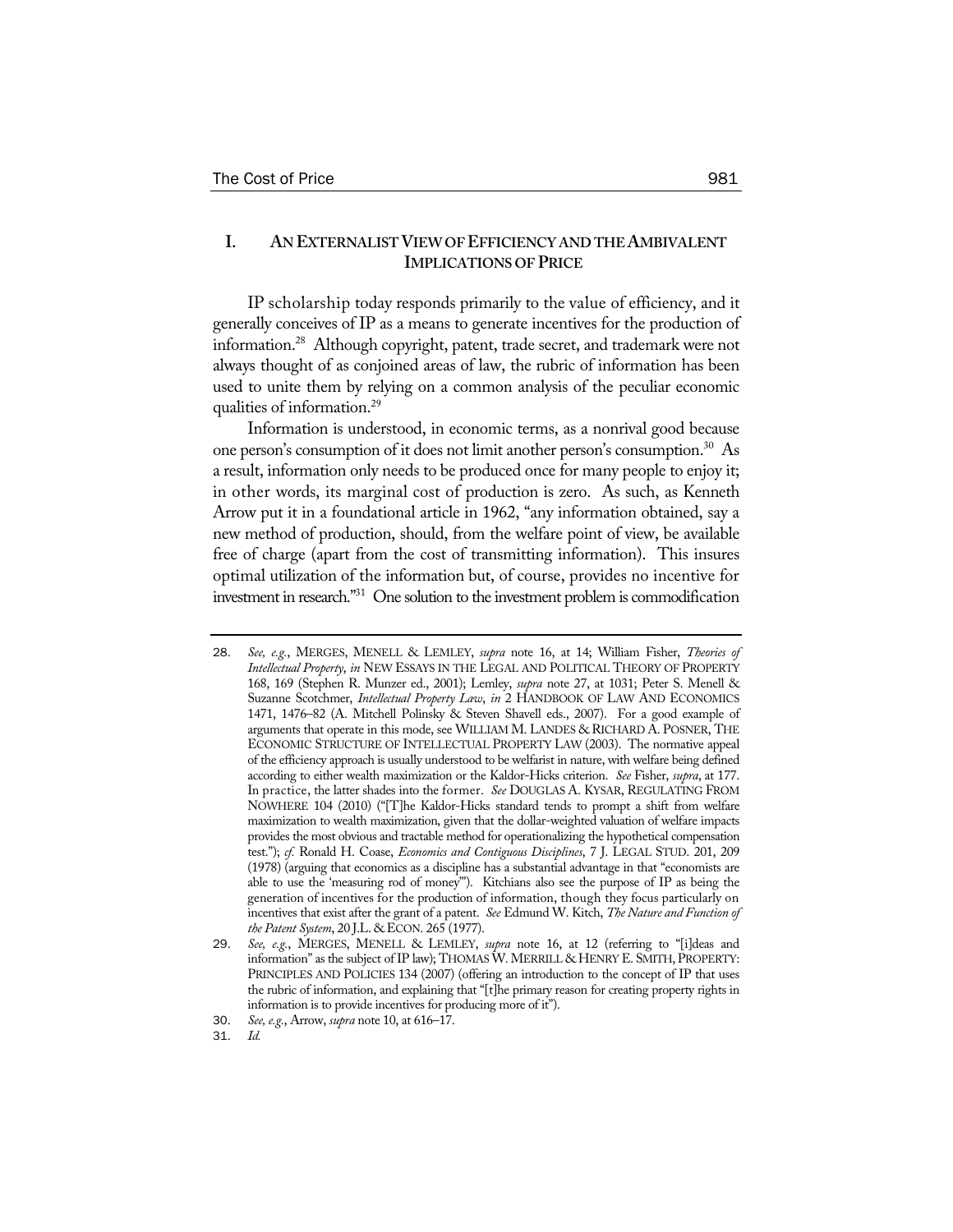of information through property rights. But a property system funds the production of information by allowing creators to put a positive price on its use, and "precisely to the extent that it is successful, there is an underutilization of the information."32

Because information should ideally be priced at zero, any positive price generates static (short term) inefficiency, which economists refer to as deadweight loss. This kind of net loss of social welfare "occurs when people are excluded from using the good even though their willingnesses to pay are higher than the marginal cost."33 Positive price compromises not only static but also dynamic efficiency because information is an input and output of its own production process.34 Arrow concluded from this analysis that government financing of R&D is likely to produce information in a more optimal way than do property rights.35 As he also noted, "In fact, of course, this has always happened to a certain extent. The bulk of basic research has been carried on outside the industrial system, in universities, in the government, and by private individuals."<sup>36</sup>

Arrow's article and analysis were extremely influential and were the subject of a well-known reply by Harold Demsetz in 1969. Demsetz accused Arrow of turning naïvely to government after concluding that markets had inefficiencies, when government itself is subject to various influences that generate inefficiency—such as the rent-seeking pressures that today are often referred to under the rubric of capture. $37$  But the most influential legacy of his article has been the substantive suggestions he offered to counter Arrow's conclusion that government financing was likely preferable to exclusive rights regimes. He focused particularly on the informational problem that a government faces when seeking to separate the production of information goods from price. While this might be optimal from the perspective of consumption, he asked, how was the government supposed to "produce information on the desired directions of investment and on the quantities of resources that should be committed to invention?"38 Demsetz suggested that property rights had a fundamental advantage in guiding the efficient production of information because they harness market signals to provide

<sup>32</sup>. *Id.* at 617.

<sup>33</sup>. SUZANNE SCOTCHMER,INNOVATION AND INCENTIVES 36 (2004).

<sup>34</sup>. *See* Arrow, *supra* note 10, at 618; Suzanne Scotchmer, *Standing on the Shoulders of Giants: Cumulative Research and the Patent Law*, 5 J. ECON. PERSP. 29 (1991); *see also* BENKLER, *supra* note 18, at 37–38.

<sup>35</sup>. Arrow, *supra* note 10, at 623.

<sup>36</sup>. *Id.*

<sup>37</sup>. Demsetz, *supra* note 13, at 9.

*Id.* at 12.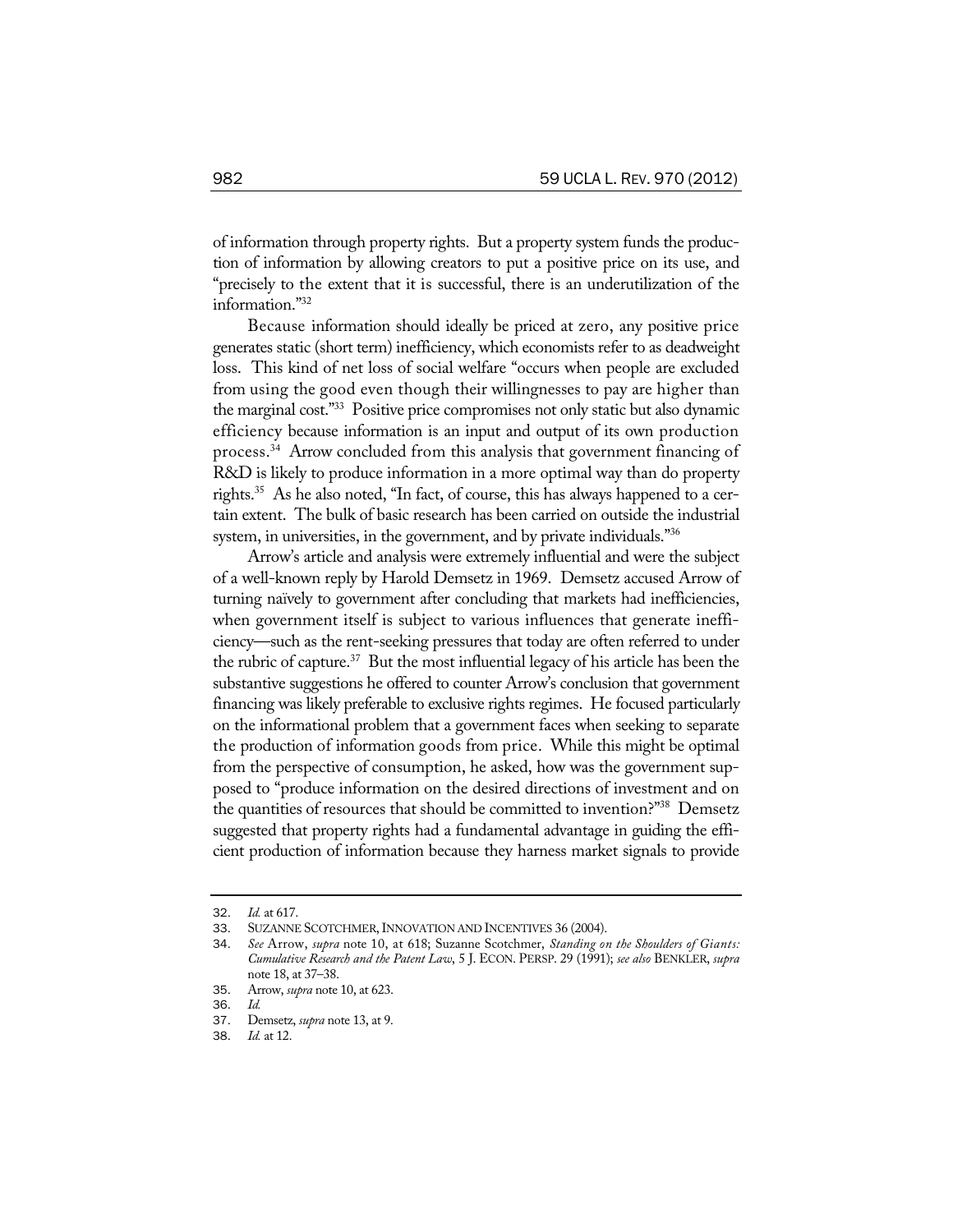creators with information about how to direct and allocate the resources that they invest in producing information. The key benefit that Demsetz claimed for property rights in information, then, derived from the signaling function of price. Notably, Demsetz also pointed out that the inefficiencies of price could be diminished if transaction costs were low—an early version of the now common argument that perfect price discrimination can eliminate deadweight loss and thus the inefficiencies of pricing information.39

IP scholarship has been deeply influenced by Demsetz's argument (and behind it, the lurking shadow of Friedrich Hayek).<sup>40</sup> His argument has also been influential in economics, $41$  but unlike in the legal literature, in economics his argument has not been treated as proof of the superior virtues of IP. Modern information economics instead continues to debate the comparative virtues of three institutional approaches: IP, financial prizes, and government contracts.<sup>42</sup>

<sup>39</sup>. *Id.* For a more recent articulation of the price discrimination point, see SCOTCHMER, *supra* note 33, at 37. In theory, if a rights holder can price discriminate perfectly, charging consumers precisely their reservation price, he can extract the entire consumer surplus and at the same time eliminate deadweight loss because he now "has an incentive to serve the whole market." *Id.*; *see also* Harold Demsetz, *The Private Production of Public Goods*, 13 J.L. & ECON. 293, 296, 300–04 (1970) (offering a more extensive version of the argument).

<sup>40</sup>. *See, e.g.*, PAUL GOLDSTEIN, COPYRIGHT'S HIGHWAY: FROM GUTENBERG TO THE CELESTIAL JUKEBOX 146 (rev. ed. 2003) (stating that prices "have the salutary effort [sic] of signaling consumer preference and channeling private investment in the right directions"); LANDES & POSNER, *supra* note 28, at 24 (arguing that government financing of information is inferior to IP because it "substitut[es] a governmental determination of the value of particular types of intellectual property for a market determination"); MERGES,MENELL & LEMLEY, *supra* note 16, at 18 ("[IP] rights have the advantage of limiting the government's role in allocating resources to a finite set of decentralized decisions: whether particular inventions are worthy of a fixed period of protection. The market then serves as the principle engine of progress."); Fisher, *supra* note 28, at 178–79 (describing the role of the argument that private markets can best guide investment decisions in the IP literature); Wendy J. Gordon, *Fair Use as Market Failure: A Structural and Economic Analysis of the Betamax Case and Its Predecessors*, 82 COLUM. L. REV. 1600, 1611–12 (1982) ("Though taxation and centralized purchasing might provide a satisfactory solution for some public goods problems . . . for works of expression, the public goods problem is addressed by another method. . . . [T]he law provides a means for excluding non-purchasers. Copyright law therefore allows a market for intellectual property to function."); Menell & Scotchmer, *supra* note 28, at 1499 ("In the context of stand-alone inventions or creations, intellectual property rewards reflect the social value of the contribution, since the profit is determined by demand."). For a version of the Hayekian argument about private information that shows its influence here, see, for example, F.A. Hayek, The Use of Knowledge in Society, 35 AM. ECON. REV. 519 (1945).

<sup>41</sup>. *See, e.g.*, SCOTCHMER,*supra* note 33, at 56 (stating that one of the virtues of IP is that "[t]he reward is linked to the social value of the invention, so that firms will, to some degree, compare social value and social cost when deciding whether to invest").

<sup>42</sup>. *See* Wright, *supra* note 7, at 703. The government can also conduct research itself, rather than contracting it out, although this possibility has received little focus in the economics literature. Its benefits might be understood via literature on the nature of the firm, *see* R.H. Coase, *The Nature*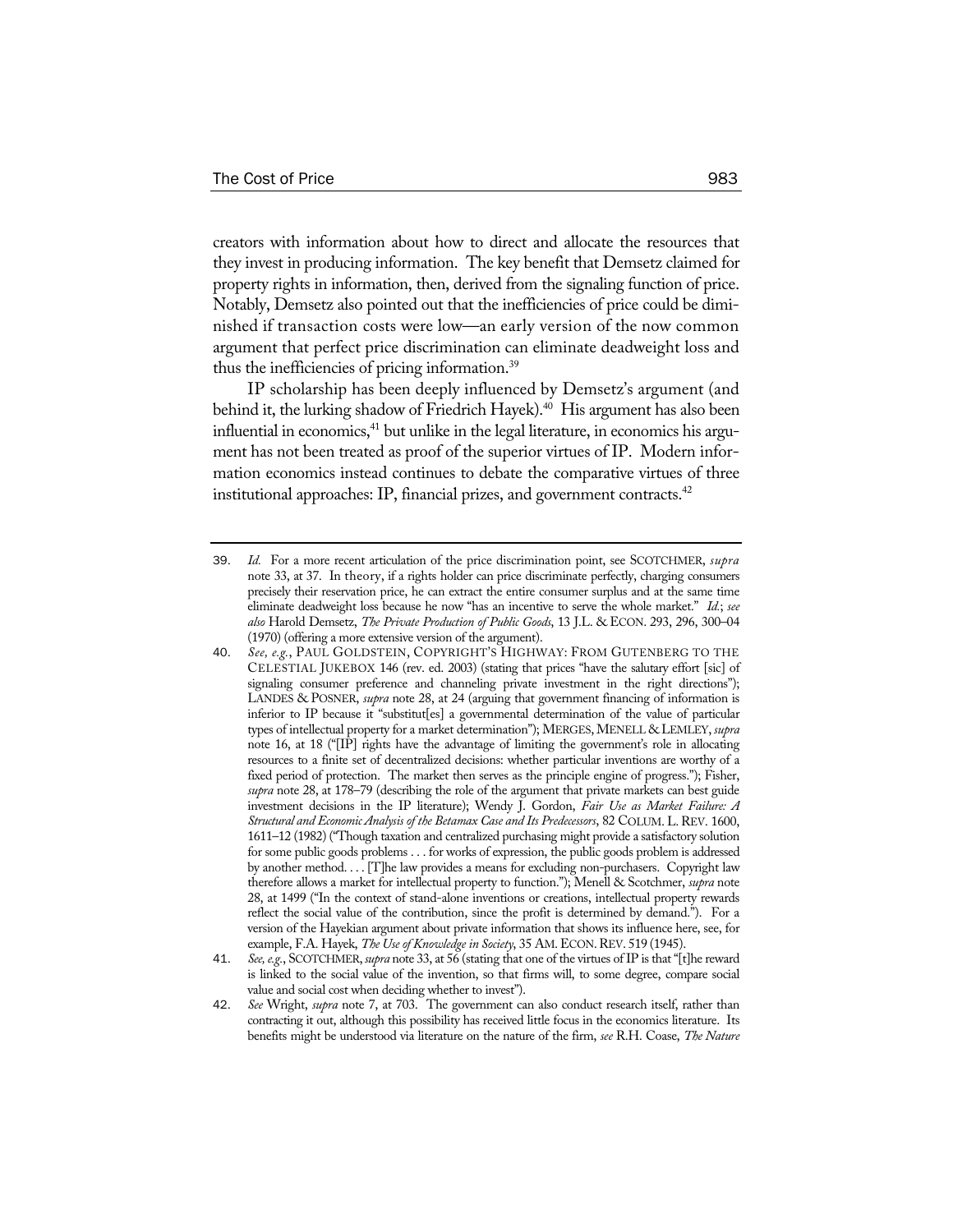One reason why the debate has continued is the articulation, in the economic literature, of an additional possible inefficiency associated with using the price system in the context of information—one that draws on the work of economists such as Yoram Barzel and Glenn Loury.<sup>43</sup> The problem is referred to as one of racing because it depends upon rewards being distributed through a contest structured like a race. For example, patent law awards exclusive rights to an invention to the first inventor to meet the requirements of the law. Racing is likely to be a problem when the rewards for information are high, and when the costs and risks of developing it are relatively low. The expected result will be wasted inventive effort: Too many players will chase the same reward and dissipate resources in the process.44

The problem is akin to that elaborated in the literature on common pool resources. Assume that X amount of fish has a market value of one thousand dollars and can be caught at a cost of one hundred dollars. If companies have an equal chance of catching the fish and any company may enter, up to ten of them will be willing to race for their chance at the reward of one thousand dollars. Their competition with one another will result in wasted resources: One thousand dollars will be spent to catch fish that could have been captured for one hundred dollars. A similar problem applies to the creation of information goods. Imagine that two companies have an equal probability of creating an invention, but only the one that does so first will get the reward. If the social reward of the patent is large compared to the investment that each company must commit to enter the race, both may enter, which inefficiently duplicates costs.<sup>45</sup> The problem can be described more abstractly as a problem of asymmetries of information and of the difficulties in aggregating information in private markets.<sup>46</sup> As they make their decisions about whether to invest in a project,

*of the Firm*, 4 ECONOMICA 386 (1937), and its costs via some of the differences between governments and firms in, for example, their relationships to competition.

<sup>43</sup>. *See* Yoram Barzel, *Optimal Timing of Innovations*, 50 REV. ECON. & STAT. 348 (1968); Glenn C. Loury, *Market Structure and Innovation*, 93 Q. J. ECON. 395 (1979).

<sup>44</sup>. John Duffy has pointed out that in the context of a patent system, in which earlier invention also leads to earlier expiry of a patent, speeding up invention also speeds up the dedication of the invention to the public domain. *See, e.g.*, John F. Duffy, *Rethinking the Prospect Theory of Patents*, 71 U. CHI. L. REV. 439, 444 (2004). But he does not argue, nor can one conclude a priori, that this benefit exceeds the cost of patent races in terms of effort duplication and of excessive invention speed.

<sup>45</sup>. SCOTCHMER, *supra* note 33, at 46.

<sup>46</sup>. *See* Nancy Gallini & Suzanne Scotchmer, *Intellectual Property: When Is It the Best Incentive System?*, *in* 2 INNOVATION POLICY AND THE ECONOMY 51, 57 (Adam B. Jaffe, Josh Lerner & Scott Stern eds., 2002).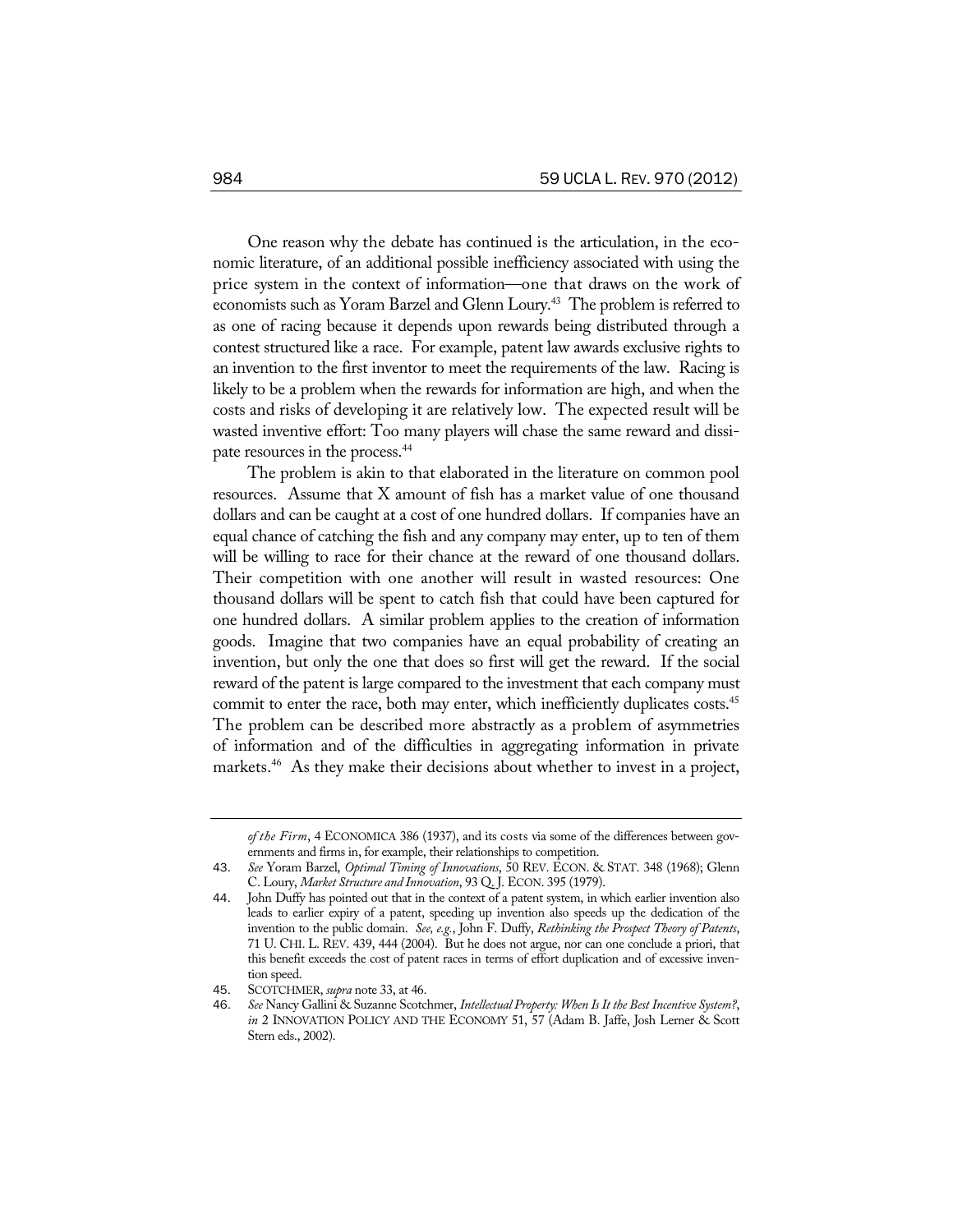firms are unlikely to know one another's cost or value estimates. Thus, they will be unable to make efficient decisions about whether to enter the race.<sup>47</sup> Racing may also lead research to proceed at a rate that is faster than socially optimal, again leading to waste.<sup>48</sup> It may be difficult to distinguish in practice between a wasteful patent race, and a race that produces worthwhile shifts in the speed or quality of invention. But insofar as racing is thought to be a risk, it can be remedied by either limiting entry or downwardly adjusting the price paid to inventors.<sup>49</sup>

In the 1980s, Brian Wright drew on the racing literature and on the different relationships that prizes and contracts have to private information, to establish an important new account of the tradeoffs between the three main institutional approaches to information production debated in economics. He concluded that no one of these schemes has absolute efficiency advantages over the others. Each has benefits and drawbacks, and judgments between them in turn depend upon assessments of a wide variety of variables. IP and prizes, for example, both generate the risk of racing.<sup>50</sup> Government contracts limit the number of entrants, so they may be superior whenever racing is a major concern. That, in turn, is a function of a variety of considerations, such as the competitiveness of the market and the ease of market entry,<sup>51</sup> the ratio of reward to cost, and the relative riskiness of the investment.<sup>52</sup>

Insofar as government contracts delegate the responsibility to undertake research to a limited number of parties, they avoid the problem of racing. But,

<sup>47</sup>. *Id.*

<sup>48</sup>. *See, e.g.*, Partha Dasgupta & Joseph Stiglitz, *Uncertainty, Industrial Structure, and the Speed of R&D*, 11 BELL J.ECON. 1 (1980).

<sup>49</sup>. Wright, *supra* note 7, at 694. A third source of suboptimal allocation that some identify with the price mechanism is the problem of suboptimal allocation of resources to invention, which results from the fact that innovations invariably generate spillovers that cannot be fully internalized. *See, e.g.*, Michael Kremer, *Patent Buyouts: A Mechanism for Encouraging Innovation*, 113 Q. J. ECON. 1137, 1140–41 (1998). This is, however, simply the flip side of the racing problem; when returns do match social welfare, there is a risk of too much investment if multiple entrants are possible. Moreover, if inventive efforts did lead to full returns, the allocation between creative and noncreative endeavors likely would be distorted since noncreative endeavors will not yield rewards equivalent to social value if we assume that markets are reasonably competitive. *See* Glynn S. Lunney, Jr., *Reexamining Copyright's Incentives–Access Paradigm*, 49 VAND.L.REV. 483, 576–77 (1996).

<sup>50</sup>. Racing seems more likely to be a concern in patent law than in copyright law, though, because a copyright for a book, for example, does not really have the form of a prize available to whichever party writes it first. *See* SCOTCHMER, *supra* note 33, at 98.

<sup>51</sup>. *See* Eric A.A. de Laat, *Patents or Prizes: Monopolistic R&D and Asymmetric Information*, 15 INT'L J. INDUS. ORG. 369, 370 (1996) (noting that Wright's analysis "assumes perfect competition and free entry in the R&D process").

<sup>52</sup>. *See* Wright, *supra* note 7, at 703; *see also* Menell & Scotchmer, *supra* note 28, at 1489.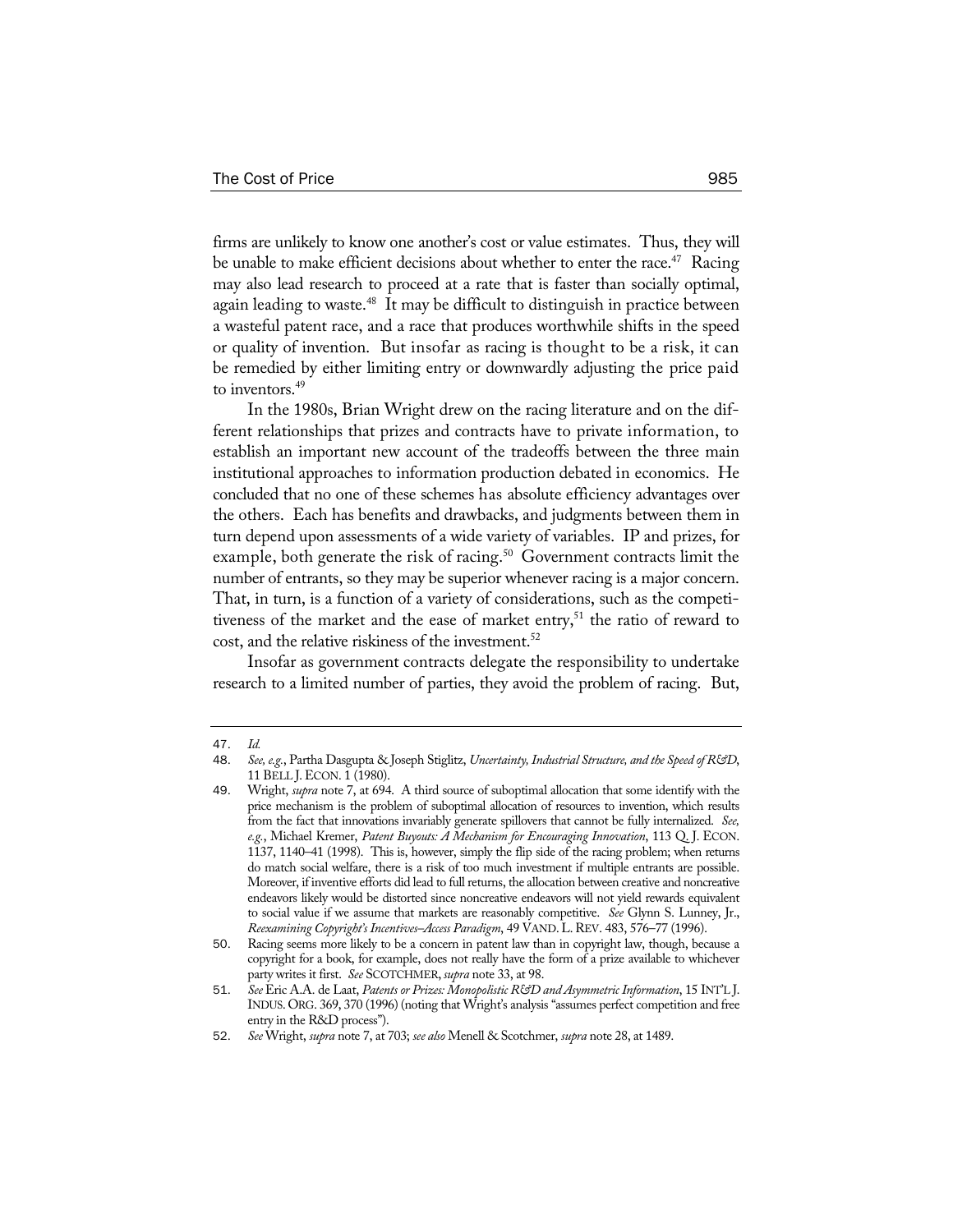they invite another problem understood by Demsetz: the risk that the government will make poor decisions about whom to hire. IP can make better use of private information about the comparative efficiency of entrants than can government contracts—but prizes have the same advantage because individuals also self-select to compete for them.<sup>53</sup> Because ex ante contracts pay for effort rather than for results, the possibility of shirking also arises. Thus, one parameter that influences the efficiency of government contracting is the observability of effort.<sup>54</sup> Later work has pointed out that some of the drawbacks of government contracting can be mitigated if the government employs mechanisms to gather decentralized information about the best creator, such as auctioning off the right to the contract.<sup>55</sup> The problem of shirking may also be mitigated, for example, by awarding grants to communities of repeat players.<sup>56</sup>

The most serious problem for government contracts is likewise the most serious problem for prizes: The government must determine what to pay for and how much to pay.<sup>57</sup> Too small a reward relative to social value will lead to too little invention; too large a reward, in turn, will lead to wasted inventive effort. On the other hand, patents only clearly have benefits over the other two systems if innovators have important information about the value of the desired invention or creation.58 This advantage may be substantial if we assume that governments often will be less likely than private investors to know of the existence of possible creations or inventions, much less of their value.

Recent work on prize design, however, shows that the informational advantage of patents may be less substantial than once thought. The key insight is that the size of a prize need not be established ex ante. It can also be determined ex post—when there is better and more widely distributed information about value. For example, Michael Kremer has suggested an ex post patent buyout mechanism that uses an auction to elicit private information about the value of the

<sup>53</sup>. *See* Wright, *supra* note 7, at 703.

<sup>54</sup>. Kremer, *supra* note 49, at 1143; Wright, *supra* note 7, at 703.

<sup>55</sup>. *See* Gallini & Scotchmer, *supra* note 46, at 58.

<sup>56</sup>. *See, e.g.*, SCOTCHMER, *supra* note 33, at 248–50.

<sup>57</sup>. *See* Gallini & Scotchmer, *supra* note 46, at 58–59. Although the conventional account does not emphasize this, it is important to recognize that IP systems have this problem too, insofar as the government must establish the length and breadth of exclusive rights. This practically sets the size of the market that will act as the inducement. I thank Lisa Larrimore Ouellette for this point.

<sup>58</sup>. *See* Wright, *supra* note 7, at 703. It is possible that a government with good information about costs could induce firms to reveal their information about value. *See* de Laat, *supra* note 51. But this level of knowledge about costs may be unlikely, and problems of verification would still exist. *See* Gallini & Scotchmer, *supra* note 46, at 60.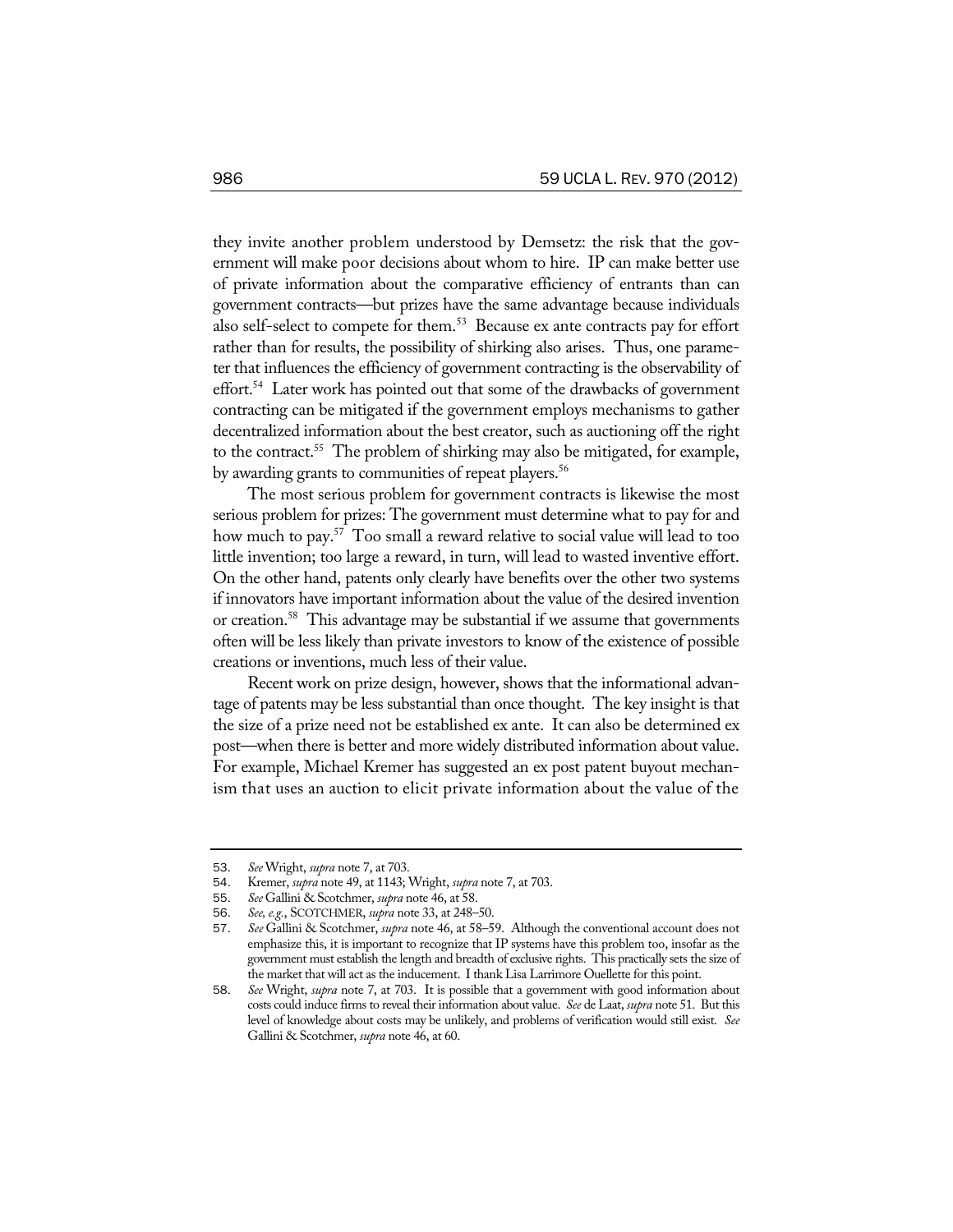invention.59 Steven Shavell and Tanguy Van Ypersele subsequently brought attention to the possibility that prize amounts could be set on the basis of market sales.<sup>60</sup> The latter model has been the subject of important recent proposals for innovative incentive mechanisms, most prominently in the areas of pharmaceutical research and music. These incentive mechanisms would reward creators according to a measure of the uptake of their creations, and at the same time, would address deadweight loss by suspending price in lieu of a prize.<sup>61</sup> While these models would require funding, presumably through taxation (which also generates deadweight loss), price is equivalent to a tax on a single market, "which is generally thought to impose greater deadweight loss than the broad-based taxation that generates general revenue."62

The main drawback with such models is likely the expense of administration, which increases with prize complexity.<sup>63</sup> But IP, prizes, and government contracts all have costs of implementation, so the matter is really one of comparative cost. Commentators have also emphasized the potential problem of capture when innovation is induced through prizes and contracts.<sup>64</sup> But insofar as IP systems generate rents, they also attract rent seeking—as they clearly have in recent years.<sup>65</sup> Commentators have additionally worried that prizes carry a risk that the government may renege on its promise to pay after costs have been sunk.<sup>66</sup> This problem is minimized with contracts because contracts pay up front. But IP mechanisms may have their own problems of uncertainty because, for example,

<sup>59</sup>. Kremer, *supra* note 49, at 1146–48. In order to increase the accuracy of the information elicited, in some small percentage of cases the highest bidder would be awarded the invention.

<sup>60</sup>. Shavell & van Ypersele, *supra* note 19, at 542. The authors suggest that optional prizes will be superior to the patent system alone, but they also allow that mandatory prizes may be preferable to the extent that we expect large deadweight loss problems. *See id.* at 540.

<sup>61</sup>. *See* FISHER, *supra* note 18, at 202; James Love & Tim Hubbard, *Prizes for Innovation in New Medicines and Vaccines*, 18 ANNALS HEALTH L. 155, 159–60 (2009).

<sup>62</sup>. Gallini & Scotchmer, *supra* note 46, at 54; *see also* Joseph E. Stiglitz, *Knowledge as a Global Public*  Good, in GLOBAL PUBLIC GOODS: INTERNATIONAL COOPERATION IN THE 21ST CENTURY 308, 312–13 (Inge Kaul, Isabelle Grunberg & Marc. A. Stern eds., 1999).

<sup>63</sup>. *See* Gallini & Scotchmer, *supra* note 46, at 56. If private investment markets for innovation work poorly, these kinds of prizes may also have a disadvantage as compared to government contracts because they assume that private financing will drive early stages of research in advance of the prize.

<sup>64</sup>. *See* Kremer, *supra* note 49, at 1143.

<sup>65</sup>. *See, e.g.*, LANDES & POSNER, *supra* note 28, at 220; William W. Fisher & Talha Syed, A Prize System as a Partial Solution to the Health Crisis in the Developing World 14–15 (unpublished draft), *available at* http://www.tfisher.org/Prizes5.2.pdf.

<sup>66</sup>. These variables are central to Brian Wright's account, and they have been further developed in subsequent literature. *See* Wright, *supra* note 7, at 703–04; *see also* SCOTCHMER, *supra* note 33, at 31–59; Stephen M. Maurer & Suzanne Scotchmer, *Procuring Knowledge*, *in* 15 ADVANCES IN THE STUDY OF ENTREPRENEURSHIP, INNOVATION & ECONOMIC GROWTH 1 (Gary D. Libecap ed., 2004).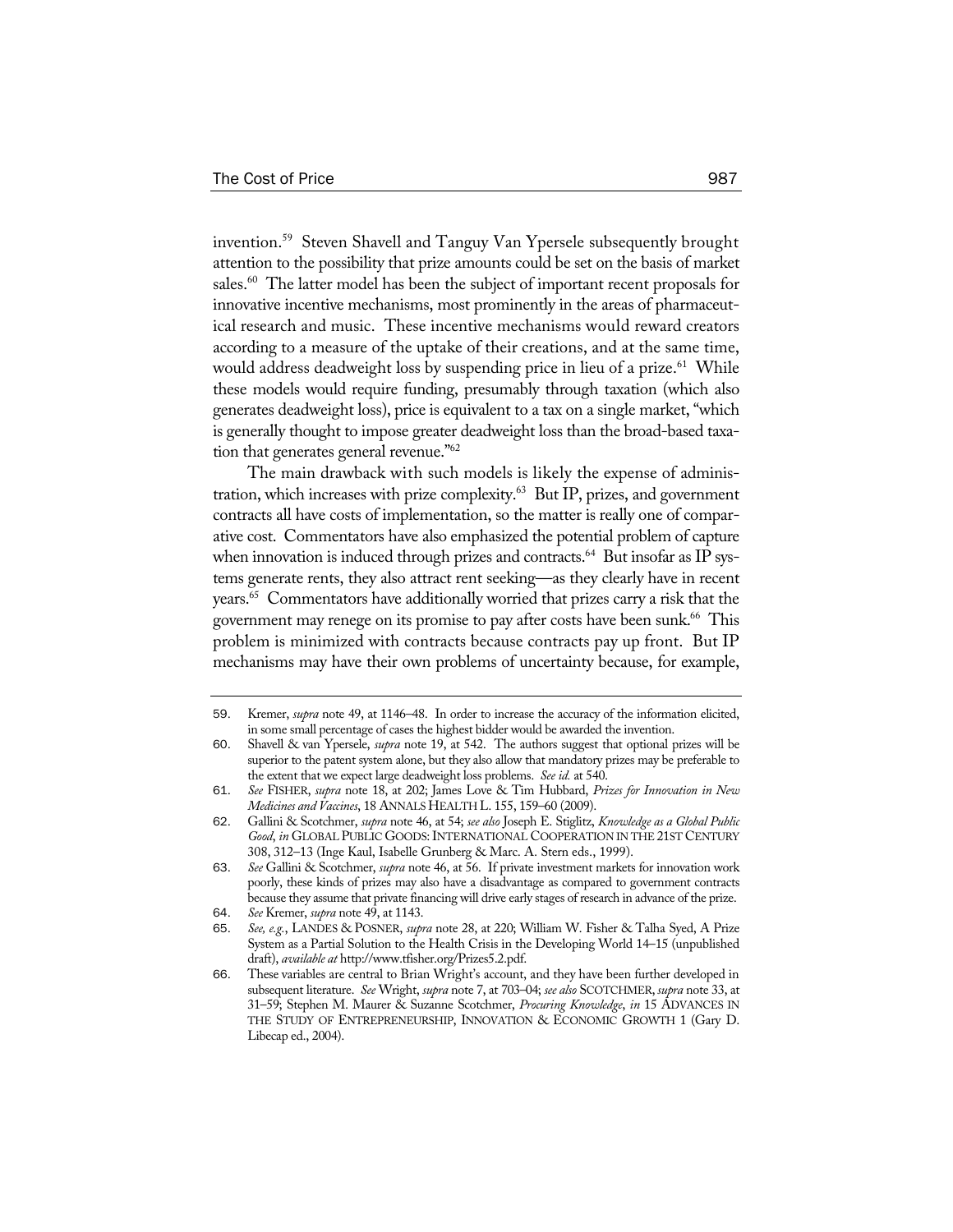the value of investments may be subject to stochastic, black-swan events.<sup>67</sup> IP systems, like prize systems, are also subject to ex post changes that can diminish the benefits that were expected ex ante, such as compulsory licensing schemes or even simple shifts to doctrinal rules about the scope of protection or remedies.

As described, then, the post-Demsetzian economics literature has proliferated a series of parameters that influence the comparative efficiency of these different systems, including, most importantly, the competitiveness of the research environment; the cost of research as compared to the value of the reward; the riskiness of research or creativity; the importance of private information about the cost or value of creation; the costs of overseeing effort in the context of contracts; and the comparative costs of rent seeking, uncertainty, and the administration of each system. The information economics literature thus offers no general endorsement of any mechanism, much less a clear endorsement of IP.

A more recent focus in the legal literature on transaction costs, anticommons problems, and externalities has amplified the set of concerns expressed in the foundational economic literature about the efficiency of the price mechanism. If IP is to do a good job of aligning private reward and social value, transacting between those who created the good and those who benefit from it must be fairly easy. But transactions over information instead are likely to be particularly costly. For example, Brett Frischmann and Mark Lemley have pointed to the greater uncertainty about the bounds of information goods (for example, what a patent covers) and the bounds of associated legal entitlements (for example, what fair use permits).<sup>68</sup> Robert Merges has argued that strategic bargaining problems may be especially common in the context of patent law because advances in technology are particularly hard to value.<sup>69</sup> Christopher Buccafusco and Christopher Sprigman have used experiments to show that the endowment effect operates in the context of creative works, concluding that

<sup>67</sup>. *See, e.g.*, NASSIM NICHOLAS TALEB, THE BLACK SWAN: THE IMPACT OF THE HIGHLY IMPROBABLE 28–29 (2007) (arguing that information markets are particularly prone to fat-tails and black-swan effects).

<sup>68</sup>. Brett M. Frischmann & Mark A. Lemley, *Spillovers*, 107 COLUM. L. REV. 257, 274–75 (2007). Mark Lemley also points out that IP rights can be assigned partially, and that they may require especially expensive monitoring to enforce. Mark A. Lemley, *The Economics of Improvement in Intellectual Property Law*, 75 TEX. L. REV. 989, 1053 (1997); *cf.* Gordon, *supra* note 40, at 1628 (discussing the difficulty of identifying many uses of copyrighted works).

<sup>69</sup>. Robert Merges, *Intellectual Property Rights and Bargaining Breakdown: The Case of Blocking Patents*, 62 TENN.L.REV. 75, 83–84 (1994).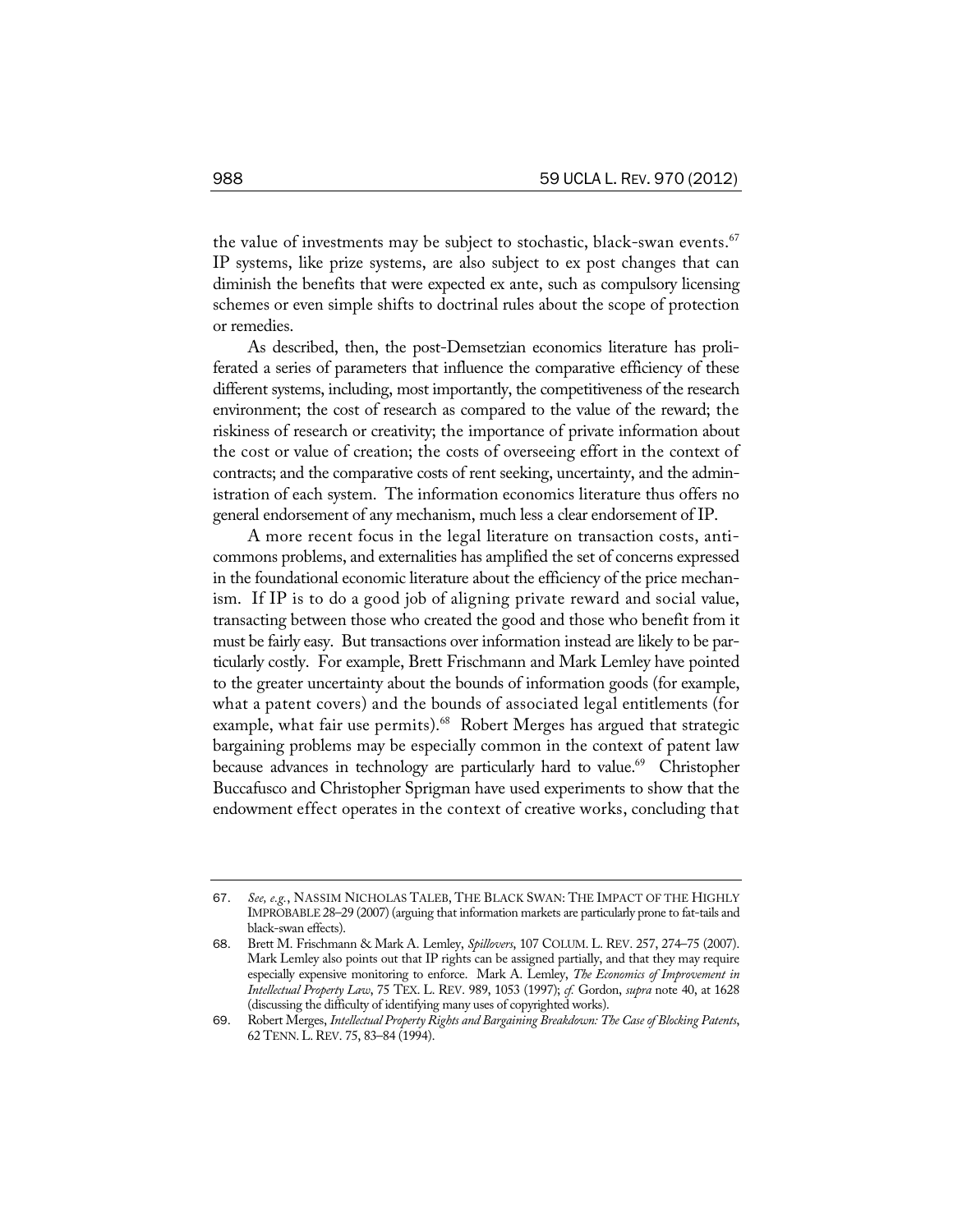"private transactions in creative goods may face significant transaction costs arising from cognitive biases."70

Moreover, while Demsetz and many after him have argued that low transaction costs, and in particular perfect price discrimination, can diminish or even eliminate the deadweight loss associated with pricing information, Yochai Benkler has shown that perfect price discrimination is not expected even in theory because it is costly, and because it becomes more costly as it becomes more perfect.<sup>71</sup> At best, we can expect imperfect price discrimination, meaning that the problem of deadweight loss that is associated with price in the context of information is persistent.<sup>72</sup> To illustrate the potential difficulties of price discrimination, consider the scientist who values the use of a particular research tool at one thousand dollars, or the patient who values the use of a diagnostic test at one thousand dollars. Assume that the cost of the tangible aspect of this tool or test is negligible, so that we can focus on the cost of the information good itself. If the price charged for each use of the tool or test is two thousand dollars, these individuals will forego the use, resulting in deadweight loss: the lost social utility represented by the difference between the value of this information good to these users and its marginal cost of zero. If the firm could determine and charge each party their precise willingness to pay, the inefficiency would disappear (although with distributive implications because the surplus goes into the pocket of the producer). But it will be costly and perhaps impossible to gather the information needed to price discriminate in this way and to prevent higher-valuing consumers from taking advantage of the prices paid by lower-valuing consumers. So price discrimination will invariably be imperfect at best.

Persistent externalities may also be especially common where information is concerned. Economists have long predicted that the price mechanism will

<sup>70</sup>. Christopher Buccafusco & Christopher Sprigman, *Valuing Intellectual Property: An Experiment*, 96 CORNELL L.REV. 1, 4 (2010). The experiments in question did not indicate that the endowment effect was larger with respect to created works than to other forms of property, but the authors hypothesize that this is so and claim to have demonstrated it in follow-up experiments. *Id.* at 29.

<sup>71</sup>. *See* Yochai Benkler, *An Unhurried View of Private Ordering in Information Transactions*, 53 VAND. L.REV. 2063, 2072 (2000) (arguing that because price discriminators must, for example, determine the appropriate price and prevent arbitrage, "[t]he product is never sold to each and every consumer at his or her valuation, but is instead sold in categories the size of which is determined by the costs of identifying and implementing price discrimination for that group of consumers").

<sup>72</sup>. *See id.* at 2075–76; *see also* SCOTCHMER, *supra* note 33, at 37 (noting that price discrimination is "hard to implement" because of problems like arbitrage). Suzanne Scotchmer's point is the practical version of Benkler's objection: Because, in practice, perfect price discrimination is difficult (that is, expensive), monopolists will not undertake it. Price discrimination, of course, also has distributional effects, which may be relevant to the considerations in Part II, *infra*.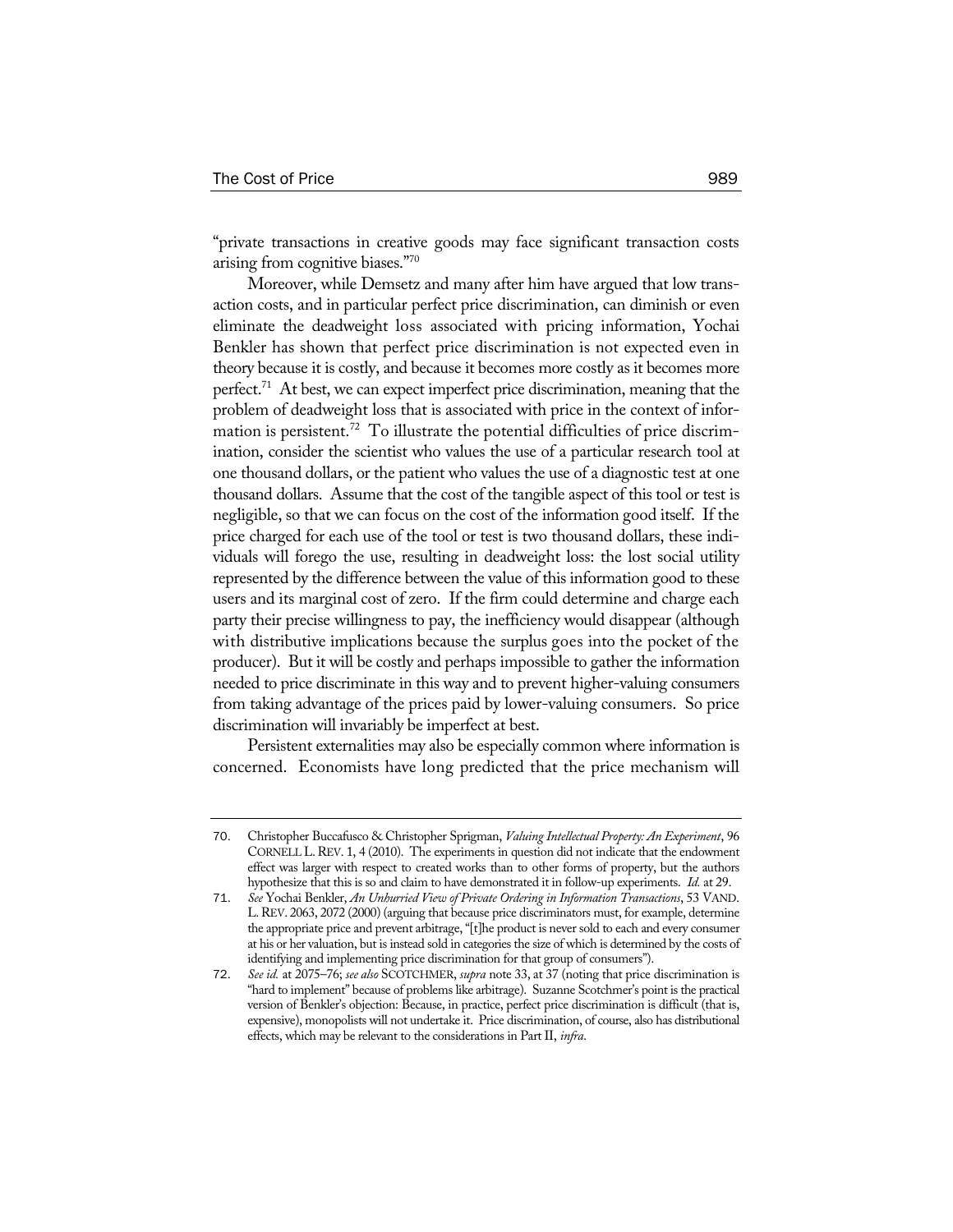produce insufficient investment in basic science because such efforts are relatively risky and distant from market applications.<sup>73</sup> Legal commentators have more recently brought attention to the externality problem in the context of expressive works. For example, access to copyrighted works can help develop "human capital" as well as educate and socialize individuals—benefits that are unlikely to be reflected in the price an individual party to a transaction is willing to pay for a good.<sup>74</sup> The problem of externalities is likely to be particularly acute in the context of information because future innovators build on existing information goods.<sup>75</sup> Transaction cost and externality concerns are important components of the recent debates about the potential for an anticommons in information goods.<sup>76</sup> If information is subject to especially high transaction costs, then in this context, price is also particularly problematic.

More recently, legal scholars have also brought attention to the prevalence of another mode of producing information goods that exists alongside IP and government procurement: commons-based production. This literature is in its infancy and has yet to produce a single, universally-accepted definition of a commons-based approach.<sup>77</sup> A definition can be approximated by considering

<sup>73</sup>. *See* Richard R. Nelson, *The Simple Economics of Basic Scientific Research*, 67 J. POL. ECON. 297, 301 (1959).

<sup>74</sup>. Brett M. Frischmann, *Evaluating the Demsetzian Trend in Copyright Law*, 3 REV.L. &ECON. 649, 660 (2007). For further arguments about the disconnect between social and private benefits in the context of information, see LAWRENCE LESSIG, REMIX: MAKING ART AND COMMERCE THRIVE IN THE HYBRID ECONOMY 81–82 (2008); C. Edwin Baker, *Giving the Audience What It Wants*, 58 OHIO ST.L.J. 311, 326 (1997); Gordon, *supra* note 40, at 1630.

<sup>75</sup>. Frischmann & Lemley, *supra* note 68, at 268–69; *see also* Brett M. Frischmann, *An Economic Theory of Infrastructure and Commons Management*, 89 MINN. L. REV. 917 (2005); Menell & Scotchmer, *supra* note 28, at 1499 (noting the problem of cumulative innovation, in which "the most important social benefit of an innovation may be the boost given to later innovators, and this may make the benefits harder to appropriate").

<sup>76</sup>. *See, e.g.*, Michael A. Heller & Rebecca S. Eisenberg, *Can Patents Deter Innovation? The Anticommons in Biomedical Research*, 280 SCIENCE 698 (1998). For the debates about the extent to which anticommons effects exist today, see, for example, Zhen Lei, Rakhi Juneja & Brian Wright, *Patents Versus Patenting: Implications of Intellectual Property Protection for Biological Research*, 27 NATURE BIOTECHNOLOGY 36 (2009); Fiona Murray & Scott Stern, *Do Formal Intellectual Property Rights Hinder the Free Flow of Scientific Knowledge? An Empirical Test of the Anti-Commons Hypothesis*, 63 J. ECON. BEHAVIOR & ORG. 648 (2007); John P. Walsh, Ashish Arora & Wesley M. Cohen, *Effects of Research Tool Patents and Licensing on Biomedical Innovation*, *in* PATENTS IN THE KNOWLEDGE-BASED ECONOMY 285 (Wesley M. Cohen & Stephen A. Merrill eds., 2003); Fiona Murray et al., *Of Mice and Academics: Examining the Effect of Openness on Innovation* (NBER Working Paper No. 14819, 2009), *available at* http://www.nber.org/papers/w14819; Heidi L. Williams, *Intellectual Property Rights and Innovation: Evidence From the Human Genome* (NBER Working Paper No. 16213, 2010), *available at* http://www.nber.org/papers/w16213.

<sup>77</sup>. *See, e.g.*, Madison, Frischmann & Strandburg, *supra* note 20 (setting out an approach for studying what they call the "constructed cultural commons," but without specifically defining the term);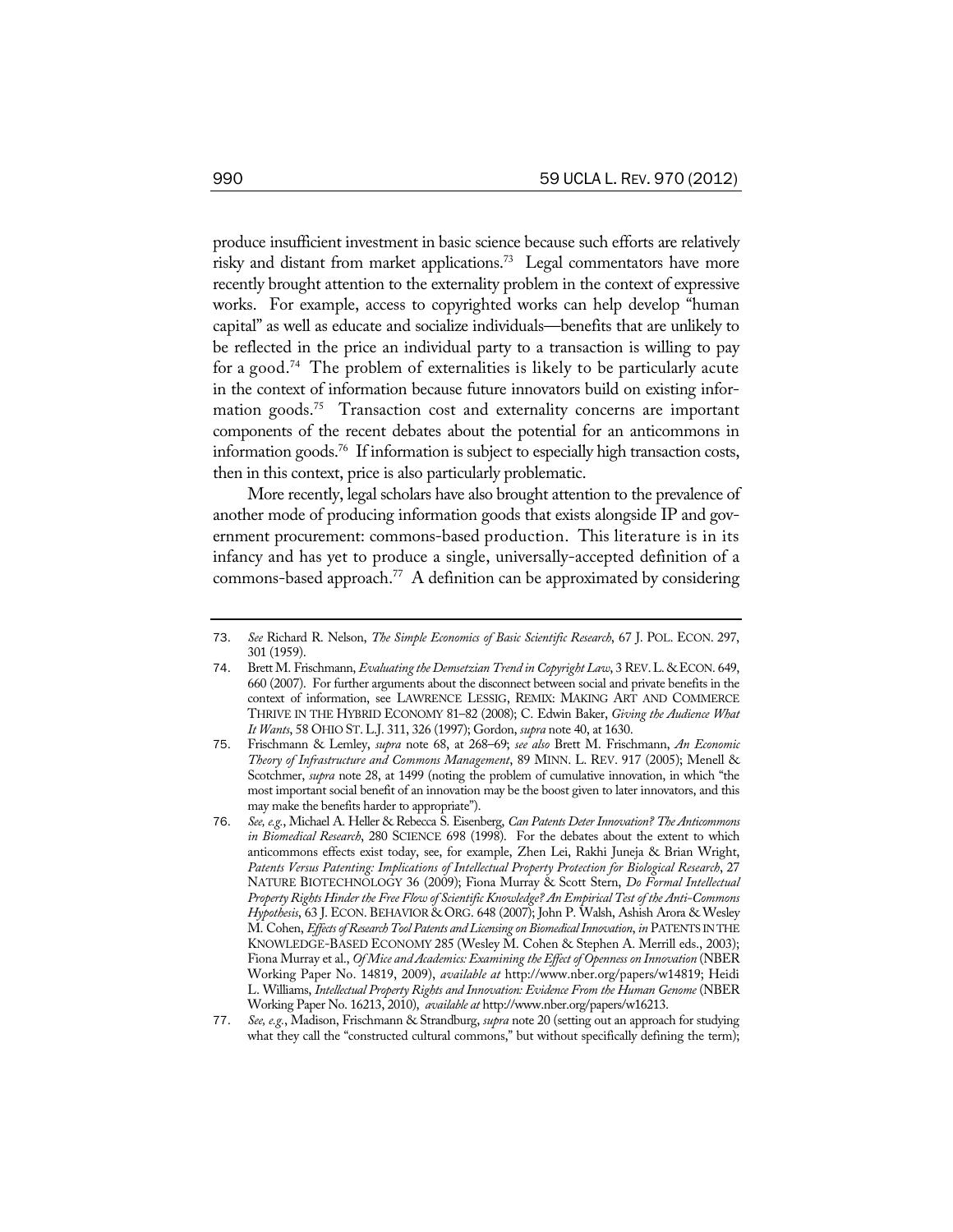the family resemblance between the examples frequently cited by those who invoke the knowledge commons—examples such as free- and open-source software, Wikipedia, university-based science, and the informal cultural production exemplified by multiplayer online games and jam band fan communities.<sup>78</sup>

Drawing on these examples and on the nascent literature, we can treat the commons as a distinct institutional approach to scientific and cultural production that can be distinguished from property approaches along three parameters: (1) rules of access, (2) sources of support, and (3) modes of governance. Prototypically, IP systems are based on norms of exclusion, support the development of information by revenues associated with its sale, and concentrate governance into a single decisionmaker (who may then delegate to others). In contrast, a commons-based approach is characterized by the voluntary sharing of information assets, either without preconditions or with conditions that apply reciprocally to all; by the fact that it sustains the production of information by means other than price (for example, through intrinsically motivated contributions of effort or resources from creators, or through public support); and by disaggregated governance, with groups rather than individuals being entitled to contribute to decisions about resource use and about the norms governing the community.

Commons-based production is an important part of our system of information production, perhaps especially today.79 Advances in computing technology and the vast digital networks that have followed have lowered the cost of participating as a producer, not merely as a consumer, of information online. As is evident to anyone who has spent time on YouTube, MySpace, or popular websites like awkwardfamilyphotos.com, the internet today plays host to a "newly invigorated folk culture—created by and among individuals and groups,

BENKLER, *supra* note 18, at 61–62 (defining a commons as a domain in which "no single person has exclusive control over the use and disposition of any particular resource in the commons" and stating that "commons based" means that "the inputs and outputs of the process are shared, freely or conditionally, in an institutional form that leaves them equally available for all"). Benkler's definition incorporates what many would call the "public domain" into the commons, while others distinguish the two, defining the commons as a stinted domain of active and communal governance, and defining the public domain as more simply free to exploitation from all comers. *See* Amy Kapczynski, *Access to Knowledge: A Conceptual Genealogy*, *in* ACCESS TO KNOWLEDGE IN THE AGE OF INTELLECTUAL PROPERTY 17, 32 (Gaëlle Krikorian & Amy Kapczynski eds., 2010).

<sup>78</sup>. *See, e.g.*, BENKLER *supra* note 18, at 63–67, 70–74 (discussing free- and open-source software, Wikipedia, and multiplayer online games); Madison, Frischmann & Strandburg, *supra* note 20, at 661–63, 690 (discussing the examples of open-source software, Wikipedia, and jam band fan communities—for example, those that followed the Grateful Dead).

<sup>79</sup>. BENKLER, *supra* note 18, at 35.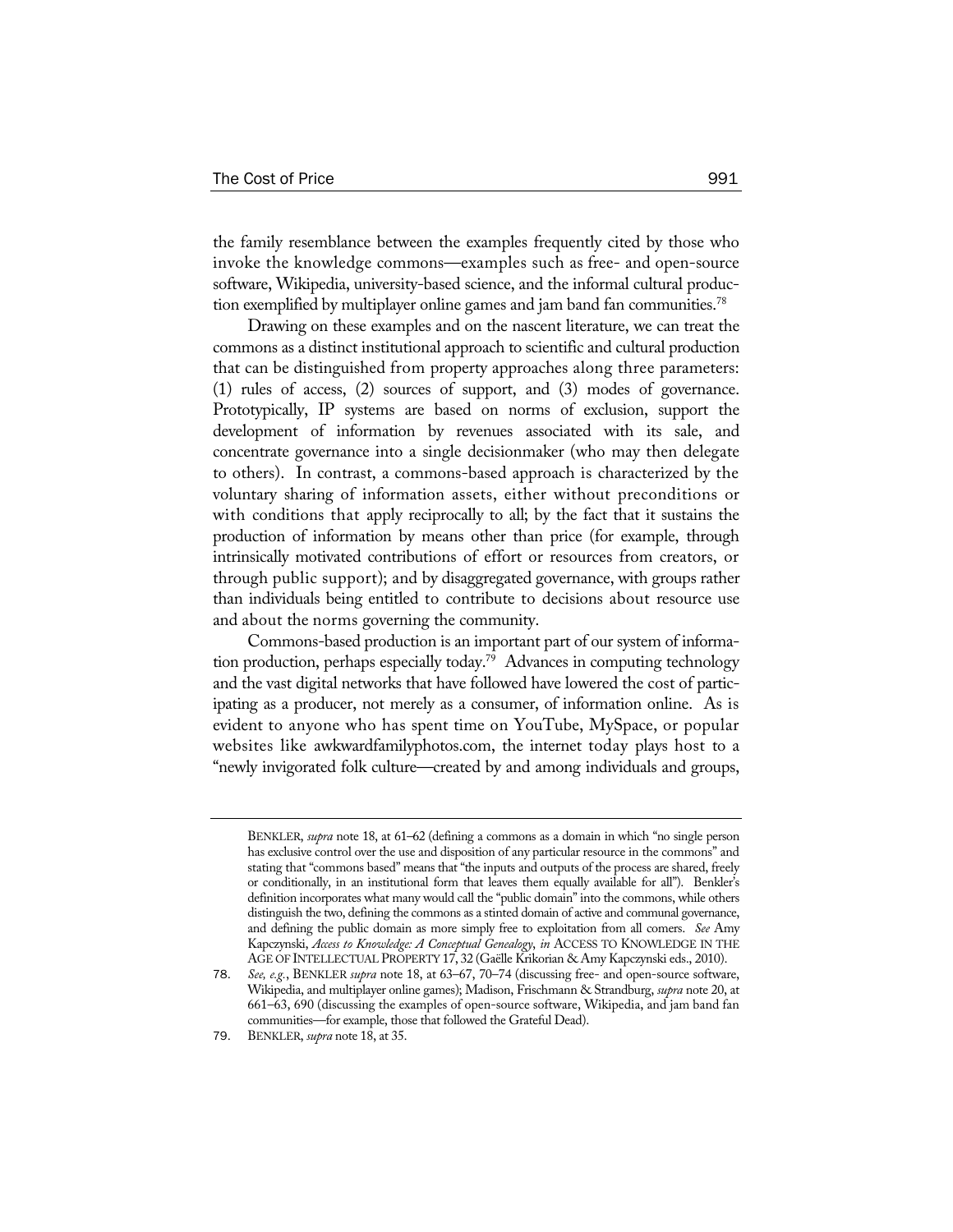rather than by professionals for passive consumption."<sup>80</sup> Perhaps more surprisingly, the digital networked age has also produced sophisticated, industrial-scale commons-based production, as exemplified by the domain of free- and opensource software.<sup>81</sup>

Moreover, commons-based production may have efficiency advantages over the alternatives in at least some circumstances. Commons-based production does not rely on price. That means it avoids the deadweight loss problem associated with exclusive rights, so it will be superior to IP except when it is substantially less efficient in an allocative sense.<sup>82</sup> Benkler makes the case that commons-based production may be more efficient than market-based production at allocating both creative effort and excess computational capacity, largely because of the diminished transaction costs associated with allowing people to self-select into projects, as well as the avoidance of fine-grained pricing and evaluation of inputs and outputs.<sup>83</sup>

Commons-based production can at times rival price and government procurement in efficiency terms. This is not to say that it is definitively more efficient than the alternatives. Perhaps the most salient potential efficiency problem with the commons as a mode of production is the possibility that it will underproduce information goods as compared to what is optimal. This is, in effect, a Demsetzian worry: Commons-based production generates substantial external benefits that are not internalized by producers. $84$  It is therefore quite possible that if we were to rely solely on the commons to produce our music, for example, we would allocate too few resources to the creation of music. But to know whether this is the case, we would have to know what the optimal allocation would be.<sup>85</sup> While a Demsetzian might suggest that price mechanisms will lead to optimal investment in information production, it is not obviously the case, for example,

<sup>80</sup>. *Id.* at 466; *see also* LESSIG, *supra* note 74. For evolving attempts to capture and filter some of the memes emerging from this domain, see, for example, KNOW YOUR MEME, http://knowyour meme.com (last visited Feb. 27, 2012).

<sup>81</sup>. *See* Yochai Benkler, *Intellectual Property and the Organization of Information Production*, 22 INT'L REV. L. & ECON. 81, 85 (2002); Stephen M. Maurer & Suzanne Scotchmer, *Open Source Software: The New Intellectual Property Paradigm*, *in* HANDBOOK OF ECONOMICS AND INFORMATION SYSTEMS 285 (Terrence Hendershott ed., 2006).

<sup>82</sup>. *See* BENKLER, *supra* note 18, at 107.

<sup>83</sup>. *Id.* at 115.

<sup>84.</sup> *Cf.* Harold Demsetz, *Toward a Theory of Property Rights*, 57 AM. ECON. REV. 347, 348 (1967).

<sup>85</sup>. *See* George L. Priest, *What Economists Can Tell Lawyers About Intellectual Property*, 8 RES. L. & ECON. 19, 23 (1986).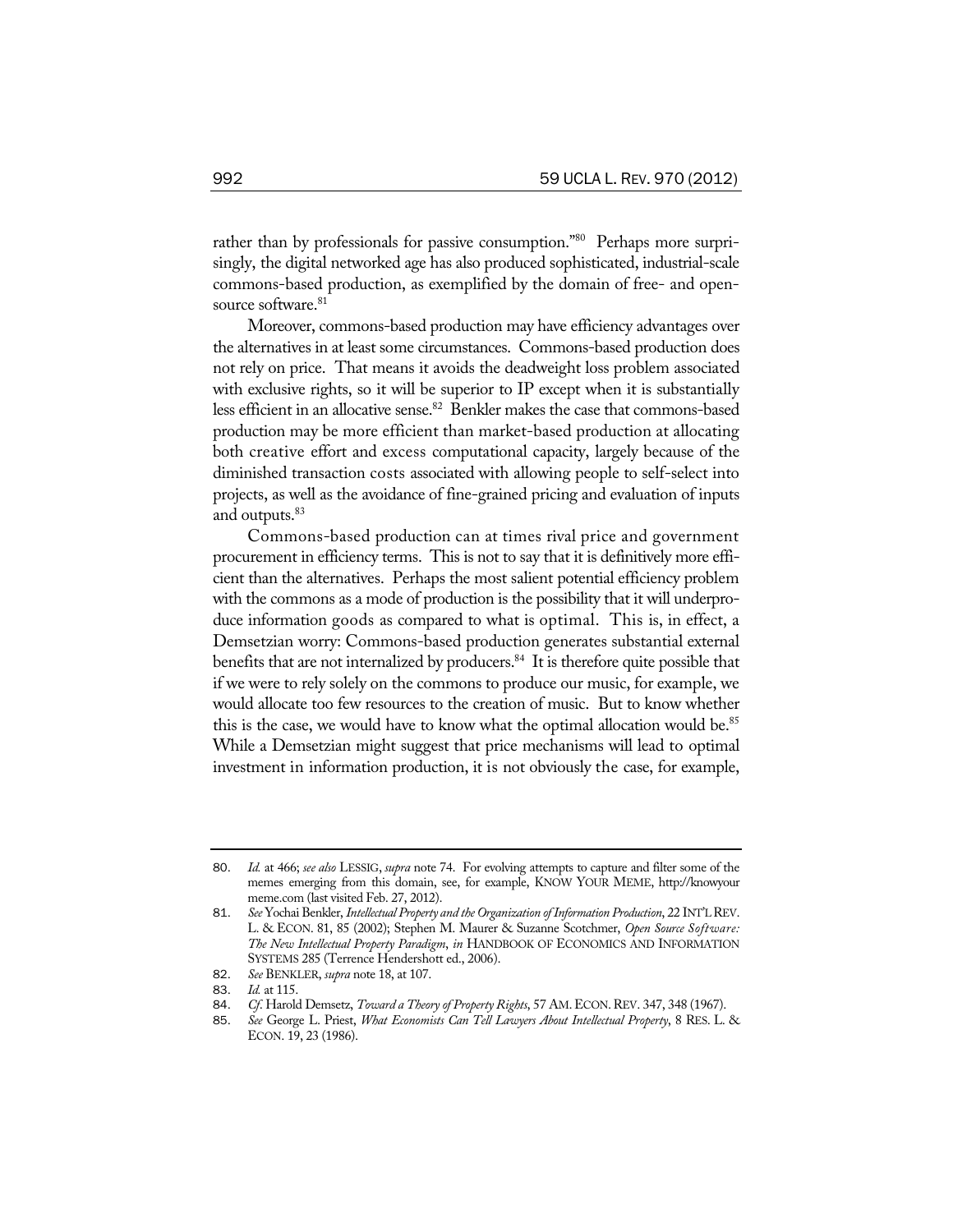because of the problems of transaction costs, externalities, and racing.<sup>86</sup> Additionally, the price mechanism can distort allocation away from the optimum if it provides more than competitive returns in an environment in which normal commodities only produce competitive returns.<sup>87</sup>

In sum, there are many modes of producing information. As old debates and recent developments in the field of information economics show, no general case can be made that the price mechanism is the most efficient means of producing and disseminating information. The seriousness of transaction cost problems in the context of information, as well as the existence of commons-based strategies of information production, provide further challenges to any assumption that price is the best way to efficiently produce information goods. Whether price, and thus IP, will serve as a better or worse form of inducement than will the many other possibilities depends on a multitude of factors that, at a minimum, must be assessed in context, and that may be difficult to assess with a high degree of confidence.

Paradoxically, then, although IP law is typically defended with reference to values of efficiency, information economics teaches us that there is no reason to treat IP as clearly more efficient than the alternatives. This is readily apparent if we begin not from an internalist perspective, but rather from an externalist perspective and from the broader frame of reference that it permits.

#### **II. EXTERNALISM,PRICE, AND DISTRIBUTIVE JUSTICE**

Although IP scholars typically reason in the idiom of efficiency, a small but growing number of them have begun to suggest that distributive justice values should also influence information policy. But almost invariably, they do so from an internalist perspective. An externalist perspective gives far more scope to distributive concerns. It also allows us to see new dimensions of the

<sup>86</sup>. These are not the only objections to this argument. Also important are possible dynamics of crowding out of inventive effort when payment is deployed. *See infra* note 198. The distributive problems of markets are also relevant here because they suggest that price may systematically diverge from social welfare when the poor are limited not by their willingness but rather by their ability to pay. *See infra* Part II.

<sup>87</sup>. *See* Calandrillo, *supra* note 18, at 330; Lunney, *supra* note 49, at 577 ("If copyright expands its protection too much in an attempt to 'award' an author the 'value' of her work when the rest of our economy operates on a 'cost' basis, it will generate both inefficiency and unfairness."). Moreover, if the IP mechanisms used to harness the price mechanism are also incomplete, in the sense that they do not encompass all forms of valuable information, this will yield another kind of allocative distortion. *See* Amy Kapczynski & Talha Syed, Nonexcludability and the Limits of Patents (Feb. 10, 2012) (unpublished manuscript) (on file with author).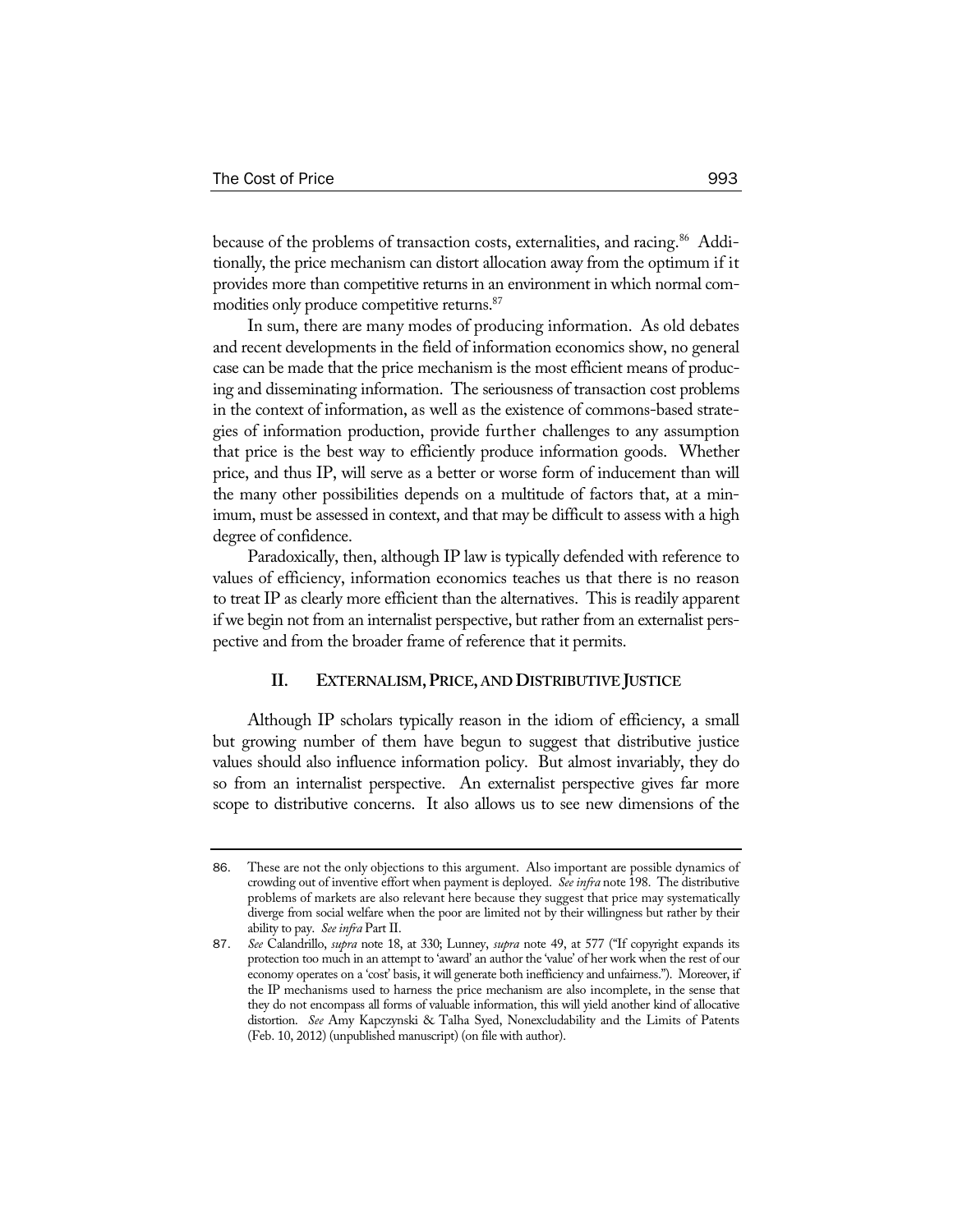problem that IP can pose for distributive justice, and the concomitant potential of government procurement and commons-based approaches from a distributive perspective.<sup>88</sup>

Molly Van Houweling's analysis of the implications of copyright law's design for poor creators is one of the best developed distributive justice arguments in IP scholarship, and it offers a good example of the internalist approach.89 She is concerned with the distribution of creative opportunity, and she therefore focuses on the burdens that copyright law may impose upon creators who have little money. $90$  She argues that the problems copyright may pose from a distributive perspective have become more acute as new digital technologies have democratized creation and have made amateurs more visible to those who want to extract revenues from the copyrighted works that amateurs may draw upon.<sup>91</sup> She then proposes a shift in copyright law so that those who are not profiting from their creations could qualify more easily for the fair use defense.<sup>92</sup>

Another substantial attempt to introduce distributive values to IP, this time in the context of international IP law, comes from Margaret Chon. Her analysis also proceeds from an internalist perspective, focusing on the constraints that international treaties impose on the distribution of human capabilities around the world, as well as offering policy solutions internal to that law (for example, the

<sup>88</sup>. Others have called attention to parts of this proverbial elephant, and I draw on their work below. Benkler has argued for the potential distributive benefits of the commons. *See infra* text accompanying note 114. Fisher's argument that a prize system is structurally better suited than the copyright system to promote semiotic democracy seems to embody a distributive concern, and it depends on insights about the nature of exclusive rights systems that are similar to those discussed below. *See* FISHER, *supra* note 18, at 28–31. Fisher and Syed have argued that prizes are better suited than patents to address the problem of neglected diseases in developing countries, apparently with distributive concerns in mind. *See* Fisher & Syed, *supra* note 65, at 9. Although not a legal scholar, James Love's work in the area of neglected diseases has distributive concerns at its core and has been important to the thinking of many legal scholars on distributive questions in IP, including myself. For examples of his work, see James Love, *Prizes to Stimulate Innovation*, KNOWLEDGE ECOLOGY INT'L (Aug. 12, 2009, 10:12 AM), http://keionline.org/prizes.

<sup>89.</sup> *See* Molly Shaffer Van Houweling, *Distributive Values in Copyright*, 83 TEX. L. REV. 1535 (2005).

<sup>90</sup>. *Id.* at 1537.

<sup>91</sup>. *Id.* at 1539.

<sup>92</sup>. *Id.* at 1567. Fair use doctrine permits unauthorized copying of some or all of a copyrighted work, and depends on considerations such as whether the copying is transformative and the effect that the copying might have on the market for the original work. For insightful analysis of how fair use is applied by courts, see Barton Beebe, *An Empirical Study of U.S. Copyright Fair Use Opinions, 1978–2005*, 156 U. PA. L. REV. 549 (2008); Pamela Samuelson, *Unbundling Fair Uses*, 77 FORDHAM L.REV. 2537 (2009).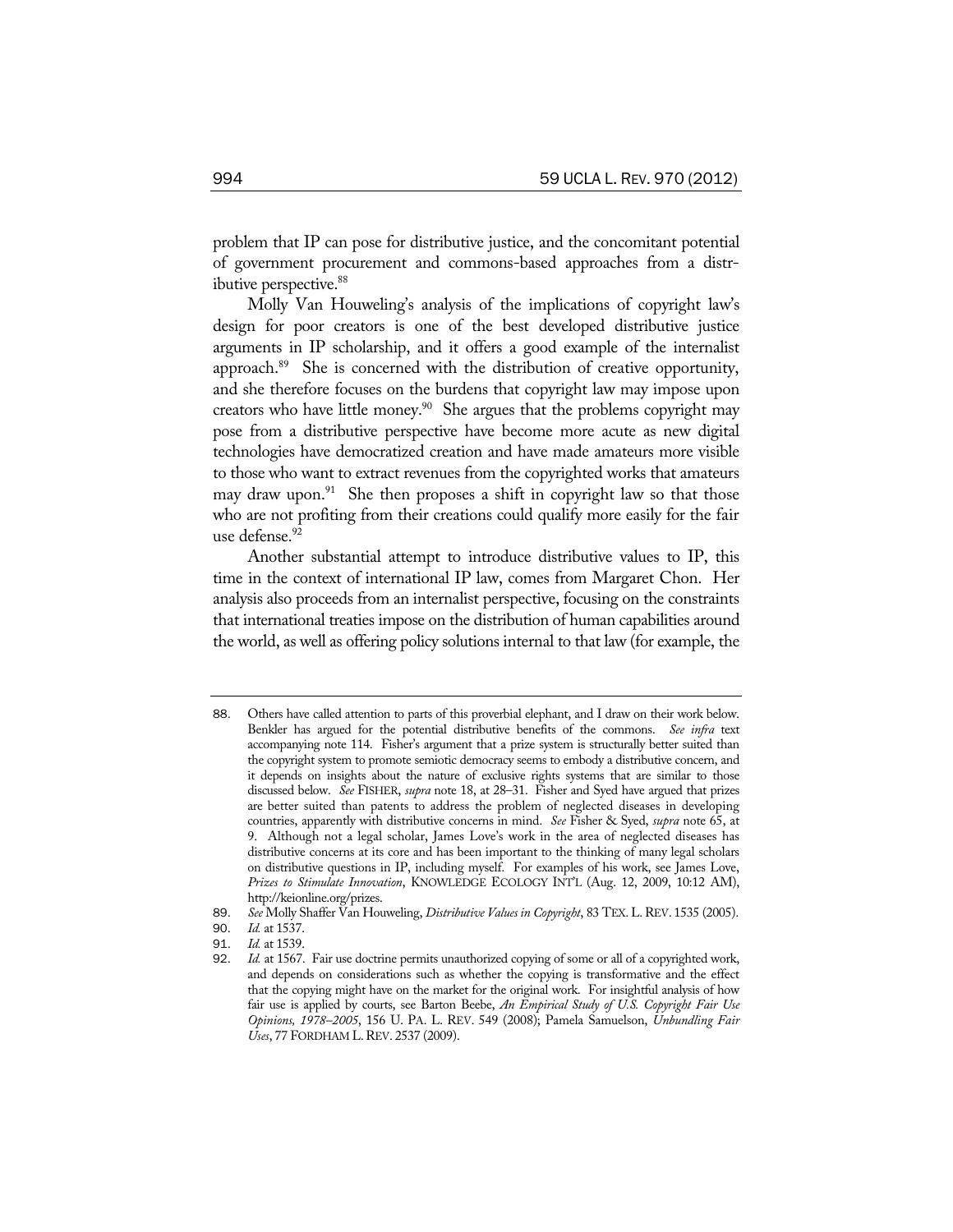expansion of the exceptions and limitations in IP treaties).<sup>93</sup> The common rejoinder to such proposals is that increasing flexibilities in international law will undermine incentives to innovate.<sup>94</sup> To this, Chon says that "equality tilts the balance towards static efficiency and away from dynamic efficiency arguments, at least for resource-poor areas of the world."95 As this statement exemplifies, from an internalist perspective, those concerned with distributive justice appear to be caught in a paradox that requires them to choose between access to information and the creation of information. This is in fact not strictly so, but it is the case that for debates about information policy, taking an internalist viewpoint truncates the implications of a distributive justice perspective.

The literature on distributive justice in the IP field is meager enough that it is worth beginning by clarifying just what such an approach implies. Theories of distributive justice address the just allocation of resources in a society.<sup>96</sup> While theorists of distributive justice rarely make reference to information itself as a resource of concern,<sup>97</sup> it is without doubt that information is of substantial importance to distributive justice today. For example, textbooks, newspapers, and medicines are all informational goods (by which I mean goods whose value is in important part constituted by their information content). Art, literature, and music are also encompassed under the broad rubric of information, and they are of clear importance to community and political life.

<sup>93</sup>. *See, e.g.*, Chon, *supra* note 23, at 2907. Chon draws upon the capabilities framework of Amartya Sen, which is described later in this Part. Other notable arguments in the distributive justice vein include one offered by Syed, who focuses on the temporal problem that IP systems will generate innovations for which the poor must wait to access. *See Talha Syed's Remarks at the A2K4 Conference on Access to Knowledge and Human Rights at Yale Law School* (Feb. 12, 2010, 11:06 AM), http://www.ustream.tv/recorded/4670860. But this, too, remains within an internalist frame.

<sup>94</sup>. *See, e.g.*, Richard A. Epstein & F. Scott Kieff, *Questioning the Frequency and Wisdom of Compulsory Licensing for Pharmaceutical Patents*, 78 U. CHI. L. REV. 71, 80 (2011); Alan O. Sykes, *TRIPS, Pharmaceuticals, Developing Countries, and the Doha "Solution*,*"* 3 CHI. J. INT'L L. 47, 49 (2002).

<sup>95</sup>. Chon, *supra* note 23, at 2891.

<sup>96</sup>. *See, e.g.*, G.A. Cohen, *Where the Action Is: On the Site of Distributive Justice*, 26 PHIL. & PUB. AFF. 3, 3 (1997) (stating that distributive justice refers to the "just distribution of benefits and burdens in society"); *see also* Serge-Christophe Kolm, *Distributive Justice*, *in* A COMPANION TO CONTEMPORARY POLITICAL PHILOSOPHY 438, 438–39 (Robert E. Goodin & Philip Pettit eds., 1995) (defining distributive justice and noting that theories of distributive justice differ according to the "ethically relevant variables" that they deem to be important to the just allocation of resources).

<sup>97</sup>. There are exceptions to this statement, although, to my knowledge, references to information itself as a resource of concern tend to be episodic. Sen, for example, specifically cites "the reform of patent laws to make well-established and cheaply producible drugs more easily available to needy but poor patients (for example, those who are suffering from AIDS)" as a question of justice that a capabilities approach can address, but he does not explain exactly how the capabilities approach applies to this context. AMARTYA SEN, THE IDEA OF JUSTICE 24–25 (2009).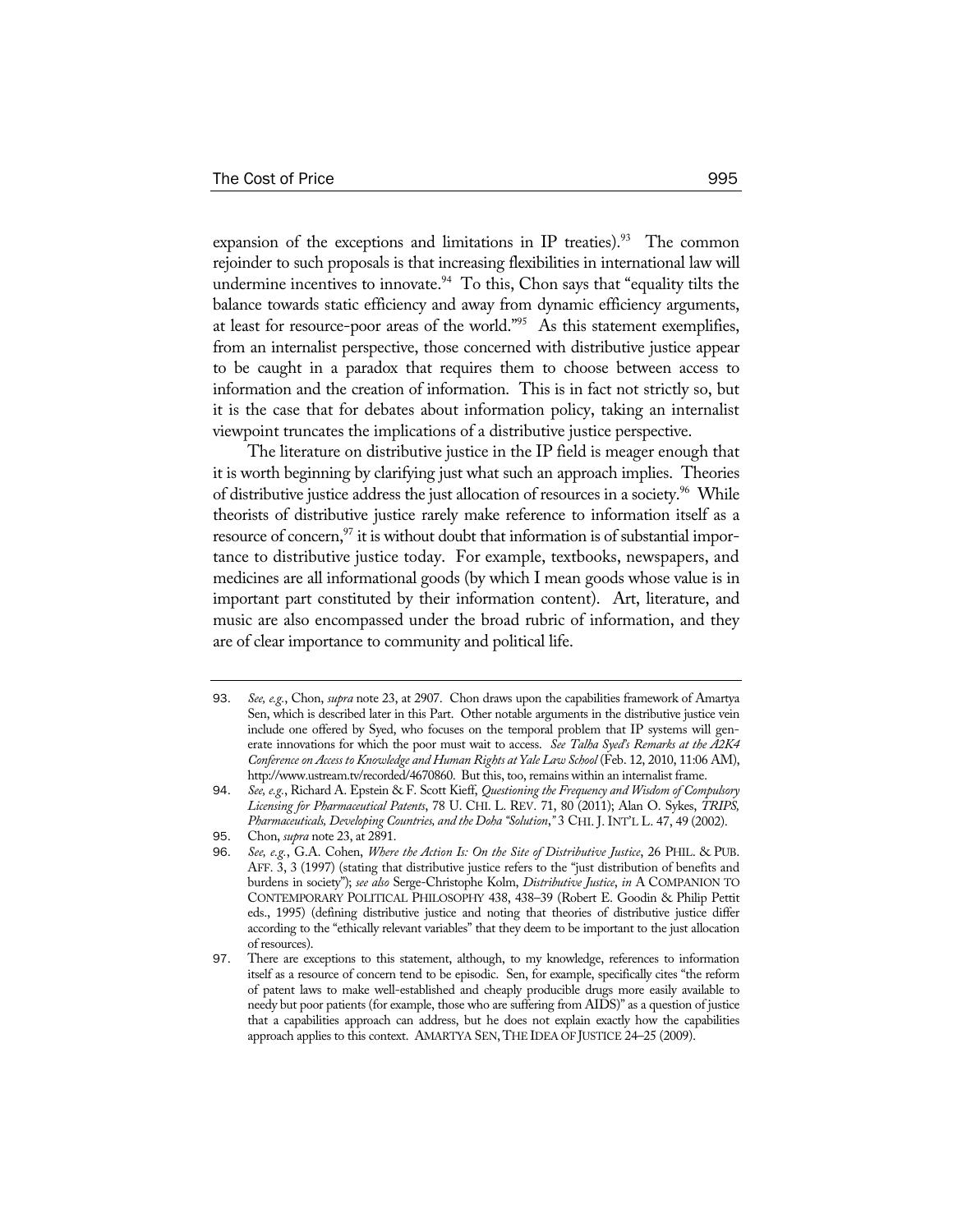The intensity of informational goods' importance to well-being is perhaps easiest to illustrate in the domain of health. Since the 1950s, global average life expectancy has increased by almost twenty years.<sup>98</sup> According to the World Health Organization, these gains are largely attributable to "[t]he application of knowledge from health research"<sup>99</sup> to improve, for example, sanitation and access to vaccines. These gains are, of course, unevenly distributed, and up to ten million lives per year could be saved simply by providing better access to existing informational goods such as medicines and vaccines.<sup>100</sup> More research aimed at developing new vaccines and medicines for diseases that particularly affect the poor in developing countries could save many more lives still.<sup>101</sup>

IP is problematic, from a distributive justice perspective, for reasons that in some sense are well known: IP rations access via the price mechanism, and so it distributes resources in a way that is sensitive to the background allocation of resources. Yet the background allocation of resources may be unjust.<sup>102</sup> This is the implicit basis of the internalist arguments made by both Chon and Van Houweling, for example: Copyright and patent law both disadvantage the virtuous poor because they make price a ticket for entry. Conversely, the poor will benefit disproportionately, in terms of access, when information goods are available without price or at a low price.

This basic tension between price and access to goods that are important to justice is familiar, and it is not limited to the domain of information. The usual response from those who favor price is that efficiency should be maximized first, and that distributive issues should be attended to thereafter.<sup>103</sup> The argument

<sup>98</sup>. WORLD HEALTH ORG., THE WORLD HEALTH REPORT 2003: SHAPING THE FUTURE 1 (2003).

<sup>99</sup>. WORLD HEALTH ORG., WORLD REPORT ON KNOWLEDGE FOR BETTER HEALTH: STRENGTHENING HEALTH SYSTEMS 1 (2004).

<sup>100</sup>. *See* WORLD HEALTH ORG., EQUITABLE ACCESS TO ESSENTIAL MEDICINES: A FRAMEWORK FOR COLLECTIVE ACTION 1 (2004) (concluding that ten million lives could be saved each year by increasing access to existing medicines).

<sup>101</sup>. *See, e.g.*, William W. Fisher & Talha Syed, *Global Justice in Healthcare: Developing Drugs for the Developing World*, 40 U.C. DAVIS L. REV. 581, 612 (2007) (arguing that expenditures for research on neglected diseases should be increased from the current 2 to 3 percent of global medical research expenditures to reflect the fact that neglected diseases account for 16.4 percent of the global disease burden).

<sup>102</sup>. Many theorists of distributive justice make this point, of course. For one argument that an initial just allocation of minimum resources is a condition of distributive justice in the liberal state, see BRUCE ACKERMAN & ANNE ALSTOTT, THE STAKEHOLDER SOCIETY (1999).

<sup>103</sup>. For the foundational elaboration of this argument, see Louis Kaplow & Steven Shavell, *Why the Legal System Is Less Efficient Than the Income Tax in Redistributing Income*, 23 J. LEGAL STUD. 667, 674–75 (1994).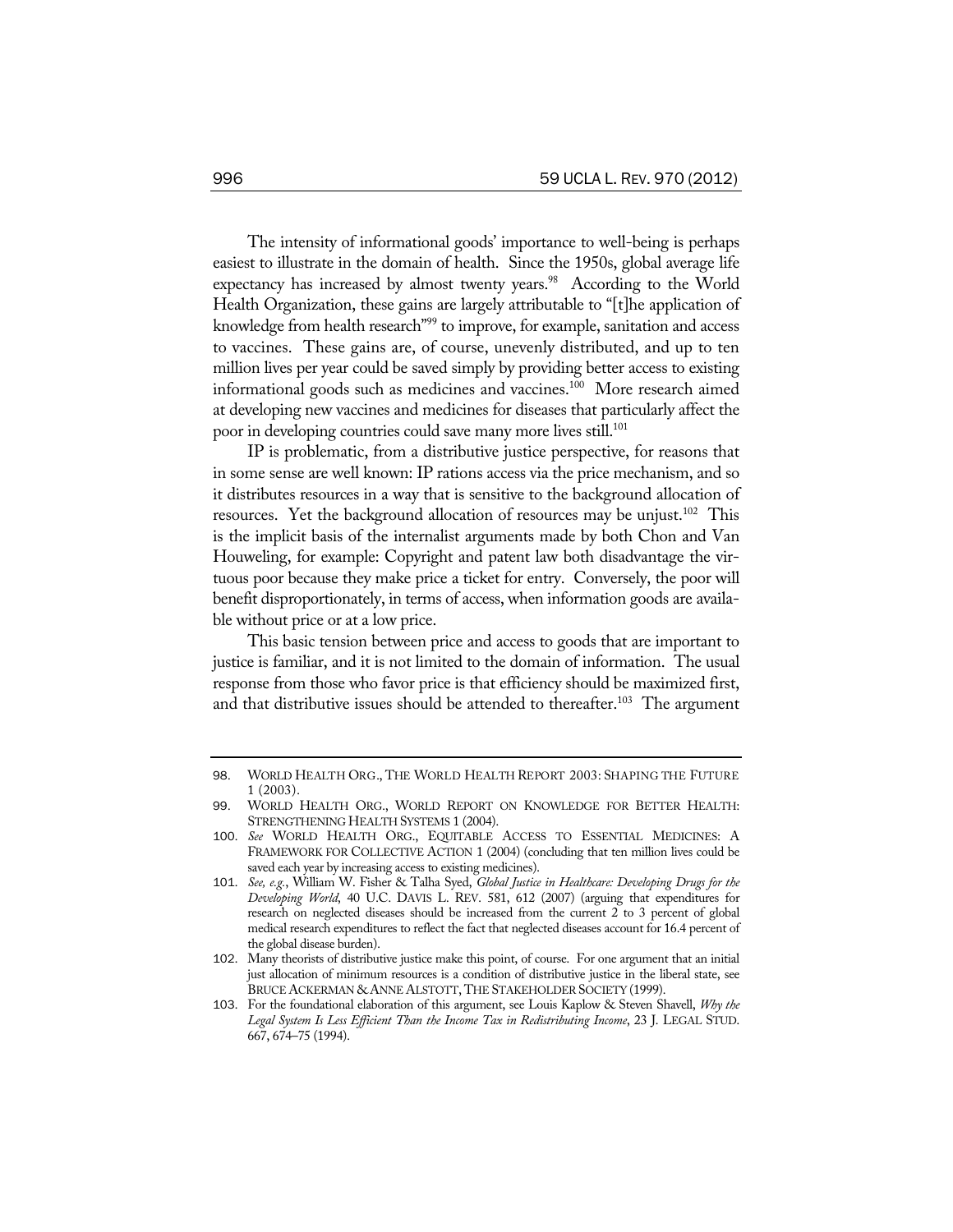has intuitive appeal; if one wants to redistribute resources, one must have resources to redistribute. This argument is not without its detractors,<sup>104</sup> and in particular it applies poorly beyond the nation-state, where no post hoc tax and transfer mechanisms exist. But whatever the general merits of this argument may be, it has little purchase in the context of information goods. As described above, in the context of information, the effects of price on efficiency are uncertain. If we can get the same or similar results in terms of efficiency, but intrinsically better distributive results (avoiding, for example, both the cost and the political uncertainty of post hoc redistribution), then there is no reason to accept the cost (in distributive terms) that price requires.

The problem with distributive justice arguments that favor IP exceptions is less this familiar argument that we should prioritize efficiency than it is the apparently self-defeating nature of these exceptions. Because IP both helps to create and constrains access to the goods that we want, we have the appearance of a paradox: If we make IP more flexible so that the poor have more access, the poor will also have less access—because the information that we want the poor to access is less likely to be created. This dilemma causes Chon, for example, to assert that static concerns (namely, access today) must be prioritized over dynamic ones (namely, future scientific and cultural production).

There is in fact no true paradox here, because sometimes we can give the poor access to information goods without substantially undermining innovation. This is best illustrated by arguments developed in the transnational context showing that developing countries are best off if they make liberal use of their right under international IP law to override patents on medicines.<sup>105</sup> While this move reduces returns to innovators, developing countries make up a very small portion of innovator markets; all of Africa, for example, makes up just

<sup>104</sup>. *See, e.g.*, Jules L. Coleman, *The Rational Choice Approach to Legal Rules*, 65 CHI.-KENT L. REV. 177, 179 (1989); Christine Jolls, *Behavioral Economics Analysis of Redistributive Legal Rules*, 51 VAND. L. REV. 1653 (1998); Duncan Kennedy, *Law-and-Economics From the Perspective of Critical Legal Studies*, *in* 2 THE NEW PALGRAVE DICTIONARY OF ECONOMICS AND THE LAW 465, 470–71 (1998); Duncan Kennedy, *Cost-Benefit Analysis of Entitlement Problems: A Critique*, 33 STAN. L. REV. 387, 401 (1981); Richard S. Markovits, *On the Relevance of Economic Efficiency Conclusions*, 29 FLA. ST. U.L.REV. 1, 37–40 (2001).

<sup>105</sup>. *See, e.g.*, Agreement on Trade-Related Aspects of Intellectual Property Rights art. 31, Apr. 15, 1994, Marrakesh Agreement Establishing the World Trade Organization, Annex 1C, 1869 U.N.T.S. 299, 333; World Trade Organization, Ministerial Declaration of 14 November 2001, WT/MIN(01)/DEC/2, 41 I.L.M. 755 (2002).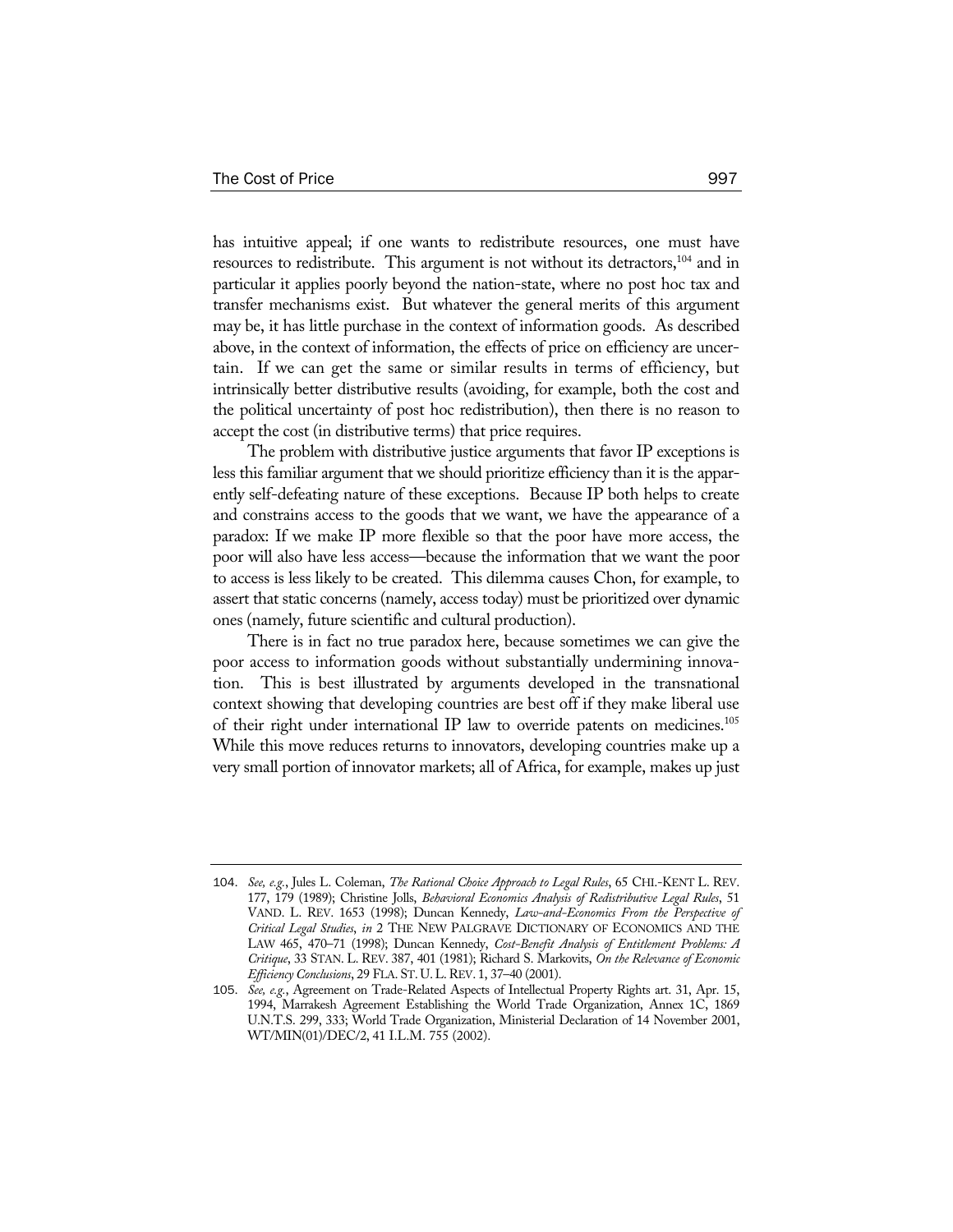1 percent of the global market for innovator pharmaceutical companies.<sup>106</sup> Even when considering all developing countries together and looking at their share of gross domestic product, rather than looking at the existing state of pharmaceutical markets (which are affected by patent regimes), the marginal incentive that could be created by market demand in these jurisdictions is relatively small, while the barrier to access that patents may pose to local consumers is large. $107$ It is thus possible to make exceptions to IP law that will disproportionately benefit the poor, despite the potential dynamic effects. The use of so-called compulsory licenses in poor countries to promote access to medicines represents precisely this kind of move.

This point can be generalized: Often the poor (and especially the very poor) are so poor that they make up very little of an expected market for an innovation. Giving them access to goods by exempting them from exclusion rights can thus yield more in access than it would compromise in terms of innovation. Even from an efficiency perspective, and certainly from a distributive perspective, such users should ride for free if the scheme can be administered with reasonable accuracy and without excessive expense.<sup>108</sup>

But the free-riding strategy has clear limitations. It may be difficult or costly to identify the poor. And, at some point, access for the poor will undercut incentives substantially enough to undermine incentives to generate information. Again, we can illustrate with an example in the medicines context. It is no accident that the global access to medicines campaign and its focus on addressing patent barriers to medicines arose out of the HIV/AIDS movement. A large enough community of people living with HIV in wealthy countries existed to attract investment into new medicines to treat HIV. No similar interest exists

<sup>106</sup>. WORLD HEALTH ORG., COMM'N ON INTELLECTUAL PROP. RIGHTS, INNOVATION AND PUB. HEALTH, PUBLIC HEALTH, INNOVATION AND INTELLECTUAL PROPERTY RIGHTS 15 tbl. 1.4 (2006) (2005 data provided by IMS health).

<sup>107</sup>. Frederick Scherer shows that if extending patents to all low-income nations increased rents by these nations' share of global gross domestic product (20 percent), the innovative effect would be far less than what would be required to offset the projected deadweight loss. F.M. Scherer, *A Note on Global Welfare in Pharmaceutical Patenting*, 27 WORLD ECON. 1127, 1128–29 (2004).

<sup>108</sup>. The main costs to such a system would be the cost of accurately identifying the poor and the risk of arbitrage. But implementing a norm in favor of free riding by the poor might not be as expensive or difficult as it might seem to be. Reasonably effective and moderately leaky ways to segment rich and poor markets may exist, including targeting institutions that disproportionately serve the poor (such as public schools and public libraries in low-income areas), linking the benefit of free riding to existing means-testing schemes (such as federal student assistance or Medicaid), or using national borders as a rough measure of poverty. We could also imagine less centralized schemes that give information industries tax incentives or that impose regulatory requirements to encourage industry to identify and serve low-income users themselves.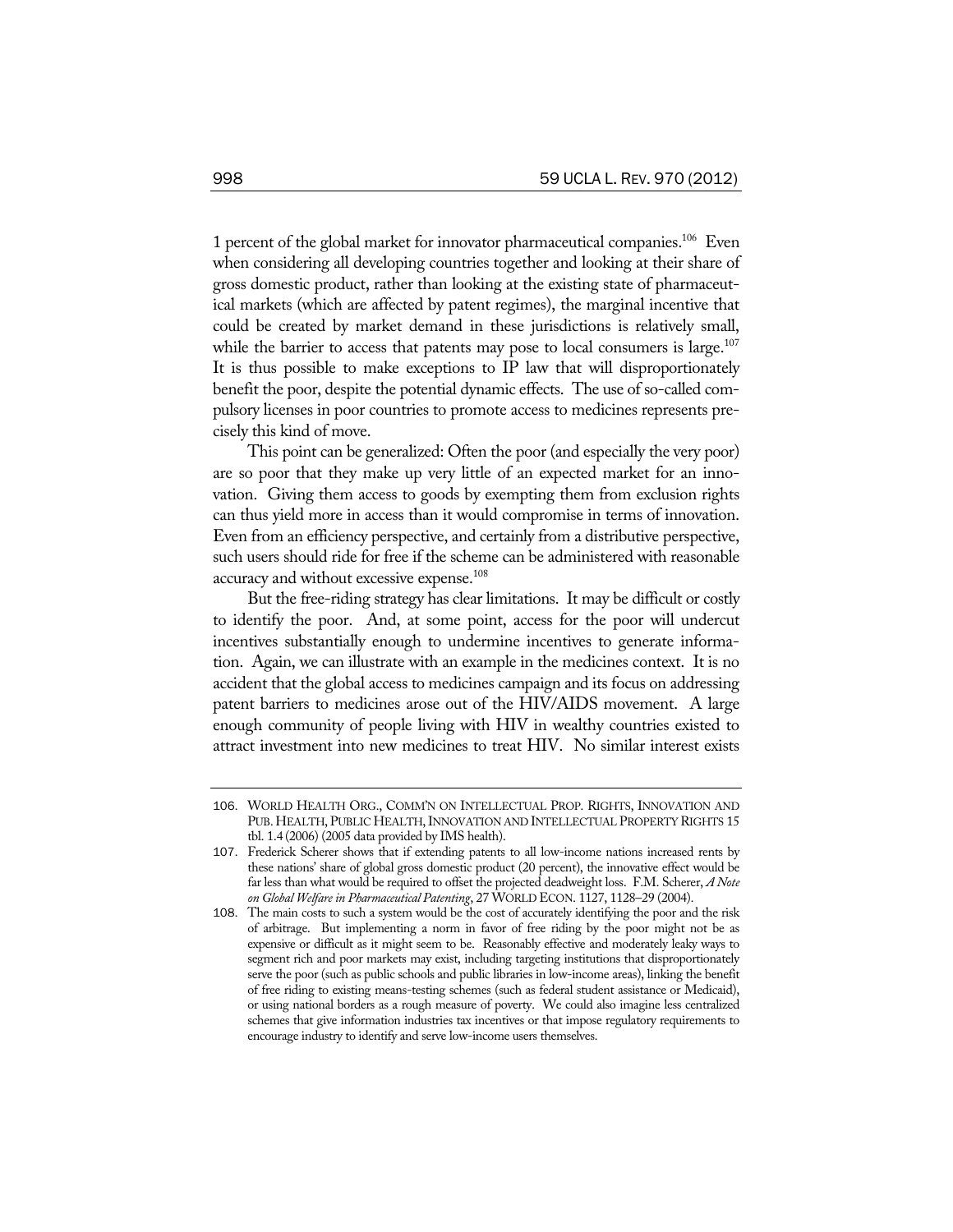in developing treatments for conditions such as extensively drug-resistant tuberculosis (TB)—the largest impact of which is felt in South Africa.<sup>109</sup> No patent exception can give patients with this form of TB better access to simple and fast-acting medicines, because such medicines do not exist.

Fundamentally, the point is this: From an internalist perspective, it is possible to locate areas in which exceptions to IP law will yield distributive advantages because they will give the poor much more access and will do little to undermine innovation. But whether this is so will be a function of the state of the relevant markets, and it will be orthogonal to the importance of the issue from a distributive justice perspective. From an external perspective, it becomes clear that while such exceptions may not undermine information production, they can also do little to support it.

In other words, using IP to generate innovation will undersupply not just access for the poor but also production for the poor. Yet distributive justice plausibly demands not only fair distribution of information goods but also equitable production of information goods.<sup>110</sup> Suspending price alone can help to achieve fairer distribution but not equitable production. The same pattern will be reproduced by all distributive exemptions in IP law whether they come under the guise of fair use in the copyright context, the research exemption in patent law, or exceptions that deliberately target the poor. For example, if justice demands that we allocate equal or similar resources to the development of medical treatments for both rich and poor people, then using price to drive production will misfire: Under conditions of limited ability to pay, price will signal that the lives of the wealthy are more important than are the lives of the poor.

The problem will appear to be the most acute when the rich and the poor have different information needs, because here the information goods that the

<sup>109</sup>. *See* Sheela Shenoi et al., *Multidrug-Resistant and Extensively Drug-Resistant Tuberculosis: Consequences for the Global HIV Community*, 22 CURRENT OPINIONS INFECTIOUS DISEASES 11, 16 n.7 (2009); *Why New TB Drugs? MDR-TB, XDR-TB*, TB ALLIANCE, http://www.tballiance.org/why/mdrxdr.php (last visited Feb. 27, 2012). Because of the very limited ability of the poor in developing countries to pay, very few medicines are developed for diseases that particularly affect them. For example, a recent study revealed that only 1 percent of medications introduced between 1975 and 1999 targeted tuberculosis and tropical diseases. Patrice Trouiller et al., *Drug Development for Neglected Diseases: A Deficient Market and a Public-Health Policy Failure*, 359 LANCET 2188, 2189–90 (2002).

<sup>110</sup>. This is not to discount possible arguments that we should give some kind of priority to access to existing information, even at the expense of future production. Such arguments invoke difficult questions of interpersonal and intergenerational justice, which are beyond the scope of this project. But it is certainly plausible that the production of information is as much an issue of distributive justice as is access to existing information, which is all that I mean to suggest here.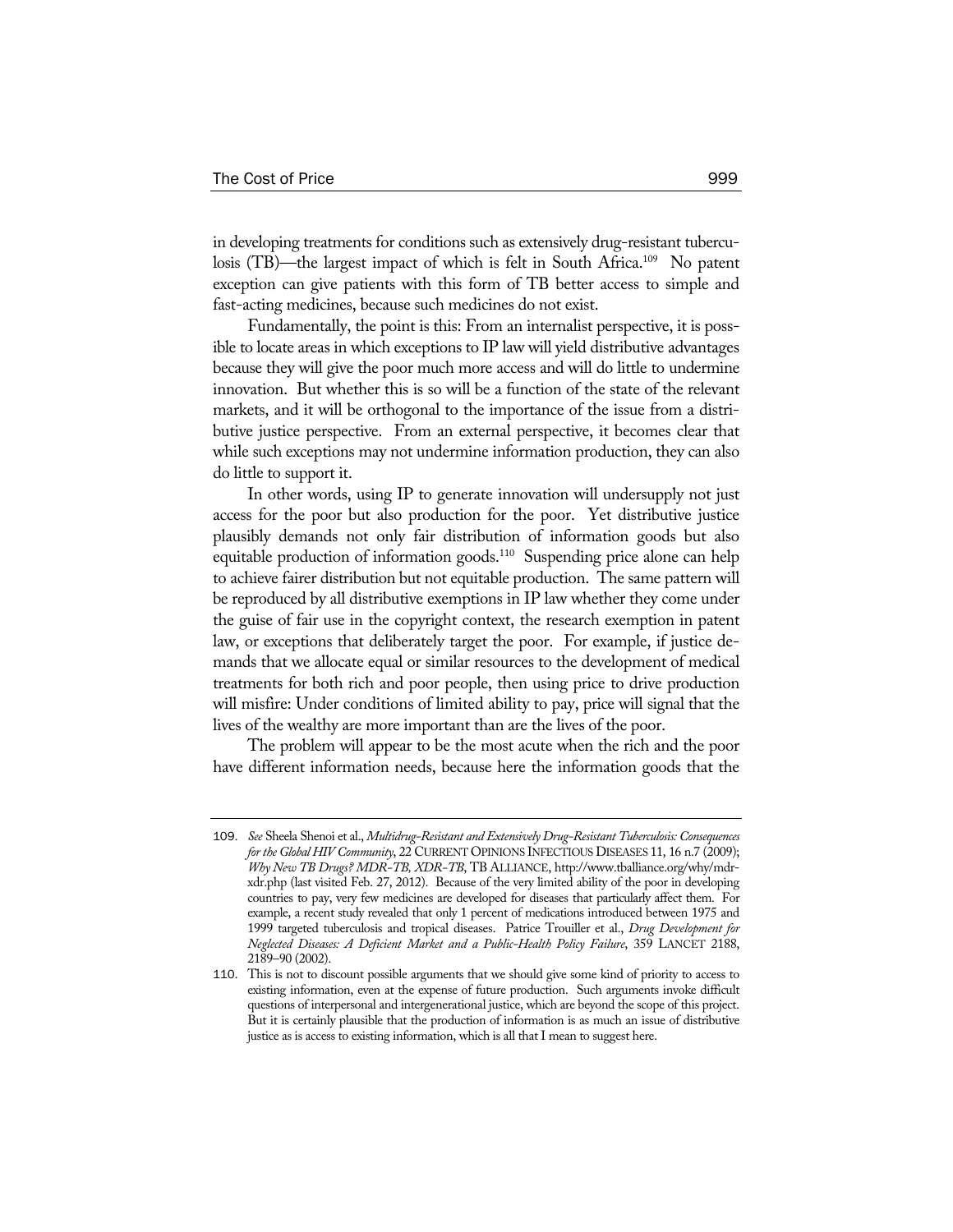poor need will not be developed at all. This is an evident problem in health, in which the global poor disproportionately suffer from communicable diseases that have little or no impact in the global North.<sup>111</sup> But it could also be an issue in the cultural domain if, for example, the poor have needs for distinct educational goods or political literatures.112 There is also a less visible cost even in those areas where the rich and the poor share a need, such as in the area of medicines for noncommunicable diseases. There, relevant information may be produced (say, medicines or techniques to reduce blood pressure), but produced more slowly or in a smaller supply than it would be if the poor had the same ability as do the rich to make their demands felt in the market place.<sup>113</sup>

Internalism sets a trap for those concerned with distributive justice in information policy, requiring the distributive impulse to stay within narrow bounds or to become self-defeating. An externalist approach allows us to look more broadly and to see that commons-based and government procurement mechanisms may have constitutive advantages over IP from a distributive perspective.

As Benkler has argued with regard to the commons, justice provides an argument for organizing "a substantial component of our communications and information environment as a commons, in which nonmarket production can take on a more important role."114 This is because the commons may be as efficient as the market at producing information goods (such as encyclopedias),115 and because it seems to have inherent distributive advantages. It will have allocative advantages for the poor because goods produced in the commons

<sup>111</sup>. This point is well made in Fisher & Syed, *supra* note 65, at 8–10.

<sup>112</sup>. One can imagine a range of reasons why this might be so. For example, the poor might have educational disadvantages that require tailored informational products, or they might have especially acute needs for information about the distribution of wealth or the functioning of the social welfare state. The poor might also have a special interest in the production of class analysis about, for example, the structure of education or the possibilities of political mobilization. *See, e.g.*, PAULO FREIRE, PEDAGOGY OF THE OPPRESSED (Myra Bergman Ramos trans., Continuum Pub. Co. 1990) (1968); FRANCES FOX PIVEN & RICHARD A. CLOWARD, POOR PEOPLE'S MOVEMENTS:WHY THEY SUCCEED, HOW THEY FAIL (1979).

<sup>113</sup>. This does not contradict the internalist point made earlier, that sometimes the poor have more to gain in access than they have to lose in innovation. Precisely because the poor do not have the same ability to pay as the rich, large numbers of the global poor can be given access to, say, HIV medicines, without substantially undermining the potential private market for treatments for HIV.

<sup>114</sup>. Yochai Benkler, *Freedom in the Commons: Towards a Political Economy of Information*, 52 DUKE L.J. 1245, 1269 (2003); *see also* BENKLER, *supra* note 18, at 303–06 (arguing, in relatively brief form, that distributive values should lead us to sometimes prefer commons-based schemes of information protection).

<sup>115</sup>. Benkler, *supra* note 114, at 1270; *cf.* Jim Giles, *Internet Encyclopaedias Go Head to Head*, 438 NATURE 900 (2005) (finding that peer reviewers identified almost as many errors in science entries in the *Encyclopedia Britannica* as they identified in Wikipedia).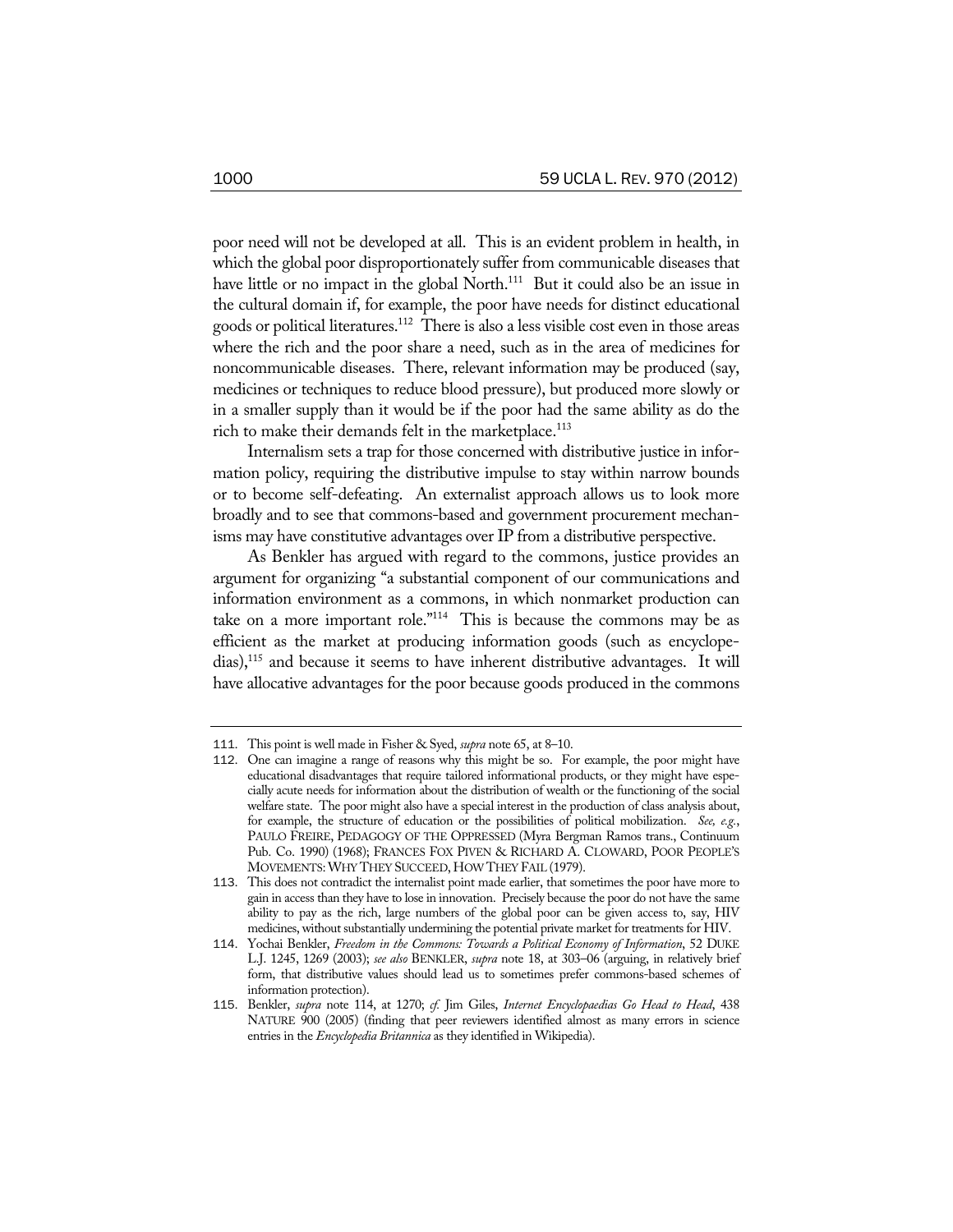are made available freely to others. It may also have relative advantages with respect to dynamic production because it allocates and produces resources via signals that are not closely tied to existing distributions of wealth.<sup>116</sup>

Open and collaborative systems also require resource inputs, but they mobilize these resources in a different fashion than does the IP approach. Some such systems, like Wikipedia or Seti@home, are sustained by voluntary contributions of time or resources, and are indirectly subsidized by income that such participants glean from elsewhere in their lives.<sup>117</sup> Others, such as open-source software projects that emerge from universities, are sustained by salaries paid by the public.<sup>118</sup> Because these motivations are not systematically related to consumers' willingness and ability to pay, we may expect them to produce information in a way that is more aligned with what distributive justice requires. I say "may" because whether this will be so depends on what in fact motivates such collaborative projects—a subject about which there is debate.119 If, for example, volunteer-based projects like Wikipedia are motivated by ingroup solidarity, they may do little to provide information goods needed particularly by the poor insofar as the poor are less likely to have the time and resources to participate actively in the communities that generate these goods. If these volunteer-based projects are motivated by attempts to benefit from reputational advantages, then their dynamic implications in distributive terms are still less clear. Examples of successful open and collaborative innovation projects are also somewhat limited. It may be possible to create a volunteer-driven encyclopedia online, but more difficult to develop new medicines in peer-to-peer fashion.

In distributive terms, the most promising of the alternatives or supplements to the price mechanism is the approach of government procurement. Government-sponsored prizes and government contracting facilitate access for

<sup>116</sup>. Benkler, *supra* note 114, at 1271.

<sup>117</sup>. For a description of Seti@home, see BENKLER, *supra* note 18, at 81–83.

<sup>118</sup>. *See generally* STEVEN WEBER, THE SUCCESS OF OPEN SOURCE (2004) (providing a history of the open-source software movement).

<sup>119</sup>. *Compare* BENKLER, *supra* note 18, at 92–127 (arguing that collaborative projects arise from networked communities whose motivations often fall outside of rational economic behaviors), *and* Scott Stern, *Do Scientists Pay to Be Scientists?*, 50 MGMT. SCI. 835, 836 (2004) (analyzing empirical data about wages of scientists with multiple job offers, and concluding that scientists have a "taste" for the scientific ethos that they are willing to pay for with lesser compensation), *with* Josh Lerner & Jean Tirole, *Some Simple Economics of Open Source*, 50 J. INDUS. ECON. 197, 218 (2002) (emphasizing the role of reputational benefits and concluding that "while some of [the] benefits conferred from participation in open source projects may be less concrete in nature, there also appear [to] be quite tangible—if delayed—rewards").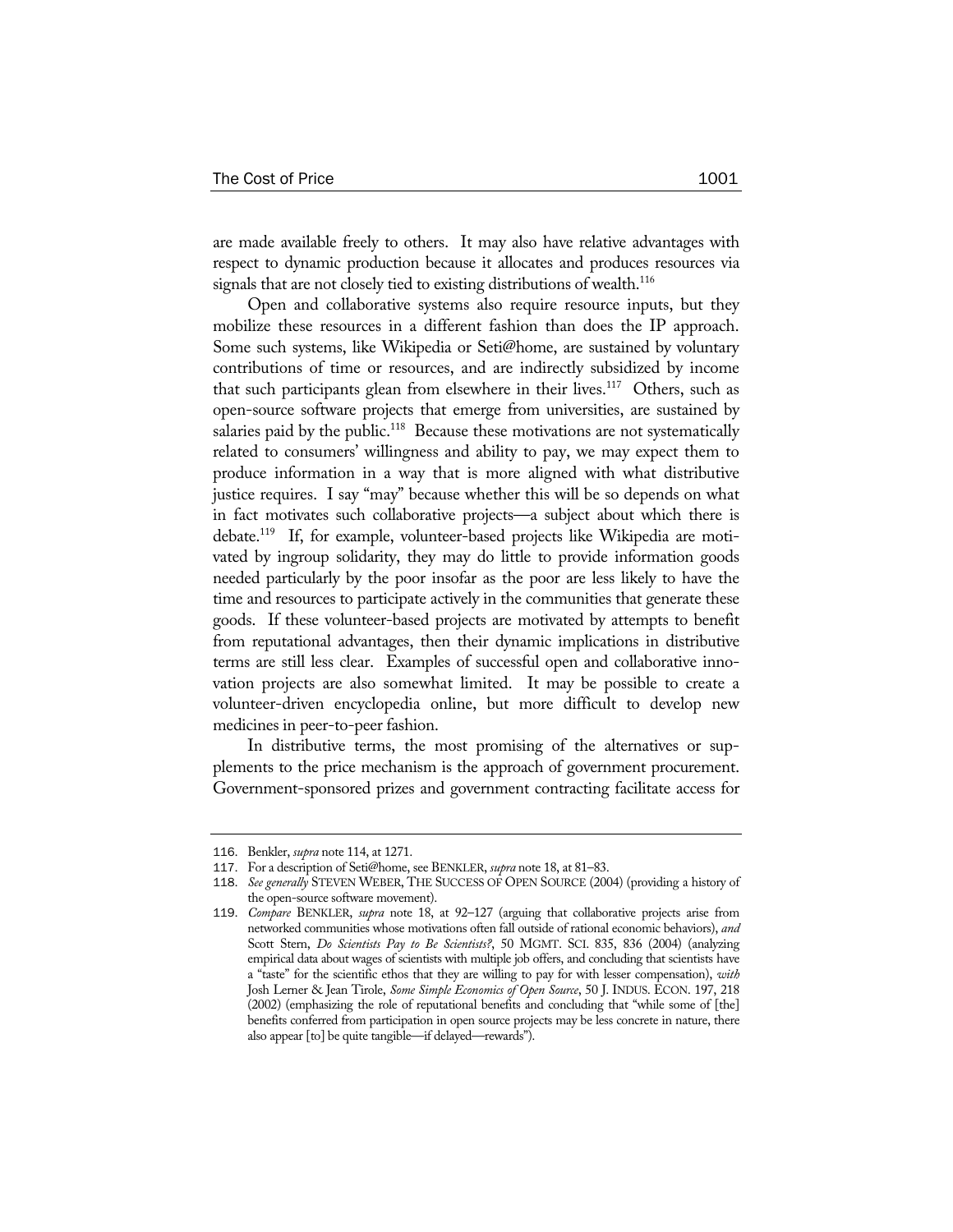the poor because the information goods that these approaches produce are classically not priced. In dynamic terms, these approaches also can be directly organized to meet distributive goals and can be funded through progressive taxation.120 While one could also address the distributive costs of price by redistributing resources until an equitable allocation is achieved and by allowing IP to do its work thereafter, this is not a simple process, nor would it obviously be more efficient than simply using mechanisms like prizes. In the transnational domain, there is no mechanism for taxes and transfers of this sort, which helps to explain why prizes have been such a dominant part of the conversation about how to allocate more resources toward diseases that disproportionately impact the global poor.<sup>121</sup> In fact, one of the virtues of prizes is that one can implement them without correcting the market for a good first. This may be particularly important in areas with intractable externalities and dim political prospects of market reform, such as climate change.<sup>122</sup>

It may be easier to see government's possible role in the effective production of science than of culture.<sup>123</sup> Yet one of the leading proposals to reorganize the production and distribution of music in light of the new potential for cheap distribution and reuse via digital networks, offered by William Fisher, recommends that we stimulate production not with price but rather with general taxation funds distributed to creators according to their share in online music consumption—music which in turn would be free to users.<sup>124</sup> This is an inducement prize, in which the size of the prize is determined by measuring the distribution of the good ex post. Fisher makes a strong case that such a scheme would be superior in efficiency terms to one that uses price as a signal, and a scheme such as this would also clearly have salutary distributive effects as long as the government tax operated more progressively than price.<sup>125</sup>

Moreover, some information goods are of such foundational importance to human freedoms and capabilities that we believe that everyone should have them regardless of whether they would express a preference for them in market

<sup>120</sup>. While government taxes also imply some deadweight loss, the deadweight loss associated with IP is expected to be greater. *See supra* note 62.

<sup>121</sup>. *See* Love & Hubbard, *supra* note 61; Arjun Jayadev & Joseph Stiglitz, *Two Ideas to Increase Innovation and Reduce Pharmaceutical Costs and Prices*, 28 HEALTH AFFAIRS w165 (2008).

<sup>122</sup>. *See, e.g.*, Adler, *supra* note 19, at 4, 41–42 (explaining that prizes are an important tool to promote innovation particularly in the context of the failures of attempts to properly price carbon).

<sup>123</sup>. After all, government already provides substantial support for the development of science and technology. *See, e.g.*, BOROUSH, *supra* note 1.

<sup>124</sup>. FISHER, *supra* note 18, at 202.

<sup>125</sup>. *See id*. at 216 (describing the operation of such a system, and assuming it would be based upon the existing progressive tax system).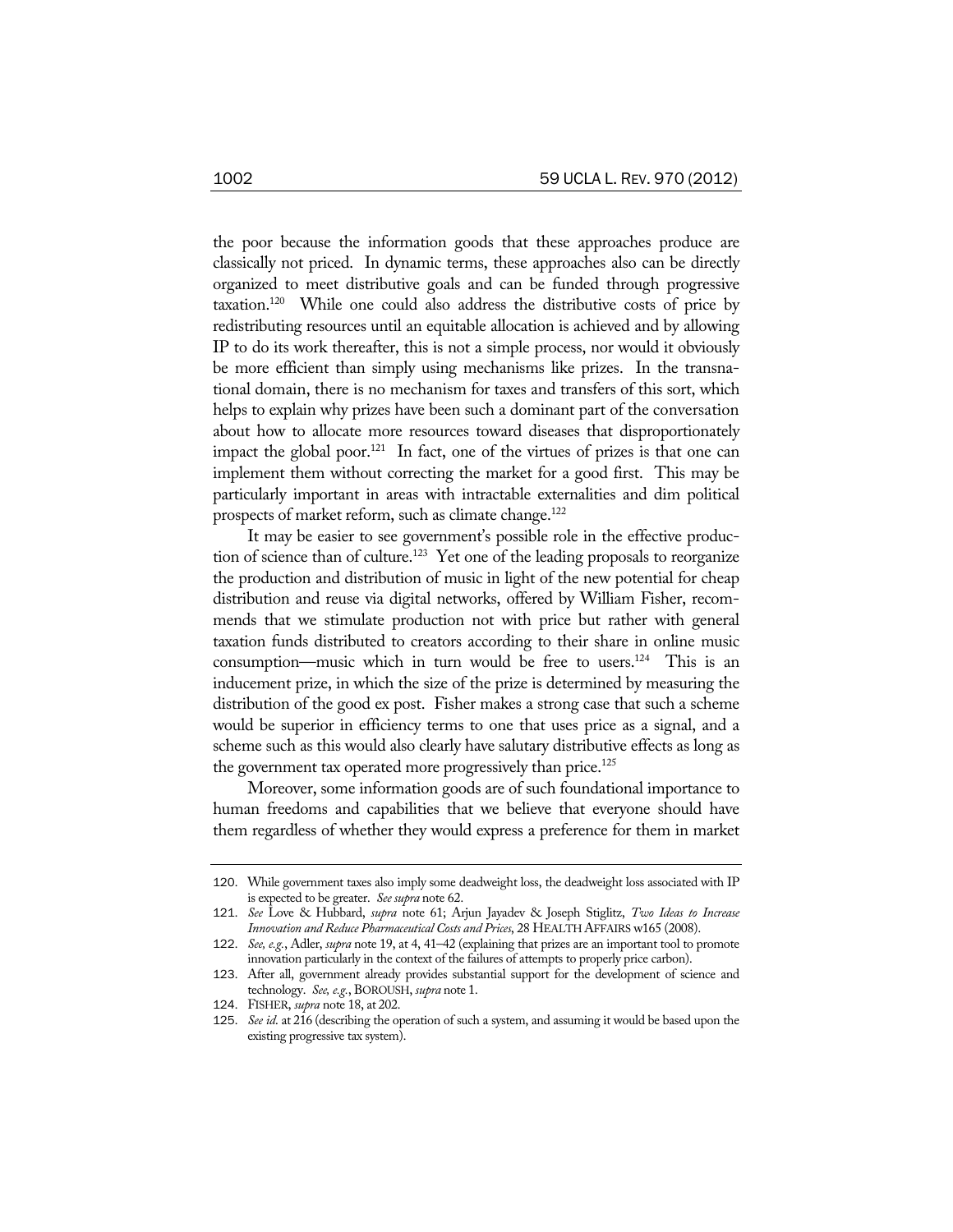settings. Justice may demand that individuals are provided with education or healthcare, for example, whether or not they would choose to purchase these goods in a market setting. Similarly, distributive justice may provide grounds to supply a person with access to news channels even if, in a market context, they would demonstrate a preference for reality television. We can call information goods that correspond to these capabilities or freedoms "basic" information goods.

Many prominent theories of distributive justice conclude that individuals have entitlements that are independent of what they prefer. Amartya Sen, for example, developed his capabilities-based theory of justice largely through a critique of preference satisfaction as an appropriate measure of justice.<sup>126</sup> As Sen points out, preferences may be endogenous, or maladaptive, responding more to a history of depredation than to any properly moral account of what individuals deserve in a just society.127 John Rawls's theory of justice similarly addresses itself not to individual preferences, but to "primary goods," which he argues should be allocated in such a way as to advance the lot of the worst off.<sup>128</sup> Moreover, our societal judgment about the importance of free primary and secondary education, or, for example, our unwillingness to let people sell themselves or parts of their bodies, suggest that we believe that individuals have entitlements to certain basic goods irrespective of their preferences.<sup>129</sup>

Even in a world with no morally significant distinctions in wealth, then, we might conclude that all individuals should have access to certain basic information goods. When this is the case, IP is a problematic way of producing information not only because price rations access but, more fundamentally,

<sup>126</sup>. *See* Amartya Sen, *Equality of What?*, *in* 1 THE TANNER LECTURES ON HUMAN VALUES 195, 218 (Sterling McMurrin ed., 1980) [hereinafter Sen, *Equality of What?*]; SEN, *supra* note 97.

<sup>127</sup>. Sen, *Equality of What?*, *supra* note 126, at 203. Sen famously invokes the example of people with disabilities: "[I]f person A as a cripple gets half the utility that the pleasure-wizard person B does from any given level of income," he notes, "then in the pure distribution problem between A and B the utilitarian would end up giving the pleasure-wizard B more income than the cripple A." *Id.* The argument that we must affirmatively support the production and distribution of particularly important informational goods could also be made on market failure grounds, *cf.* C. EDWIN BAKER, MEDIA, MARKETS, AND DEMOCRACY 3–95 (2002), but because this argument can be collapsed into an efficiency account, I leave it aside here.

<sup>128</sup>. JOHN RAWLS, A THEORY OF JUSTICE 75–76 (1971). For John Rawls, "primary goods" are goods that no rational person would want to do without, such as liberties, income, and selfrespect. *Id.* at 62, 90–95.

<sup>129</sup>. Molly Van Houweling effectively suggests that creative expression itself should be treated as a foundational human capability, and thus it should not be allocated via preferences expressed in markets. *See* Van Houweling, *supra* note 89, at 1577–78 ("[W]e do not value speech and creativity merely for the utility they generate for willing buyers; so it is not ideal to allocate speech opportunities via the market and would not be ideal even if everyone had equal purchasing power.").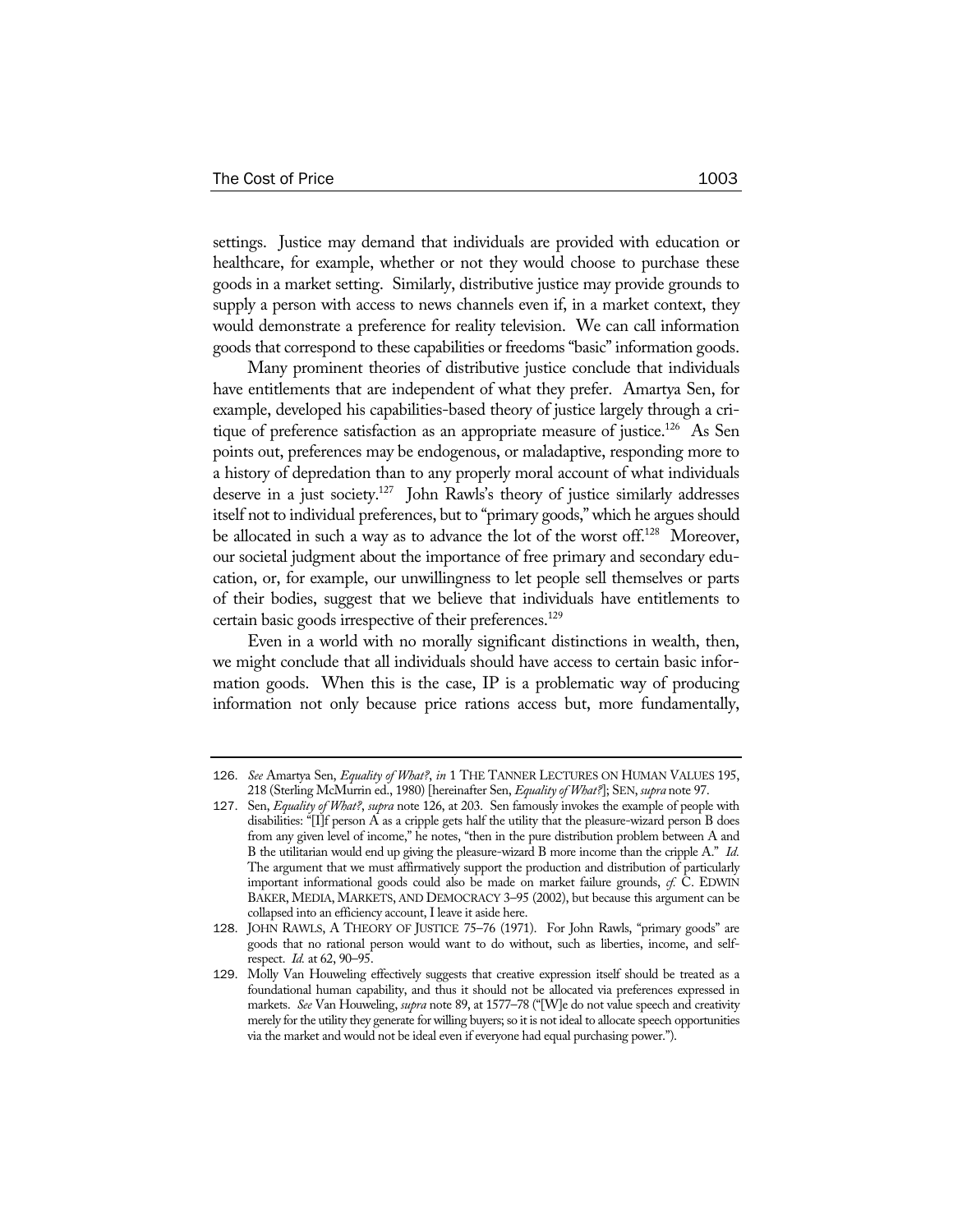because price links production to the expression of preferences in markets. From a Demsetzian perspective, IP is preferable to government procurement because entrepreneurs, interpreting market signals, are able to best approximate the social value of a product. But by definition, with basic information goods we want to sever the relationship between market preferences and production. So here, the central virtue of IP is no virtue at all.

The price mechanism could be retrofitted to address this tension that it creates with justice in the production of basic information goods. For example, we might seek to subsidize purchases, and thus the production of basic information goods for the poor, by providing means-tested vouchers for the purchase of particular information goods.130 Douglas Lichtman has made such a proposal in the area of medicines, suggesting that the government provide the poor not with income (which could be used to satisfy a variety of preferences), but rather with vouchers to supplement the market demand that the poor can manifest for medicines.<sup>131</sup>

However, there are two substantial difficulties with this approach. First, the government would have to determine how large the vouchers should be that is, it would have to somehow discern the true demand function of each poor person for drugs like Prozac (for depression) or Advair (for asthma). To call such calculations difficult is to understate the matter. Second, precisely because the voucher system requires this judgment, it compromises the degree to which price can serve as a signal that rationalizes and optimizes production and distribution, as it does in the conventional account. Individuals, in disaggregated fashion, do not drive demand. Rather, the decision is made by the size of the vouchers, which is determined by the government. To the extent that we modify price to compensate for the fact that it measures the wrong things from the perspective of distributive justice, we undermine the accorded virtue of price as a signal. It is not at all obvious why we would want to continue to use price when we have already conceded that we must use means other than the market to establish the value of the good in question. In that case, we incur the efficiency costs of price—including both deadweight loss and the risk of racing—but not

<sup>130</sup>. As noted earlier, we could also simply provide means-tested redistribution of resources, so that the rich and the poor no longer experience morally relevant differences in their ability to pay. That would make price a far more attractive mechanism from a distributive point of view, but it would not sever the relationship between price and preferences, and so it would fail to address the fact that we might want to subsidize particular informational goods. Vouchers can address this, but they run into the problems discussed next in this Part.

<sup>131</sup>. Douglas Gary Lichtman, *Pricing Prozac: Why the Government Should Subsidize the Purchase of Patented Pharmaceuticals*, 11 HARV. J.L. & TECH. 123 (1997).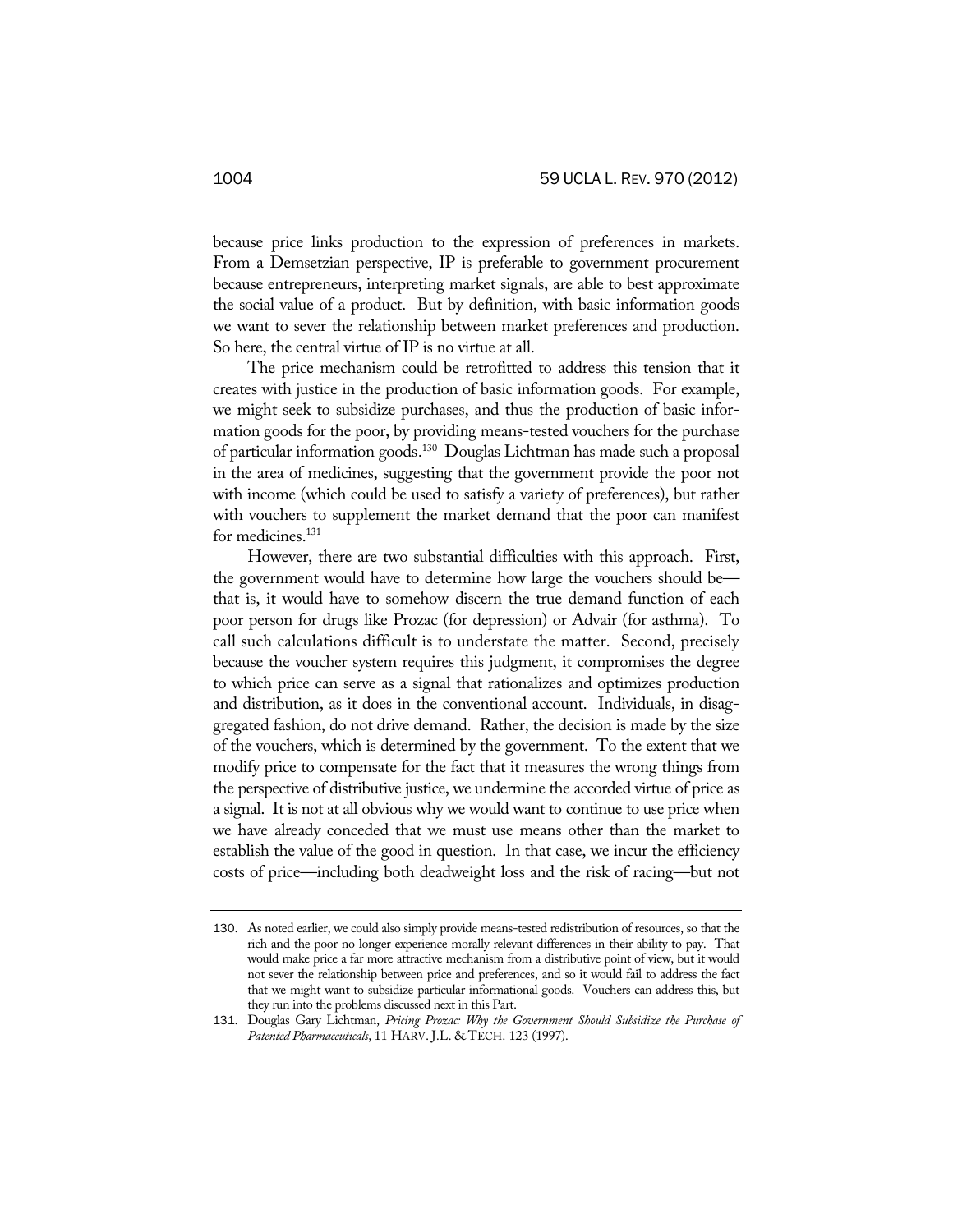its main efficiency benefit. Vouchers might address the distributive concern, but in a manner less efficient than would more direct modes of government procurement. Because efficiency can have distributive implications—for example, it can reduce the resources available to serve the needs of the poor—this is both a distributive and an efficiency concern.

Price cannot both achieve its promise as a signal and meet the demands of distributive justice where basic information goods are concerned. Price may also be distributively problematic where nonbasic information goods are concerned if the background distribution of resources is unjust. Assume, for example, that popular music is a nonbasic information good. It does not follow that there is no distributive problem with directing its production and distribution through the price mechanism. If music is a good—even if it is a nonbasic good—a case can be made on distributive grounds that we should direct its production and distribution in a way that is not systematically sensitive to the underlying distribution of wealth, when that distribution is itself unjust, and when alternative systems exact no toll in efficiency terms.<sup>132</sup> A prize system of the sort that Fisher has proposed thus has distributive appeal, even if we do not consider music to be a basic information good and even though it directs the production of music through the decentralized expression of preferences.133

An externalist perspective allows distributive justice inquiries a far greater scope than does an internalist perspective. It allows us to see that government procurement and the commons (and especially the former) are institutional approaches with inherent distributive advantages because they sever the links both between ability to pay and production, and when they concern basic information goods, between preference and production. This is not to say that there is one ideal framework for information production from the perspective of distributive justice, or that price could never be the best system from this perspective. But only once we adopt an externalist perspective can we begin to examine the tradeoffs in particular cases. In some areas, government sponsorship

<sup>132</sup>. Scotchmer and Nancy Gallini seem to come to the opposite conclusion, arguing that price is a mechanism that precisely serves distributive ends, because it puts the costs of innovation on users, instead of on taxpayers who "might rightfully revolt if asked to bear the costs of developing, say, computer games." Gallini & Scotchmer, *supra* note 46, at 55. But this intuition may be funded by the sense that video games are not goods at all, but rather are "bads." If we can address underlying unjust inequities in access to resources with a more just system of developing and distributing information—without compromising efficiency—then distributive justice may provide a general argument for doing so.

<sup>133</sup>. Because Fisher's scheme would track digital music consumption, it would be sensitive to preference. But it would prevent preference from being systematically influenced by price because the music would be free. FISHER, *supra* note 18, at 202.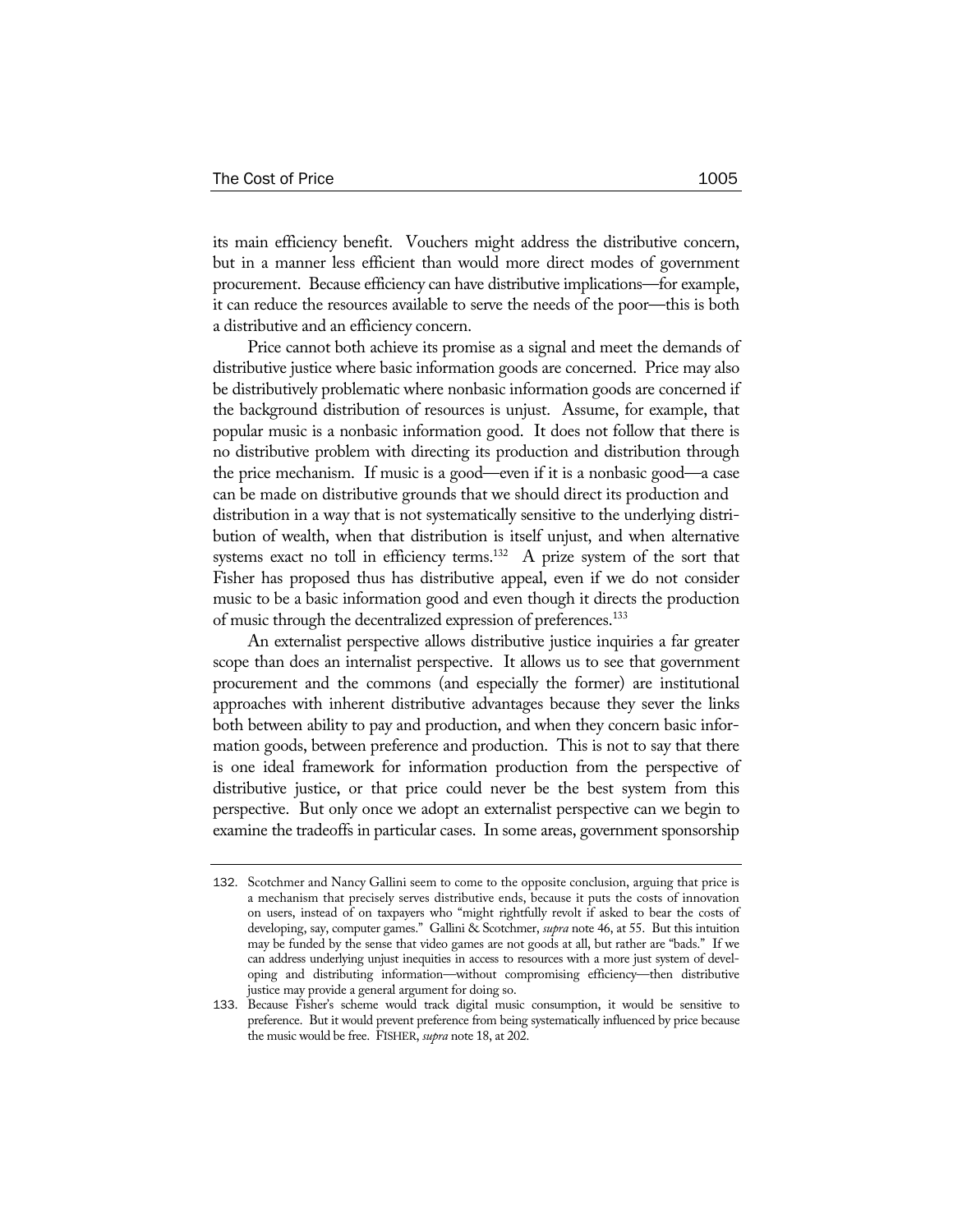of information production may be in tension with other goods that are important from a distributive perspective, such as other "primary" goods in the Rawlsian scheme or goods important to capabilities according to Sen. For example, government provisioning of political news is plausibly in tension with values of free speech. Whether and when this will be the case and how we should make tradeoffs between, say, the risk of government interference and the possibility of better meeting the informational needs of the poor are complex questions that require contextual analysis. My aim here is not to adjudicate the debate between mechanisms in distributive terms, but rather to make clear that this debate is one very much worth having. And it can only be had if we first broaden our perspective to bring approaches beyond IP more centrally into view.

## **III. INTELLECTUAL PROPERTY EXTERNALISM AND THE COST OF PRICE TO INFORMATIONAL PRIVACY**

An externalist view can also yield new insights into the relationship between different institutional approaches to cultural and scientific production and informational privacy—insights that are not visible from within an internalist account. Taking an externalist view allows us to ask not only whether we should adjust IP law in some way to accommodate privacy interests, $134$  but also whether some approaches to scientific and cultural production are constitutively more likely than others to conflict with the desire to protect informational privacy.

Asking the question this way makes it possible to see that IP, as a strategy, imposes a cost on privacy—a cost that other institutional approaches do not impose. As I show in this Part, choosing IP as a means to produce information sets up a certain logic: The imposition of price triggers the problem of deadweight loss, and in response we call for price discrimination—that is, for sellers of information goods not just to set one or a few price tiers, but to charge each individual user according to her willingness and ability to pay. We want

<sup>134</sup>. For important work in this vein, see, for example, Julie E. Cohen, *Copyright and the Jurisprudence of Self-Help*, 13 BERKELEY TECH. L.J. 1089 (1998) (invoking privacy values, among others, in justifying a "right to hack," that is, to breach digital fences to exercise entitlements granted by copyright law); Julie E. Cohen, *A Right to Read Anonymously: A Closer Look at "Copyright Management" in Cyberspace*, 28 CONN. L. REV. 981 (1996) [hereinafter Cohen, *Right to Read*] (describing conflicts between privacy values and digital rights management, and arguing that the First Amendment should be read to create limits on the scope of digital rights management); Sonia K. Katyal, *Privacy v. Piracy*, 7 YALE J.L. & TECH. 222 (2004–2005) (drawing attention to conflicts between online copyright enforcement efforts and privacy, and arguing for, among other things, changes to the Digital Millennium Copyright Act's enforcement provisions to accommodate privacy interests).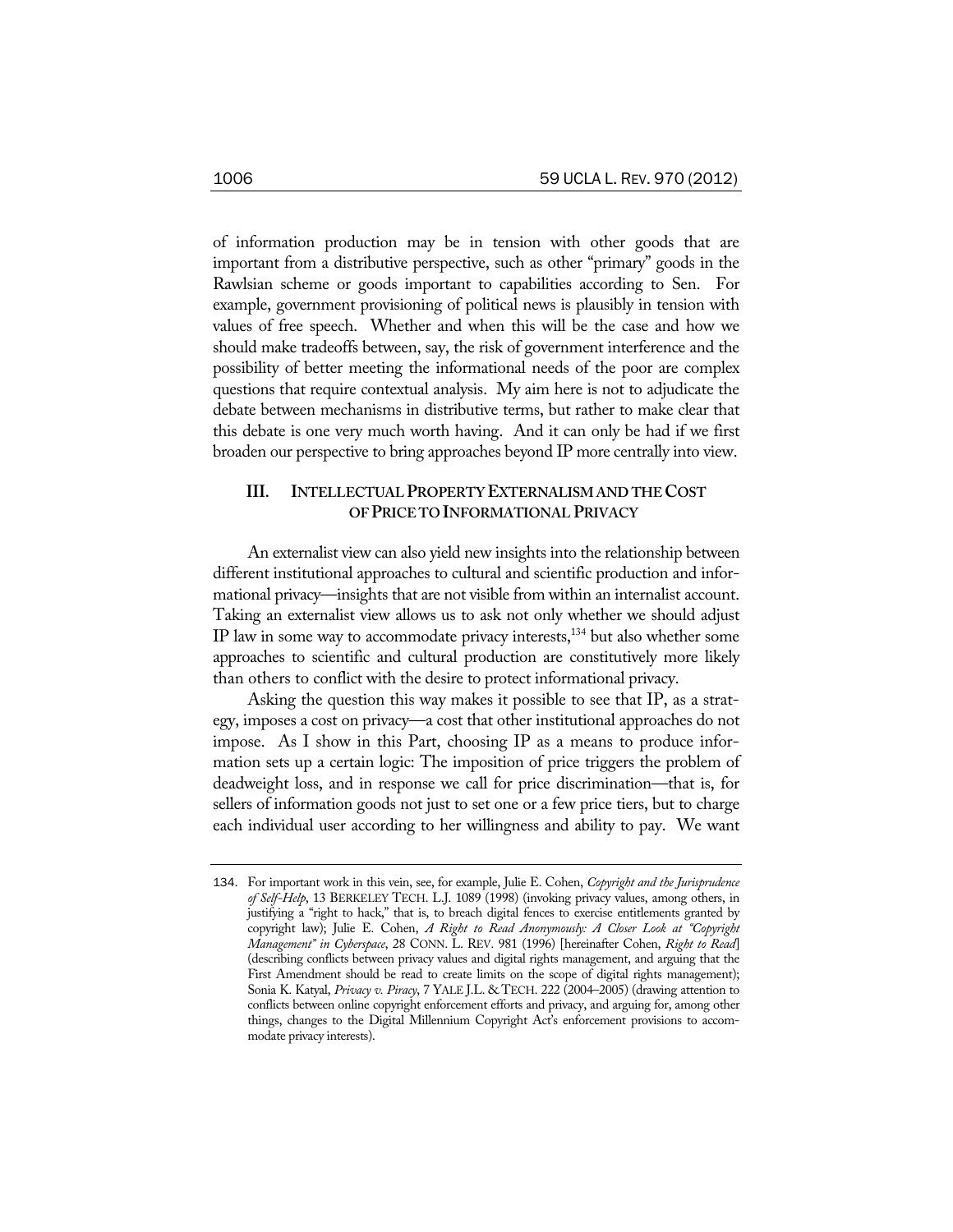price discrimination on efficiency grounds once we commit to IP as a strategy, and because information often has a high fixed cost but invariably has zero marginal cost, producers are also likely to be motivated to price discriminate. Exclusive rights may also give producers a measure of market power that facilitates price discrimination. The impulse toward price discrimination is in tension with informational privacy for a simple reason: Personal information is critical to the ability to cheaply and accurately price discriminate. Price is more attractive if we have less informational privacy; conversely, the more we value privacy, the less attractive price is as a strategy for producing and distributing information. There is reason to think, moreover, that government procurement and commons-based strategies are less in structural tension with privacy values, as I explain below.

Again, we should begin with an account of the value of informational privacy. There are two main competing conceptions of informational privacy in the legal literature today. The first depicts informational privacy as an autonomy or dignity right to control the exchange and processing of information about oneself.135 To illustrate the importance of that control, scholars point out that losing it can increase vulnerability to discrimination,<sup>136</sup> to harassment and stalking, $137$ to embarrassment, $^{138}$  and to identify theft. $^{139}$ 

The second main conception, associated most closely with scholars such as Robert Post, Paul Schwartz, and Julie Cohen, sees privacy not as an individual right of control, but rather as a collective entitlement that protects a range of social and political values.<sup>140</sup> Those that reason in this constitutive vein point

<sup>135</sup>. *See, e.g.*, Jerry Kang, *Information Privacy in Cyberspace Transactions*, 50 STAN. L. REV. 1193, 1203 (1998); *see also* ALAN F. WESTIN, PRIVACY AND FREEDOM 7 (1967) (defining privacy generally as "the claim of individuals, groups, or institutions to determine for themselves when, how, and to what extent information about them is communicated to others").

<sup>136</sup>. *See, e.g.*, Daniel J. Solove, *Privacy and Power: Computer Databases and Metaphors for Information Privacy*, 53 STAN. L. REV. 1393, 1424 (2001) (noting that decisions about loans, jobs, and licenses can be based on information collected in databases).

<sup>137</sup>. *See id.* at 1428–29 (recounting instances in which database retailers processed or sold information in ways that jeopardized individual safety); Helen Nissenbaum, *Privacy as Contextual Integrity*, 79 WASH. L. REV. 119, 147 (2004) (describing this problem, and recalling the case of a woman who was murdered by someone who located her address through DMV records).

<sup>138</sup>. *See, e.g.*, Kang, *supra* note 135, at 1212.

<sup>139</sup>. *Id*. at 1215; Nissenbaum, *supra* note 137, at 147.

<sup>140</sup>. *See, e.g.*, Julie E. Cohen, *Examined Lives: Informational Privacy and the Subject as Object*, 52 STAN. L. REV. 1373, 1426–27 (2000) [hereinafter Cohen, *Examined Lives*]; Cohen, *Right to Read*, *supra*  note 134, at 982; Robert C. Post, *The Social Foundations of Property: Community and Self in the Common Law Tort*, 77 CALIF. L. REV. 957, 959 (1989); Paul M. Schwartz, *Privacy and Democracy in Cyberspace*, 52 VAND.L.REV. 1609, 1664–66 (1999).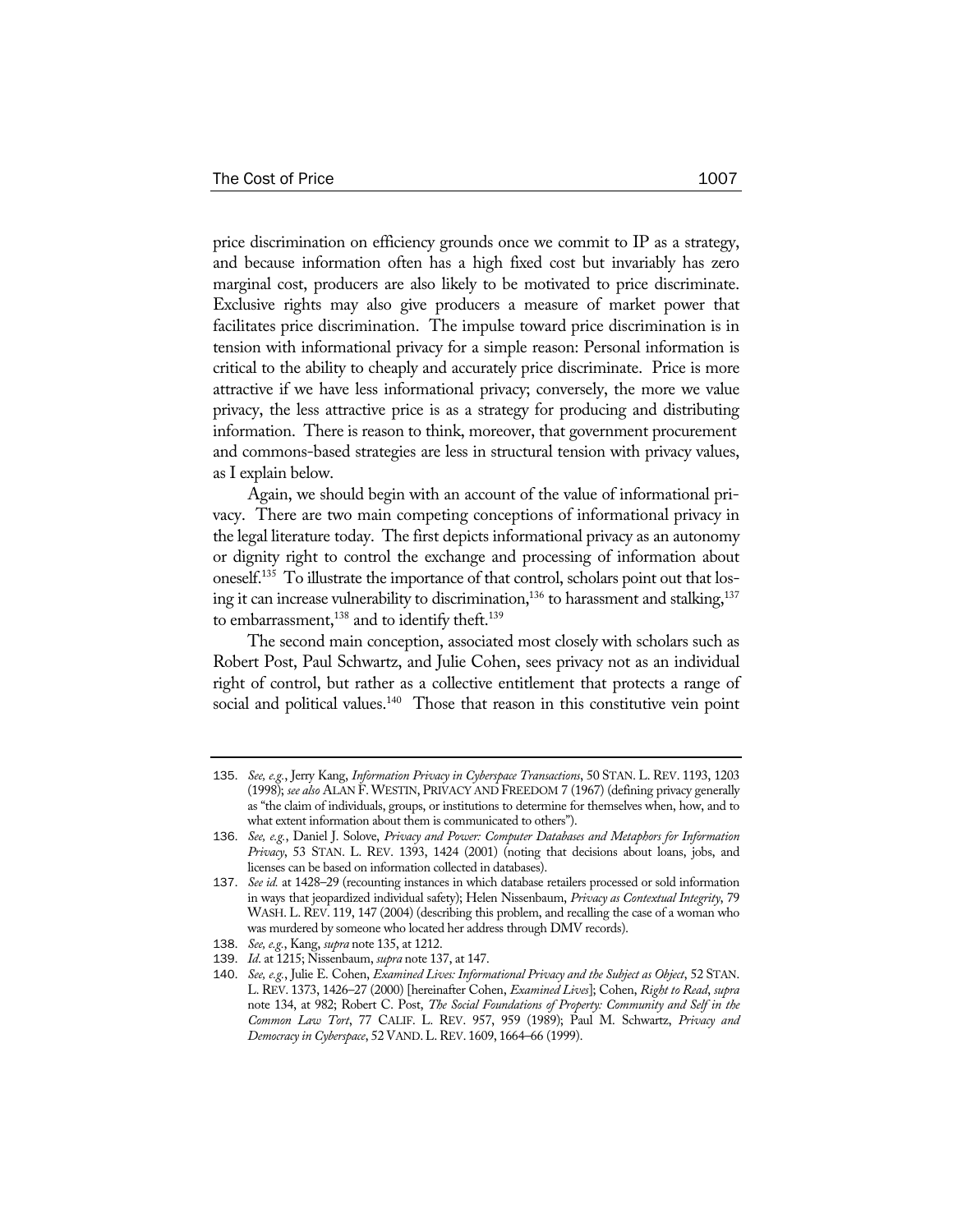out, for example, that privacy norms facilitate robust public debate, because when "surveillance becomes the norm, the act of speaking or listening takes on a different social meaning."141 As Neil Richards puts it:

> Surveillance or interference can warp the integrity of our freedom of thought and can skew the way we think, with clear repercussions for the content of our subsequent speech or writing. The ability to freely make up our minds and to develop new ideas thus depends upon a substantial measure of intellectual privacy.<sup>142</sup>

Proponents of a constitutive understanding of information privacy also argue that privacy norms construct, rather than simply reflect, individual preferences and choices. For example, they note that when personal information is used to profile individuals online and then to target particular content or advertising back to a person, this has the result of reflecting back to the individual an image of him or herself. This generates the worry that the facts selected may become disproportionately salient to the person herself or himself as well as to others.<sup>143</sup> The implication is that we cannot simply defer to individual

<sup>141</sup>. Schwartz, *supra* note 140, at 1651; *see also* Cohen, *Examined Lives*, *supra* note 140, at 1426 (noting that the "autonomy fostered by informational privacy . . . is an indispensable condition for reasoned participation in the governance of the community and its constituent institutions"); Ruth Gavison, *Privacy and the Limits of Law*, 89 YALE L.J. 421, 423 (1980) (noting that privacy promotes "liberty, autonomy, selfhood, and human relations, and further[s] the existence of a free society"); Nissenbaum, *supra* note 137, at 150 ("[P]rivacy is essential to nourishing and promoting the values of a liberal, democratic, political, and social order [because] the vitality of democracy depends not only on an autonomous and thoughtful citizenry—bolstered through privacy—but on the concrete protection against public scrutiny of certain spheres of decision-making . . . .").

<sup>142</sup>. Neil M. Richards, *Intellectual Privacy*, 87 TEX. L. REV. 387, 389 (2008); *see also* Cohen, *DRM and Privacy*, *supra* note 23, at 577–80 (similarly defending a view of intellectual privacy related to rights to integrity and self-definition); Cohen, *Right to Read*, *supra* note 134, at 982 ("A fundamental assumption underlying our discourse about the activities of reading, thinking, and speech is that individuals in our society are guaranteed the freedom to form their thoughts and opinions in privacy, free from intrusive oversight from governmental or private entities."); Kang, *supra*  note 135, at 1260 (stating that surveillance can lead to alienation and self-censorship); Nissenbaum, *supra* note 137, at 148–49 ("[F]reedom from scrutiny and zones of 'relative insularity' are necessary conditions for formulating goals, values, conceptions of self, and principles of action because they provide venues in which people are free to experiment, act, and decide without giving account to others or being fearful of retribution."); Solove, *supra* note 136, at 1418 ("The mere knowledge that one's behavior is being monitored and recorded certainly can lead to self-censorship and inhibition.").

<sup>143</sup>. *See* Kenneth L. Karst, *"The Files": Legal Controls Over the Accuracy and Accessibility of Stored Personal Data*, 31 LAW & CONTEMP. PROBS. 342, 361 (1966); *see also* Oscar H. Gandy, Jr., *Exploring Identity and Identification in Cyberspace*, 14 NOTRE DAME J.L. ETHICS & PUB. POL'Y 1085, 1100–01 (2000) (arguing that profiling "reinforce[s] assessments and decisions made in the past," and seeks to reduce individuals to a set of "measurable characteristics"); Solove, *supra* note 136, at 1425 ("[I]nformation in databases often fails to capture the texture of our lives. Rather than provide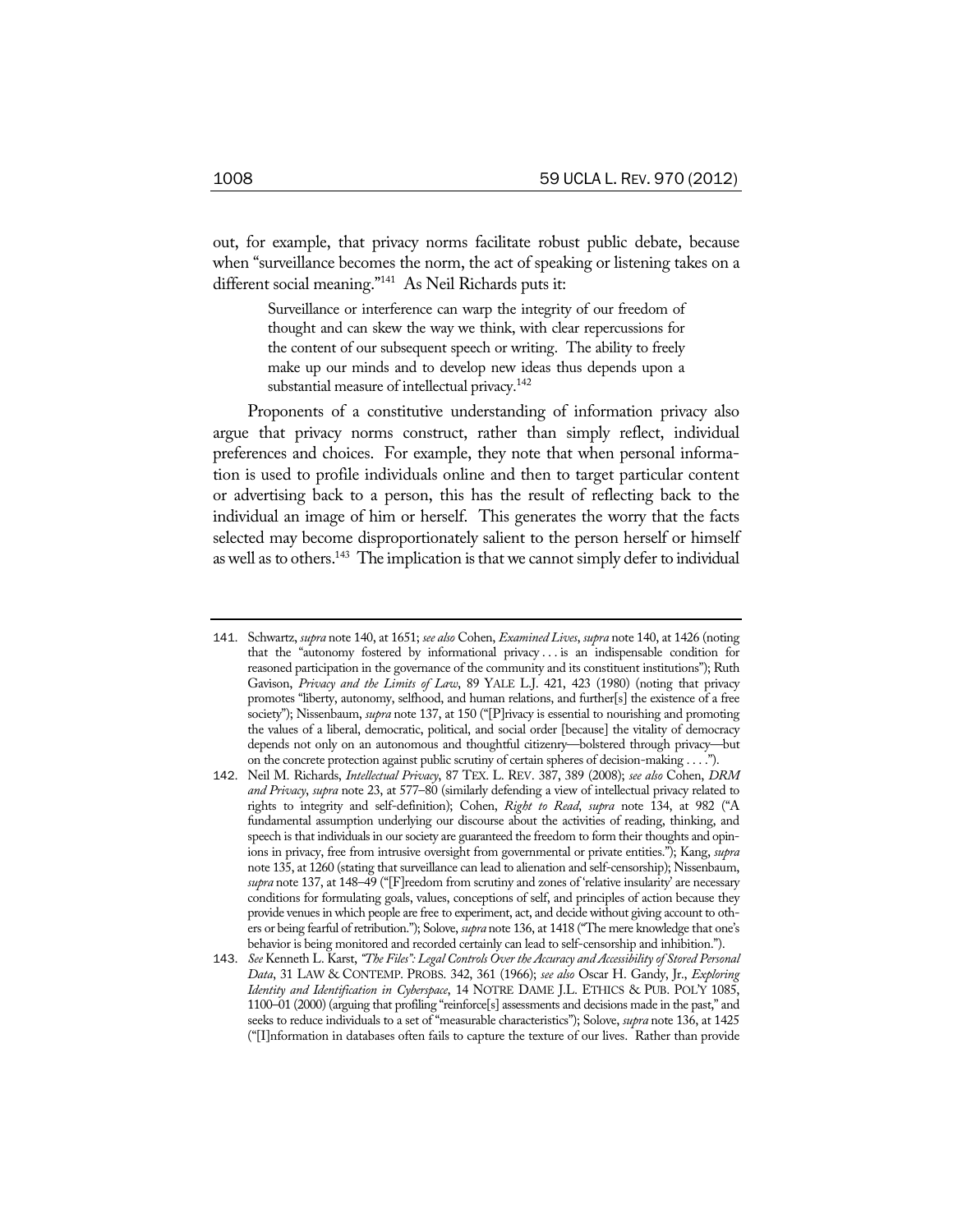preferences because those preferences are shaped by, rather than separable from, the environment in which they are formed.

These two conceptions of the value of privacy have evident and important differences. For example, the consent view seems to suggest that we should allow people freely to choose surveillance, and thus to sell their right to privacy in the marketplace.<sup>144</sup> The constitutive view instead requires us to construct a social and political vision of the subjects we want to call forth, and then design privacy protections accordingly.145 But given the evident imperfections in the market for informational privacy, in practice both views suggest that protecting informational privacy requires more than relying on formal individual consent. As many have now recognized, transaction costs and information asymmetries clearly bedevil markets for private information. For example, websites have a myriad of different privacy policies, meaning that individuals who value privacy may have a difficult time understanding what they are giving up by using certain sites.<sup>146</sup> Recent survey data confirms that fact, showing that most individuals have little understanding of what companies' privacy policies in fact mean.<sup>147</sup> Privacy policies could be clarified and standardized, thus lowering the cost of understanding them. But individuals will still face very substantial information requirements prior to making an informed choice to give up private information, and many of these requirements will be difficult to eliminate. For example, people need to understand the variety of ways in which their personal information could be used, as well as what implications such uses carry, in a fast-moving context in which new uses and markets are constantly emerging. Today, much of the value of an individual bit of information depends upon whether and how it is aggregated with other information, which thereby compounds the problem.148 Finally, individual choices also have social implications, as the constitutive view makes clear. These effects can be modeled as externalities that individuals

a nuanced portrait of our personalities, they capture the stereotypes and the brute facts of what we do without the reasons.").

<sup>144</sup>. *See, e.g.*, Kang, *supra* note 135; *see also* Solove, *supra* note 136, at 1446 (arguing that there is a strong association between the consent conception and the idea that private information is a form of property that can be alienated in markets).

<sup>145</sup>. *See, e.g.*, Schwartz, *supra* note 140, at 1614–15 (arguing for the importance of legally established "fair information practices" that would provide "defined obligations that limit the use of personal data" as well as procedural and substantive rights, transparency requirements, and accountability mechanisms).

<sup>146</sup>. *See* LAWRENCE LESSIG, CODE AND OTHER LAWS OF CYBERSPACE 160 (1999).

<sup>147</sup>. *See* Chris Jay Hoofnagle & Jennifer King, What Californians Understand About Privacy Online (2008) (unpublished manuscript), *available at* http://ssrn.com/abstract=1262130.

<sup>148</sup>. *See* Cohen, *Examined Lives*, *supra* note 140, at 1397–98; Solove, *supra* note 136, at 1452.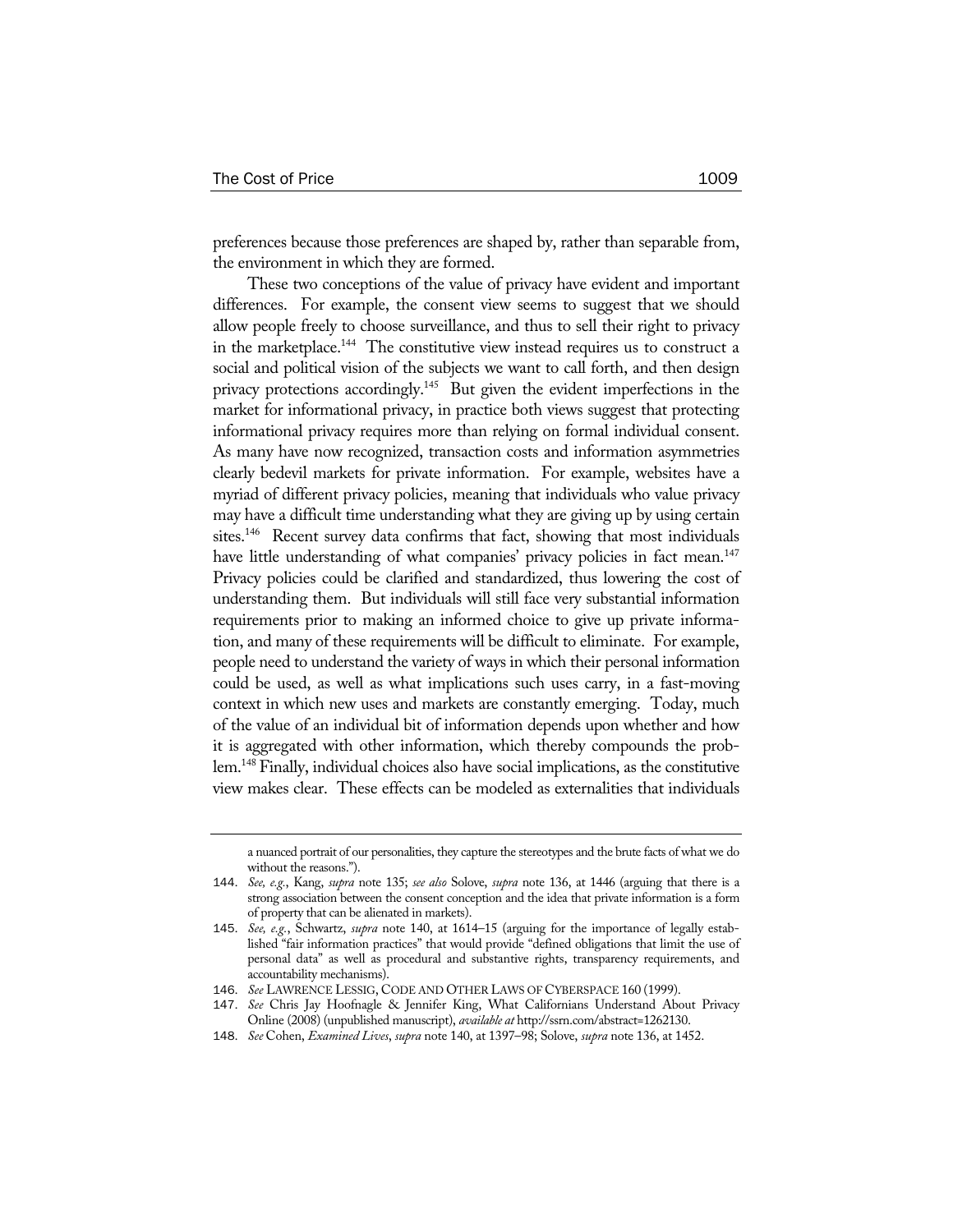are unlikely to take into account when making a decision to yield privacy, thus yielding a conventional argument for third-party intervention by government, for example.<sup>149</sup>

It is plain that the networked digital age has brought with it substantial new challenges to information privacy, whether that value is conceived in terms of control or in a more constitutive fashion. Recent years have seen unprecedented advances in the tracking, compiling, and exchanging of personal data. Everything that we do on digital networks—using a search engine, perusing a website, reading a few pages on Google Books, plugging an appliance into a smart grid, making a phone call, watching television—can be readily tracked.<sup>150</sup> As importantly, advances in computing power mean that it is increasingly easy to archive, search, exchange, integrate, and compile such data into dossiers with ever more comprehensive information about individuals.<sup>151</sup> These new capabilities have generated enormous new business opportunities for data mining and data profiling companies.152 Recently, computer scientists have undermined confidence in

<sup>149</sup>. Ronald Coase's famous argument about the possibility of bargaining around legal rules is notwithstanding, because here transaction costs would surely be high, given (for example) the numerosity of consumers and their aforementioned informational deficits.

<sup>150</sup>. On search engine tracking, see, for example, James Grimmelmann, *The Structure of Search Engine Law*, 93 IOWA L. REV. 1, 17–20 (2007); *Search Engine Privacy*, ELECTRONIC PRIVACY INFO. CTR., http://epic.org/privacy/search\_engine (last visited Feb. 28, 2012). On clickstream tracking, see, for example, Solove, *supra* note 136, at 1411–12. On potential privacy issues related to Google Books, see, for example, Jonathan Band, *The Long and Winding Road to the Google Books Settlement*, 8 J. MARSHALL REV. INTELL. PROP. L. 227, 306–11 (2009); Letter on Reader Privacy and Google Book Search From Cindy Cohn, Legal Dir., Elec. Frontier Found., Nicole A. Ozer, Tech. & Civil Liberties Dir., ACLU of N. Cal. & Jennifer Lynch, Lecturer in Residence & Supervising Attorney, Samuelson Law, Tech. & Pub. Policy Clinic, to Eric Schmidt, Chairman and CEO, Google Inc. (July 23, 2009), *available at* http://www.eff.org/files/gbs\_privacy\_schmidt\_letter.pdf. On privacy issues related to smart grids (electrical grids that use two-way digital connections to monitor and control appliances in homes to conserve energy), see Joint Comments of the Center for Democracy & Technology and the Electronic Frontier Foundation on Proposed Policies and Findings Pertaining to the Smart Grid (Dec. 18, 2008), *available at* http://www.cdt.org/files/pdfs/20100309\_smartgrid\_cpuc\_comments.pdf. Transactional data about phone calls have long been tracked by phone companies, but digitalization has made call-related information much easier to track. *See* Ira S. Rubinstein et al., *Data Mining and Internet Profiling: Emerging Regulatory and Technological Approaches*, 75 U. CHI. L. REV. 261, 281 (2008). Finally, on the privacy implications of digital networked television technologies such as TiVo, see Paul M. Schwartz, *Property, Privacy, and Personal Data*, 117 HARV. L. REV. 2055, 2127–28 (2004).

<sup>151</sup>. *See* DANIEL J. SOLOVE, THE DIGITAL PERSON: TECHNOLOGY AND PRIVACY IN THE INFORMATION AGE 1–2 (2004); Cohen, *Examined Lives*, *supra* note 140, at 1374.

<sup>152</sup>. *See* Solove, *supra* note 136, at 1404–09 (describing the development of the direct marketing industry and the importance of voluminous data collection about individual patterns, demographics, and "psychographic" information to that industry).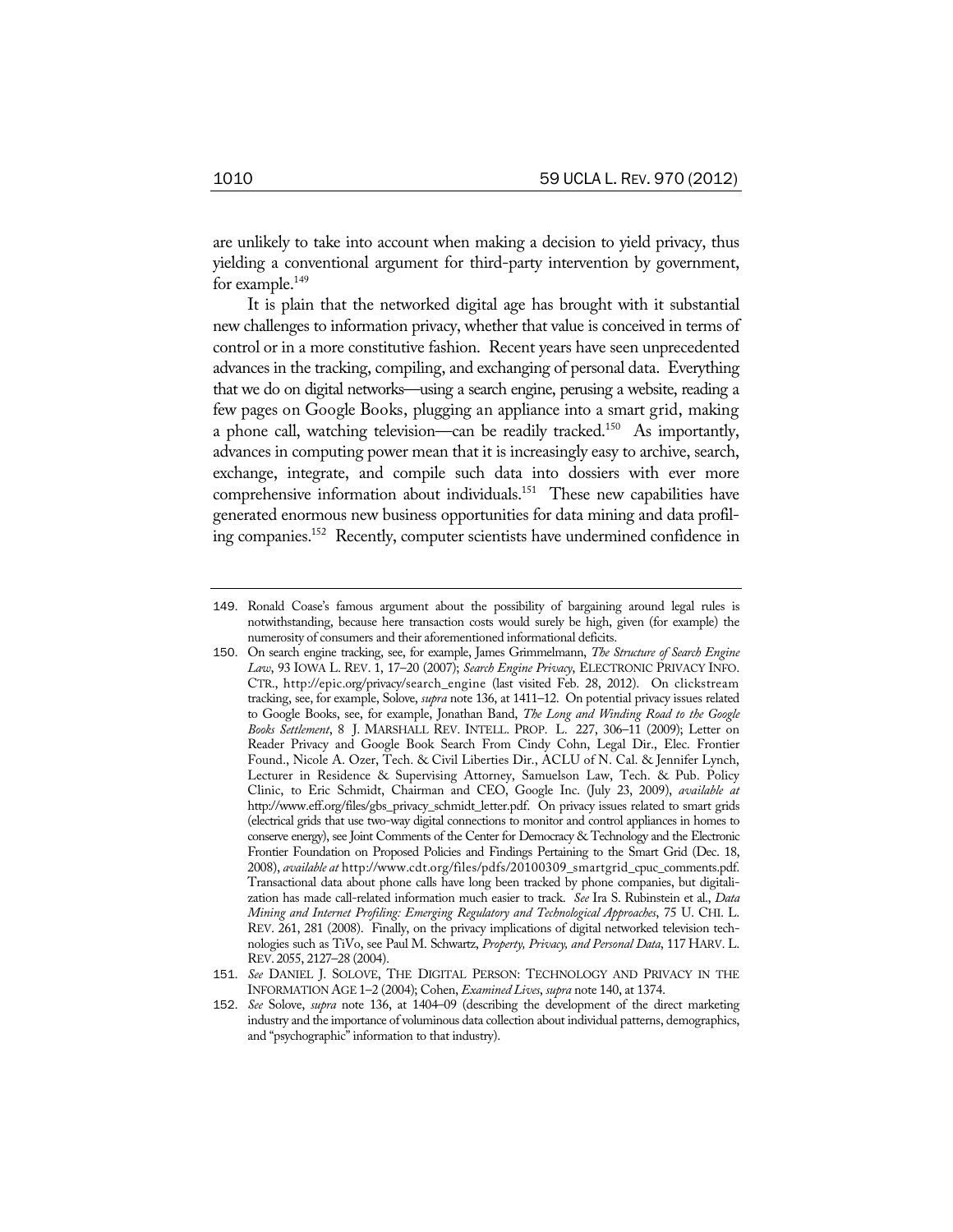our ability to protect privacy in these databases while also exchanging and making use of such databases, demonstrating that it is much easier than was previously assumed to produce identifiable information from databases presumed to be anonymous.153 The result is a "growing disparity between what individuals know about the organizations whose actions influence their lives and what these organizations know about them."154

What does all of this mean for information policy? Adopting an externalist perspective, we can begin by investigating the structural implications of relying on the institutional approach of IP for informational privacy. When we do, it becomes clear that price in the context of information generates a tension with informational privacy—one that stems from the relationship that exists between price, price discrimination, and privacy.<sup>155</sup> As described in Part I, using price as a mechanism to generate and distribute information goods generates the problem of deadweight loss. Perfect price discrimination can eliminate deadweight loss, and in so doing, can enhance efficiency. In reality, price discrimination can only

<sup>153</sup>. *See, e.g.*, Arvind Narayanan & Vitaly Shmatikov, *Robust De-anonymization of Large Sparse Datasets*, *in* PROCEEDINGS OF THE 2008 IEEE SYMPOSIUM ON SECURITY AND PRIVACY 111 (2008); Paul Ohm, *Broken Promises of Privacy: Responding to the Surprising Failure of Anonymization*, 57 UCLA L. REV. 1701 (2010). As Paul Ohm describes, "How many other people in the United States share your specific combination of ZIP code, birth date (including year), and sex? According to a landmark study, for 87 percent of the American population, the answer is zero; these three pieces of information uniquely identify each of them." *Id.* at 1705. Thus, if a database were stripped of traditional personally identifiable information, such as names and social security numbers, but included these three kinds of information, a person who knew these things would be able to access whatever other information the database revealed for the vast majority of people. They could also associate this data with a personal name if they happen to know the name of the person with these three characteristics (for example, if they are looking up a friend), or if—as has happened—they are able to obtain a personal name from some other source, such as voter rolls. *Id.* at 1719–20.

<sup>154</sup>. Oscar H. Gandy, Jr., *Legitimate Business Interest: No End in Sight? An Inquiry Into the Status of Privacy in Cyberspace*, 1996 U. CHI.LEGAL F. 77, 77–78.

<sup>155</sup>. Andrew Odlyzko makes a broader argument that has been helpful to my thinking here. He contends that "the powerful movement to reduce privacy [on the Internet] that is coming from the private sector is motivated by the incentives to price discriminate." Andrew Odlyzko, *Privacy, Economics, and Price Discrimination on the Internet*, *in* PROCEEDINGS OF THE 5TH INTERNATIONAL CONFERENCE ON ELECTRONIC COMMERCE 355, 356 (2003), *available at* http://portal.acm.org/citation.cfm?id=948051. Odlyzko does not focus on information, but focuses on other domains with high fixed and low marginal costs, primarily nineteenth century railroads. *Id.* My contribution is to draw on the broader arguments offered by Odlyzko, as well the work of scholars such as Hal Varian, *see infra* note 156, to connect these insights to the IP literature and to make the point (novel, to my knowledge) that other institutional approaches to information production may generate less tension with privacy values.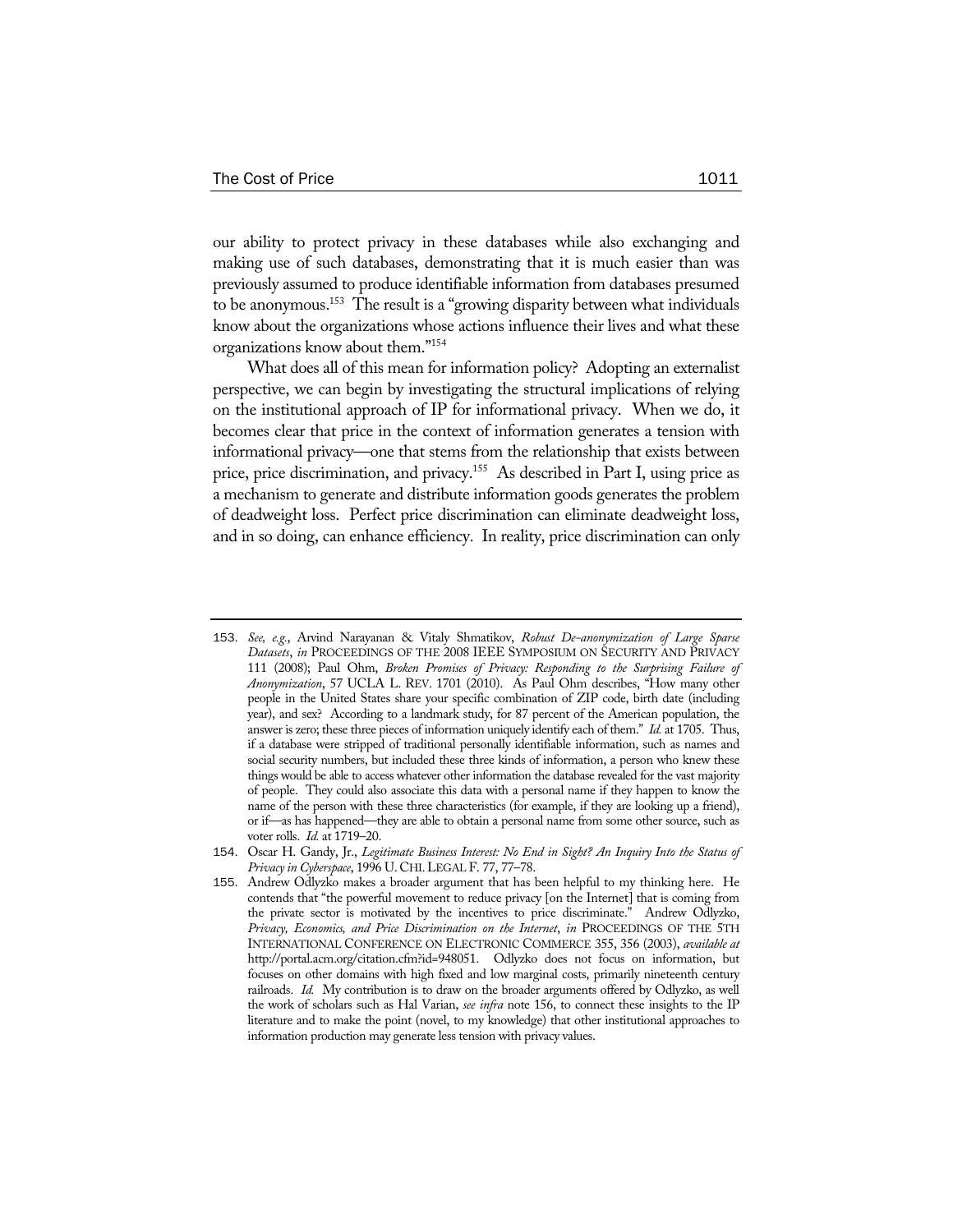be imperfect, but even imperfect price discrimination is predicted often to enhance efficiency.156

Moreover, to provide information through the price mechanism is to generate a decentralized impulse toward price discrimination on the part of information providers. Information goods may often have high fixed cost and will invariably have zero marginal cost. As such, "price discrimination may be an especially attractive tactic in information markets."<sup>157</sup> In general, producers have an incentive to price discriminate when marginal willingness to pay is higher than marginal cost, because this will increase profits.<sup>158</sup> When marginal cost is zero, this scenario will always occur. Moreover, when fixed costs are high but marginal costs are low, firms may need to price discriminate in order to sustain their business models.159

Price in the context of information requires exclusive rights, so it also may give firms a measure of market power that helps them to successfully price discriminate. While it is commonly said that market power is necessary for price discrimination, today there is a substantial literature showing that price discrimination is also possible in imperfectly competitive markets.160 Many examples of

- 158. Varian, *Differential Pricing*, *supra* note 157, at 4.
- 159. *Id.*

<sup>156</sup>. *See, e.g.*, Lars A. Stole, *Price Discrimination in Competitive Environments*, *in* 3 HANDBOOK OF INDUSTRIAL ORGANIZATION 2221 (Mark Armstrong & Robert H. Porter eds., 2007) (reviewing the efficiency implications of price discrimination); Hal R. Varian, *Price Discrimination and Social Welfare*, 75 AM. ECON. REV. 870 (1985) (arguing that third-degree price discrimination will increase efficiency when it leads to an increase in output); *see also* William W. Fisher III, *When Should We Permit Differential Pricing of Information?*, 55 UCLA L. REV. 1, 22–27 (2007) (explaining Hal Varian's point, and noting that this insight, as well as further considerations of externalities and legal prohibitions, requires us to consider the efficiency of price discrimination in particularized context). Note that insofar as we are ambivalent about the effects of imperfect, and particularly third-degree, price discrimination, this simply makes first-degree price discrimination—which is the most information-intensive form—more attractive.

<sup>157</sup>. HAL R. VARIAN,JOSEPH FARRELL & CARL SHAPIRO, THE ECONOMICS OF INFORMATION TECHNOLOGY: AN INTRODUCTION 73 (2004); *see also* Hal R. Varian, *Differential Pricing and Efficiency*, FIRST MONDAY, Aug. 9, 1996, http://firstmonday.org/htbin/cgiwrap/bin/ ojs/index.php/fm/article/view/473/829 [hereinafter Varian, *Differential Pricing*].

<sup>160</sup>. *See, e.g.*, Stole, *supra* note 156, at 2224. Interestingly, some have argued that in imperfectly competitive markets, price discrimination may in fact benefit consumers and harm producers, because price discrimination has not only the effect of capturing more consumer welfare, but also of increasing competition. *See, e.g.*, Rosa Brance Esteves, *A Survey on the Economics of Behaviour-Based Price Discrimination* 4–5 (NIPE Working Paper 5, 2009), *available at* http://www3.eeg.uminho.pt/economia/nipe/docs/2009/NIPE\_WP\_5\_2009.pdf; Jacques-François Thisse & Xavier Vives, *On the Strategic Choice of Spatial Price Policy*, 78 AM. ECON. REV. 122, 124 (1988). If that were the case, we would not expect firms to have an incentive to price discriminate. But this same literature also shows that firms may be locked into a prisoner's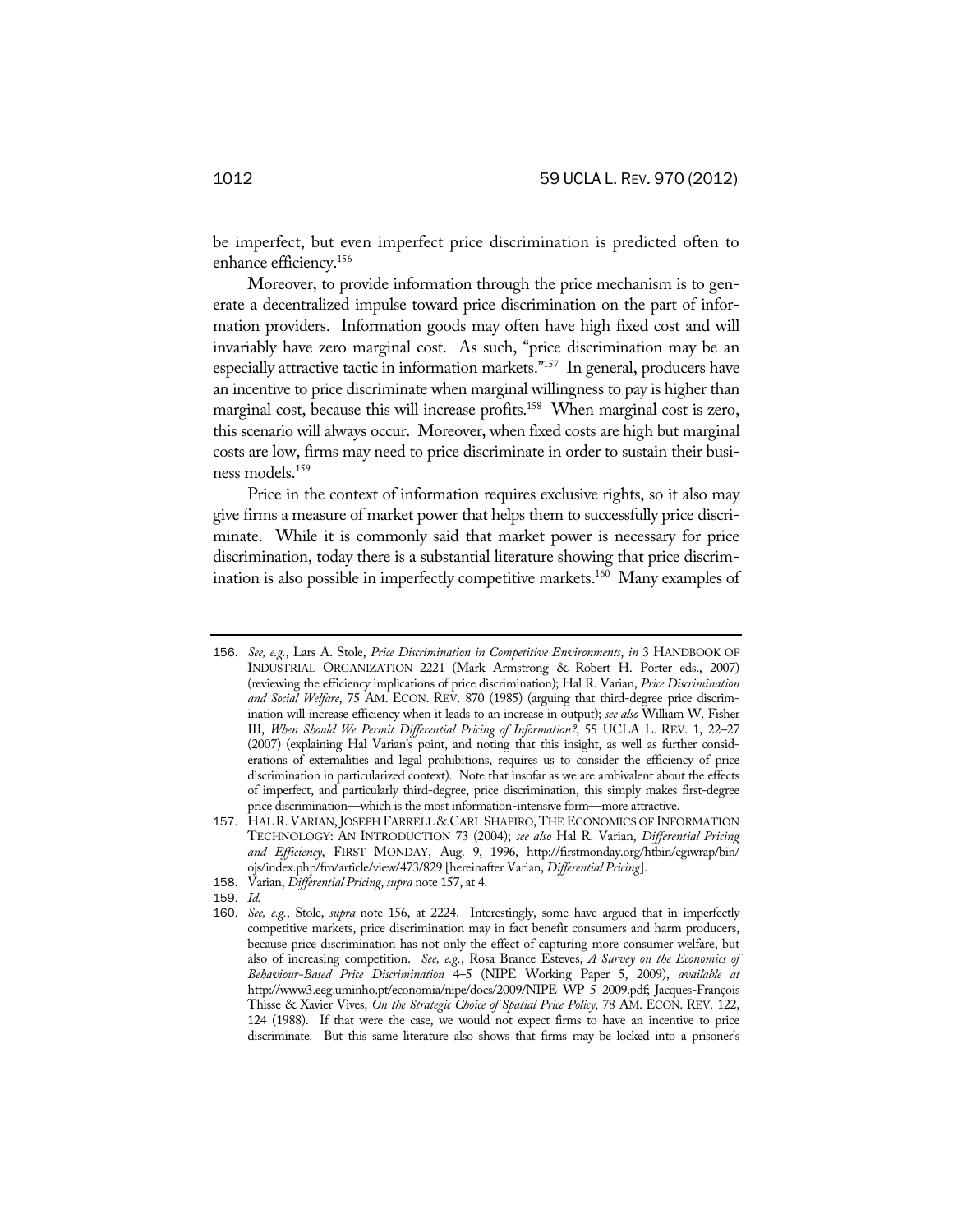price discrimination can in fact be identified in industries that are thought to have reasonably competitive markets, such as air travel.<sup>161</sup> Moreover, examples from informational markets are often used to illustrate the practice of price discrimination, such as the sale of hardcover and paperback versions of books, as well as what is called "windowing" in the movie industry, both of which exact higher prices from individuals who are more impatient and thus who appear to value a good more highly.162

In the area of information, then, when we use price we are particularly likely (1) to want price discrimination because it is expected to increase efficiency; (2) to trigger decentralized efforts on the part of firms to price discriminate; and (3) to give firms some degree of market power that will facilitate price discrimination. Two more things are necessary, though, before firms can effectively price discriminate: (1) information about consumers' willingness and ability to pay, and (2) the ability to prevent arbitrage between consumers.163 This is where conflicts with informational privacy arise.

The need to determine willingness to pay inherently is in tension with informational privacy because personal information is critical to the ability to cheaply and accurately price discriminate.<sup>164</sup> Economists identify three broad strategies for price discrimination: (1) first-degree price discrimination, in which a firm seeks to charge each customer according to her willingness to pay; (2) seconddegree price discrimination, in which a firm does not directly observe consumer heterogeneity but rather uses strategies such as versioning to allow consumers to self-select into the relevant groups; and (3) third-degree price discrimination, in which a firm charges customers based on some observable fact that is associated with consumer valuation (such as student status).<sup>165</sup>

Each of these techniques has privacy implications. The privacy implications are more serious with first- and third-degree price discrimination strategies

dilemma, engaging in price discrimination because they anticipate that other firms will do the same. *See id.*

<sup>161</sup>. *See, e.g.*, Varian, *Differential Pricing*, *supra* note 157, at 7.

<sup>162</sup>. *Id.* (discussing publishing); Fisher, *supra* note 156, at 5 (describing windowing, in which studios release movies sequentially in theaters, on pay-per-view, on DVD, and finally on network and then local television, with price paid per viewing decreasing along the way).

<sup>163</sup>. *See* Fisher, *supra* note 156, at 3–4.

<sup>164</sup>. *See* Odlyzko, *supra* note 155, at 356.

<sup>165</sup>. *See* ROBERT S. PINDYCK & DANIEL L. RUBINFELD, MICROECONOMICS 364–73 (3d ed. 1995); *see also* Esteves, *supra* note 160, at 2 (describing some of the variations in how seconddegree price discrimination is described). Versioning is common, for example, in the software industry: Software is released in slightly different editions that are sold for different prices, in order to induce consumers to sort themselves according to the value they place on the good. *See id.*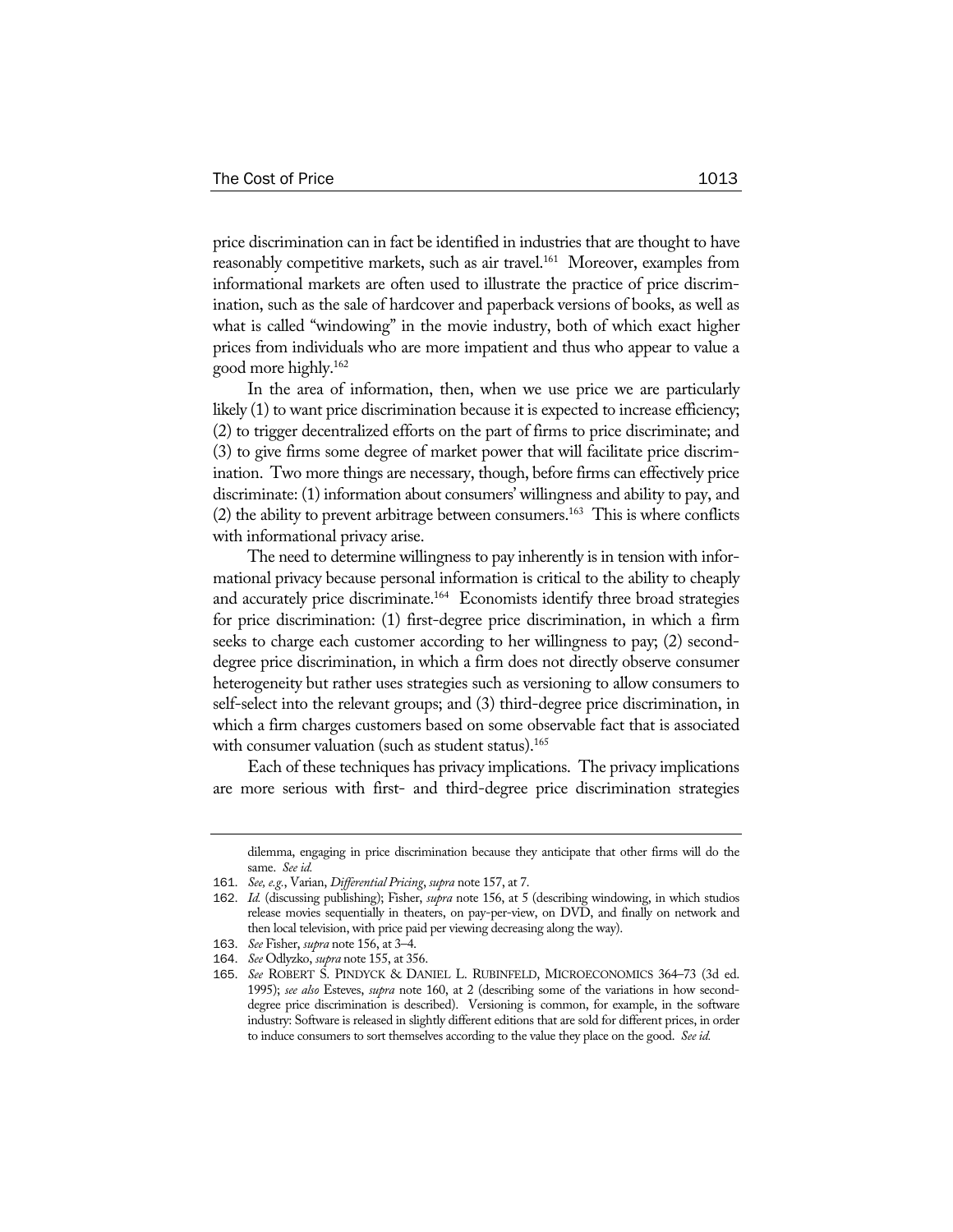because these strategies are based on direct observations of individual characteristics. Only with substantial access to personal information can companies approach first-degree price discrimination, the most profitable and efficient of the three forms of price discrimination.166 Much of the information that firms would want in order to estimate willingness to pay will implicate informational privacy information like "incomes, wealth, tastes, purchasing habits, and credit histories."167 While first-degree price discrimination was long treated in the economics literature as unrealistic, there is growing evidence that new technological capabilities have led companies to use specific, personal information about purchases to condition their pricing strategies.<sup>168</sup> Some observers of the digital environment have concluded that "[e]rosion of privacy and improved IT systems will enable a close approximation" of first-degree price discrimination to be achieved.169

Third-degree price discrimination also requires personal information, such as information about student status, age, or other characteristics that locate one in the relevant price cohort. Second-degree price discrimination does not depend upon firms directly observing qualities of consumers, and so it does not require firms to gather the same kind of private information. It may generate private information, though, such as the information that might be collected through a two-part tariff system that offers consumers a fixed rate to sign up for a service (say, to watch movies online), as well as a per-use rate for each unit of the good consumed.

The digital age has also dramatically increased the possibility of gathering, exchanging, and processing certain forms of personal information, as is described above. Many providers of information goods will be in no better a position to gather the needed data than are providers of more conventional commod-

<sup>166</sup>. *See* Odlyzko, *supra* note 155, at 357.

<sup>167</sup>. Fisher, *supra* note 156, at 37 (also noting that first-degree price discrimination may foster invasions of privacy). An alternative strategy to reach first-degree price discrimination would be an auction, in which individual willingness to pay is measured not via proxies, but rather directly, through offers to purchase. Auctions have fewer privacy implications than do the more common efforts to approximate willingness to pay by amassing personal information about people. All that an auctioneer learns is how much you value the good, not how much you earn, where you went to college, which movies you watched this month, and so forth. But auctions are rarely a realistic option, in part because they are costly to effectively arrange. *See* Odlyzko, *supra* note 155, at 357 (noting that auction mechanisms are hard to set up, and that "[i]t is easier and more productive to just charge more to those able to pay more, if one can"); *cf.* Charles Noussair, Stephane Robin & Bernard Ruffieux, *The Effect of Transaction Costs on Double Auction Markets*, 36 J. ECON. BEHAV. & ORG. 221, 222-23 (1998) (showing theoretically that where continuous double auctions are affected by transaction costs, efficiency will be compromised).

<sup>168</sup>. *See, e.g.*, Alessandro Acquisti & Hal R. Varian, *Conditioning Prices on Purchase History*, 24 MARKETING SCI. 367, 367 (2005).

<sup>169</sup>. Odlyzko, *supra* note 155, at 357.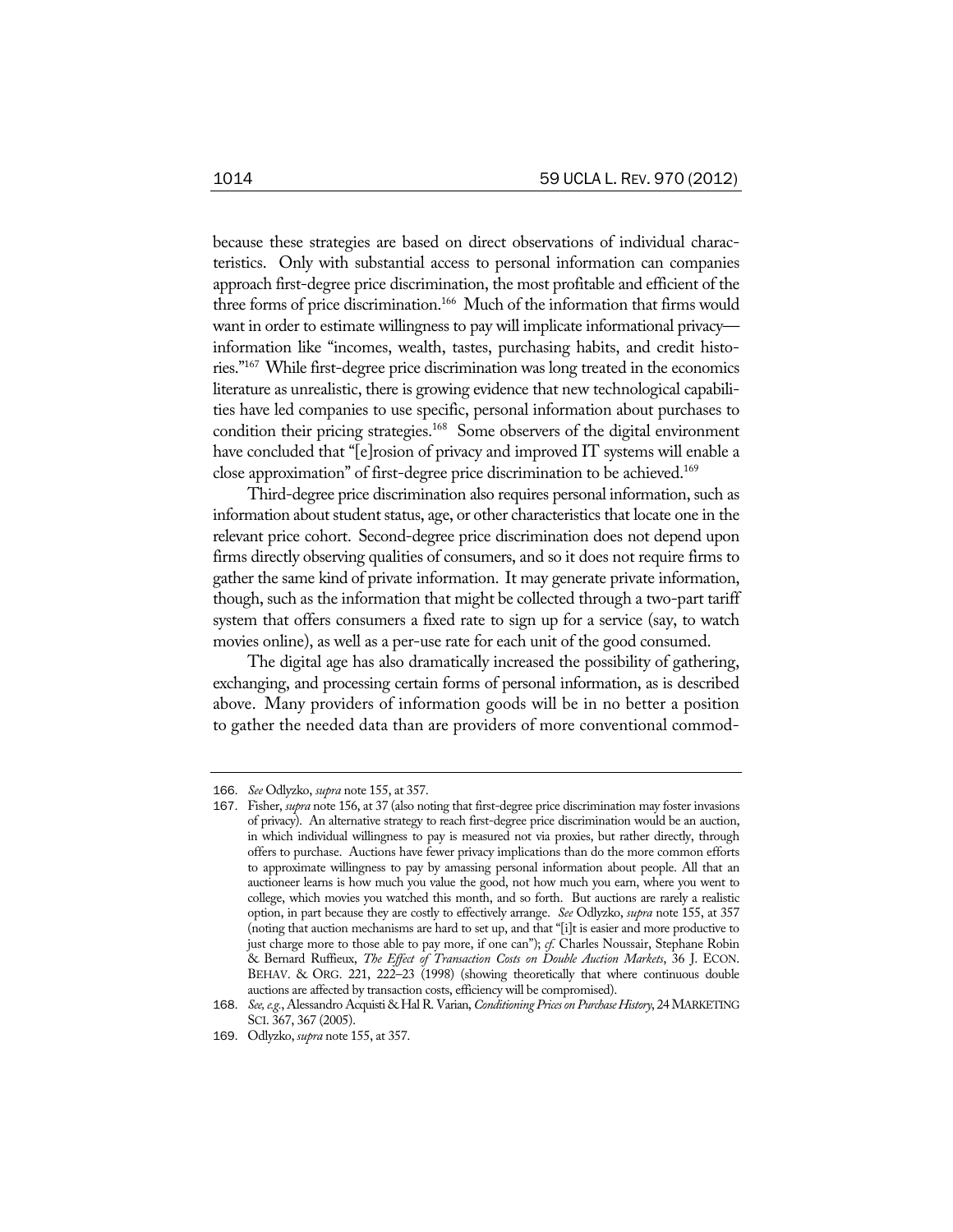ities. For example, pharmaceutical companies and band-aid companies may face similar (though in both cases possibly declining) barriers to obtaining accurate information about individual health status and income. But to the extent that information providers have more rents to gain than do providers of goods in competitive commodity markets, and to the extent that information providers enjoy the kind of market power that might allow them to negotiate with consumers for personal information (as pharmaceutical companies do with their patient assistance programs), $170$  they will have more incentive and ability to seek such information than do producers of ordinary commodities.

Some providers of information goods also have a special advantage in tracking customer behavior: those whose wares are distributed via the same digital networked environment that has allowed the recent revolution in the intimate tracking of consumer behavior. A drug or band-aid company might want to know exactly how consumers use their products once they have taken them home, but a company that sells real-time streaming video may have the technological capability to find out.

To successfully price discriminate, firms must also be able to limit arbitrage. Especially when information goods are concerned, efforts to do this may be in tension with privacy. One common strategy to prevent arbitrage in the information context is to deploy technological restrictions referred to as "digital rights management" (DRM) techniques.<sup>171</sup> DRM comes in many forms, some of which facilitate direct technological surveillance of individuals by allowing firms to track how individuals use information goods—which has evident implications for privacy.<sup>172</sup> Other kinds of DRM, like the content scramble system code that prevents DVD watchers from copying or fast-forwarding through copyright notices, simply prevent users from doing certain things with

<sup>170</sup>. These programs require individuals to divulge detailed personal information about income and household size, and sometimes also about assets and medical history, in exchange for possible discounts. For a sampling of some programs and their requirements, see *Participating Patient Assistance Programs*, PARTNERSHIP FOR PRESCRIPTION ASSISTANCE, http://www.pparx.org/en/prescription\_assistance\_programs/list\_of\_participating\_programs (last visited Feb. 28, 2012).

<sup>171</sup>. *See* Odlyzko, *supra* note 155, at 358 (associating the desire to price discriminate with new motives to impose DRM, as well as with "the spread of licensing as opposed to outright sales, and in tying arrangements").

<sup>172</sup>. Cohen, *DRM and Privacy*, *supra* note 23, at 585 ("Gathering information about intellectual consumption renders intellectual preferences accessible, both to the information provider and to third parties that might purchase it or invoke legal process to compel its production.").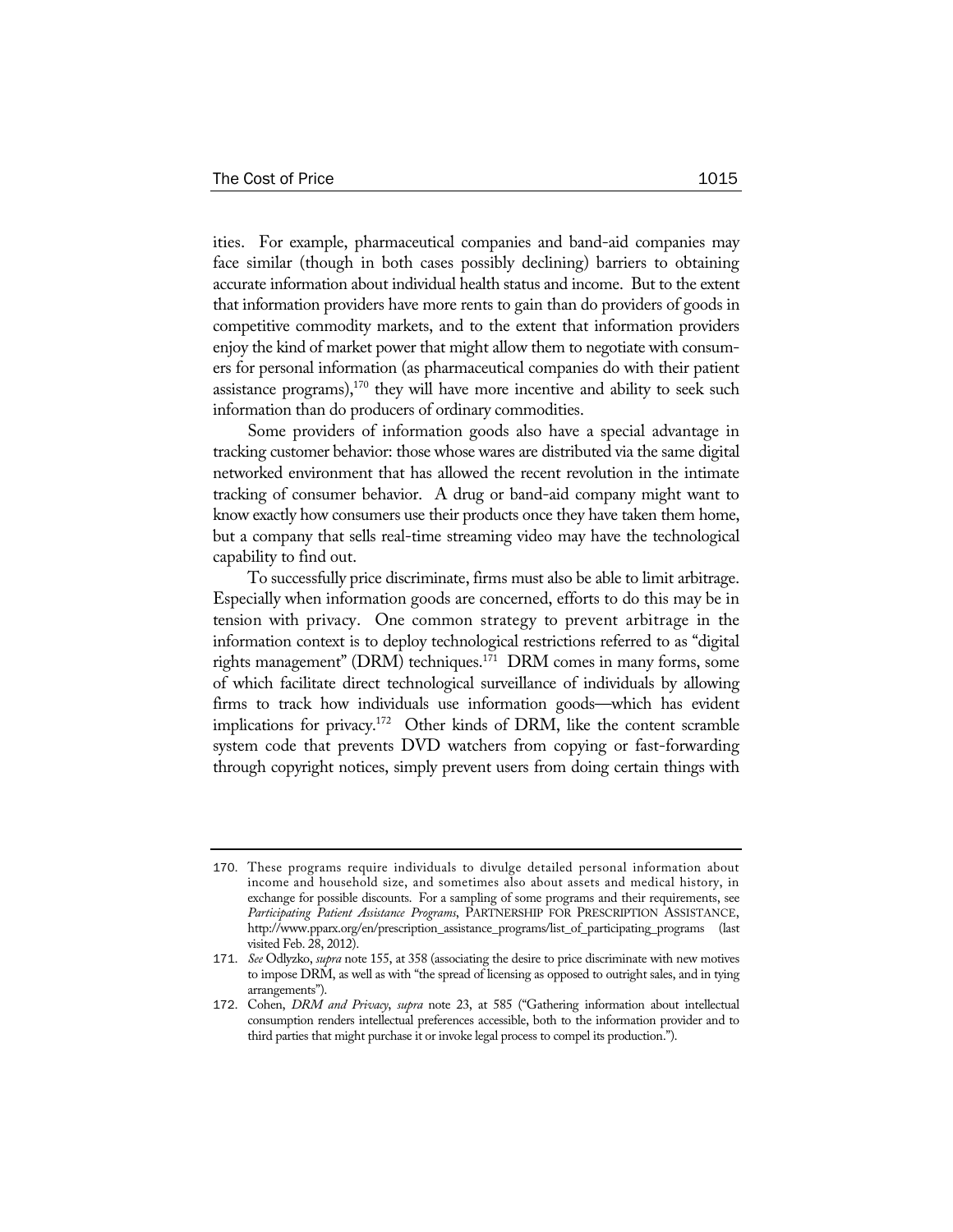information goods.<sup>173</sup> These have less straightforward privacy implications, but they nonetheless raise concerns that can be expressed in the rubric of privacy.174

Finally, we might expect the desire to control arbitrage in the context of information goods to lead producers to shift from a commodity model of information distribution toward a services model. Services are more difficult to resell or exchange with others than are commodities. So, "haircuts, physical examinations, or legal advice, are likely examples of goods for which price discrimination is possible because of the obvious difficulty in reselling them or in making multiple purchases."175 This provides a new perspective on the recent interest among information providers in moving to service-based models, like the Netflix streaming model for providing access to video content, or the cloud-computing model of providing software services.176 If these shifts permit more effective price discrimination, they may enhance efficiency. At the same time, in the digital networked age, service-based models yield unprecedented possibilities for surveillance because they give information providers a much more direct ability to track individual behavior than do more material forms of distribution.

Some might suspect that this relationship between price, price discrimination, and privacy will be short-circuited by the impracticality of price discrimination. Consumers famously react strongly to some kinds of price discrimination—a commonly cited example is the revolt that followed when Amazon sought to use its vast trove of customer data to engage in dynamic pricing, apparently charging repeat users higher prices than new customers.<sup>177</sup> But price discrimination can be done in many less transparent ways, such as "bundling and loyalty programs, which tend to disguise the actual price that is charged."178 Versioning is a tactic of this sort, as occurs when publishers

<sup>173</sup>. *Id.* at 580.

<sup>174</sup>. As Julie Cohen puts it, "Technologies that constrain user behavior narrow the zone of freedom traditionally enjoyed for activities in private spaces, and in particular for activities relating to intellectual consumption within those spaces." *Id.* This conception of privacy implies a "zone of noninterference with individual choice" that Cohen argues applies to intellectual goods, at least in private spaces. *Id.* at 582–83.

<sup>175</sup>. Kathleen Carroll & Dennis Coates, *Teaching Price Discrimination: Some Clarification*, 66 S.ECON. J. 466, 471 (1999).

<sup>176</sup>. This is not to suggest that information services are impermeable to attempts to capture and exchange the implicated information, of course. But they may increase the costs of reselling information.

<sup>177</sup>. *See* Fisher, *supra* note 156, at 11–12 (describing the Amazon experiment and the fierce consumer reaction to it). As Fisher also recounts, "In 2005, the Annenberg Center surveyed 1500 adult Internet users concerning their views of online marketing practices. Eighty-seven percent disagreed with the proposition that 'it's OK if an online store I use charges different people different prices for the same products during the same hour . . . .'" *Id.* at 12.

<sup>178</sup>. Odlyzko, *supra* note 155, at 358.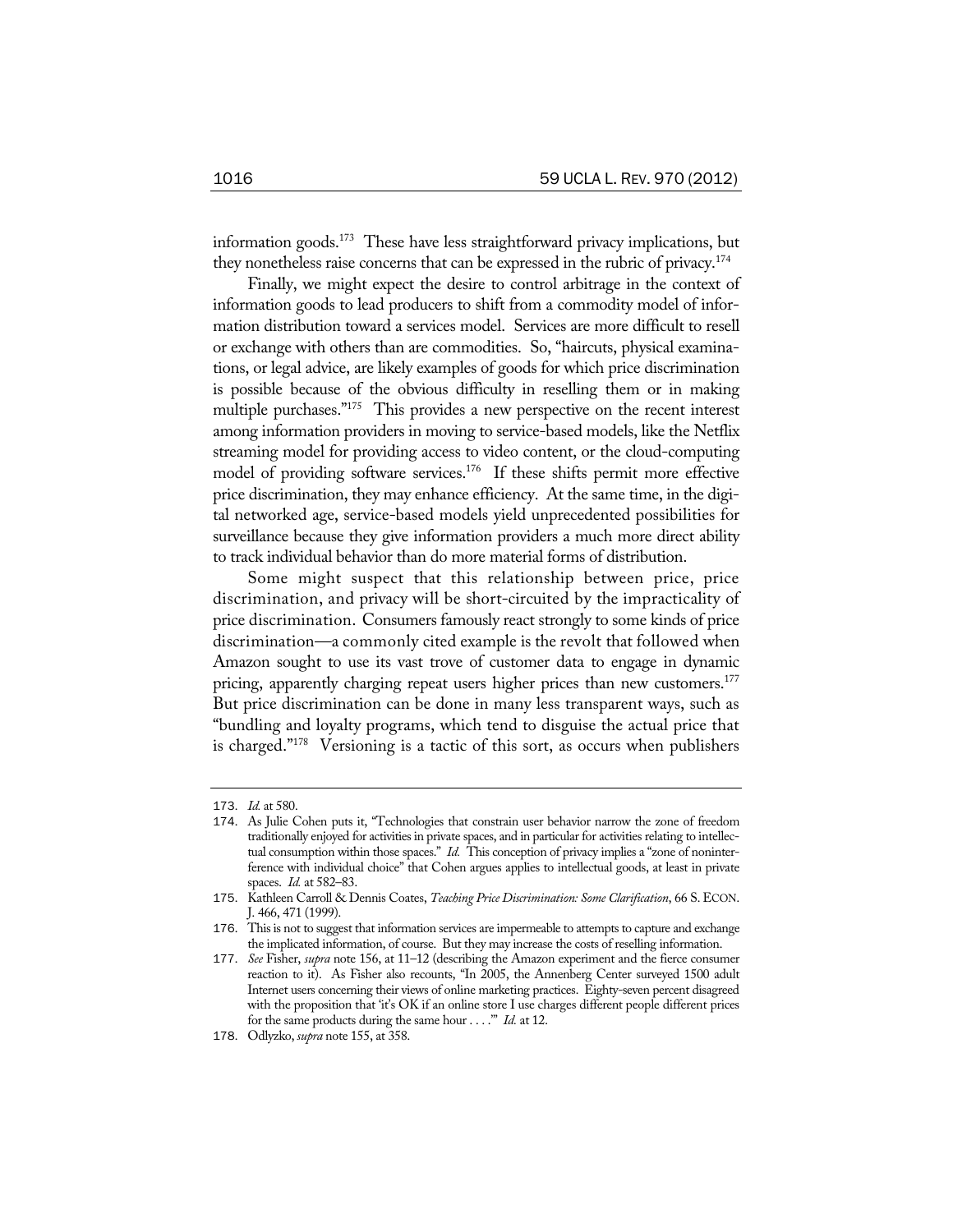sell hardcover and paperback editions of books, or when software companies sell versions of software with different capabilities (for example, professional and student versions).<sup>179</sup> Sellers can also offer discounts rather than surcharges offering consumers specific-to-them lower prices, rather than specific-to-them higher prices.<sup>180</sup> Although consumers respond more favorably to the discounts, they ultimately have the same effect as do the surcharges, because those who are not offered discounts are charged a higher baseline price.

Once price is adopted as an organizing principle, if we are to render the distribution and production of information goods efficient, we must countenance tracking of individual preferences and behaviors, as well as strong forms of encryption and other systems to control information goods once they reach consumers. Thus, substantial implications for privacy are bundled into the bargain that proposes price as the best means to generate information goods. The more we rely on price and seek to gain its benefits, the more pressure we put on values of informational privacy.

Note that we cannot resolve the tension between privacy and price from a perspective that is internal to the design of IP law. Some exceptions in IP law do serve purposes related to privacy, such as personal use exceptions in copyright.<sup>181</sup> Exempted personal uses can include time-shifting (for example, recording a television show to watch at a different time) and private displays; they are sometimes defended explicitly as means of protecting privacy.182 But even a very robust personal use exemption can, at best, address only one small part of the potential conflict between price and privacy. It can do little to alter the basic incentive structure that price sets up for the gathering of information relevant to price discrimination. If we conceive of DRM as implicating privacy interests, we might give individuals a right to hack it, or we might urge or require technology companies to design DRM that is minimally privacy invasive.<sup>183</sup> But again, this is at best a partial remediation of a more systemic tension.

A comprehensive privacy law imposed by statute could provide a more robust solution to the tension, and it certainly could create an external check on

<sup>179</sup>. *See* Carl Shapiro & Hal R. Varian, *Versioning: The Smart Way to Sell Information*, HARV. BUS. REV., Nov.–Dec. 1998, at 106.

<sup>180</sup>. *See* Acquisti & Varian, *supra* note 168, at 367.

<sup>181</sup>. *See* 2 PAUL GOLDSTEIN, GOLDSTEIN ON COPYRIGHT § 5.0 (2d ed. 1996) (describing exempted personal uses in U.S. law).

<sup>182</sup>. *See, e.g.*, Adolph Dietz, *Germany*, *in* 2 INTERNATIONAL COPYRIGHT LAW AND PRACTICE § 8[2][a], 8[2][f] (Paul Edward Geller ed., 2009).

<sup>183</sup>. *See* Cohen, *Right to Read*, *supra* note 134, at 1037–38; Cohen, *DRM and Privacy*, *supra* note 23, 611–12.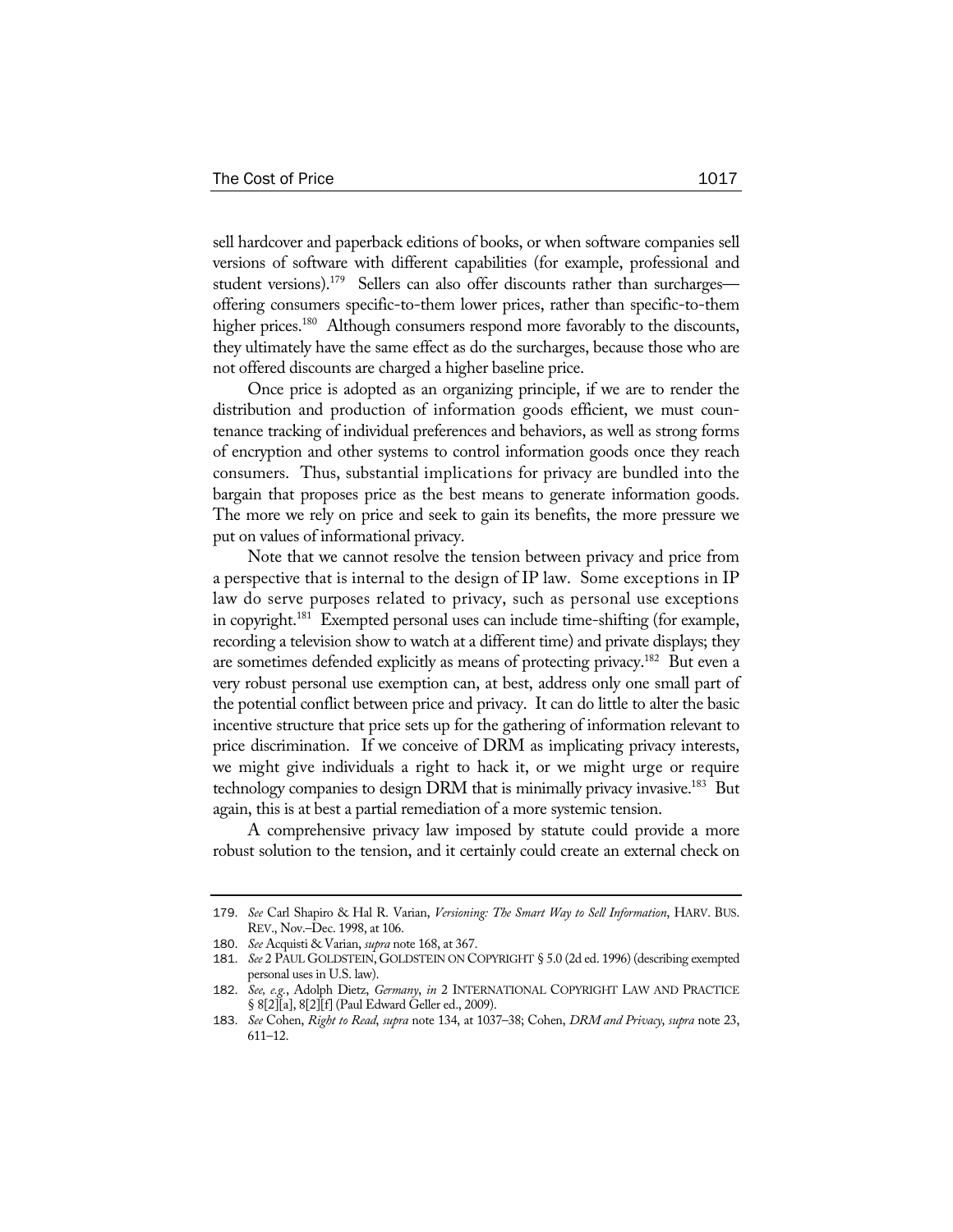the dynamic identified above. Just how much of an impact such a law would have would depend upon the nature of the law. The dynamics established by the institutional approach of IP would also create substantial incentives to circumvent the law. Even in the presence of such a law, therefore, the implications of the IP approach might nonetheless raise concerns for privacy. The point here, as above, is to make the issue visible so that more fine-grained analysis is possible, not to resolve in favor of one approach to scientific and cultural production in the abstract.

Is there reason to think that alternatives to the price mechanism could generate less tension with informational privacy, however? Yes, although the case is more qualified than in the domain of distributive justice, and it requires close attention to design questions.

Consider first the privacy implications of government provisioning: When setting up a system of prizes or contracts, government agents must determine which information goods to produce and how much to spend. Insofar as they seek to do this through some measure of what people want or need, this, too, will have implications for informational privacy. For example, Fisher's prize scheme for music would make use of sampling techniques like those developed by Nielsen Media Research to sample digital plays of songs and to compensate artists accordingly.184 Such systems would give government actors detailed information about music consumption of some sample of people, and they would thus implicate privacy concerns. Fisher suggests that the system be designed to minimize these concerns—for example, by ensuring that the government receives only aggregate data.185 Notably, this form of a prize (which is more intensive in its surveillance than are more conventional prizes) also requires information only about music demand and does not require the kind of wide-ranging personal information necessary to price discriminate. The IP system encourages more pervasive consumer surveillance than does a system like Fisher's because it creates a demand for information not just about the popularity of information goods, but also about individual willingness and ability to pay. Price thus plausibly incentivizes a different and more intrusive kind of gathering of personal information than does government procurement.

In the context of medicines, government valuations for prizes might be based on an ex post measure of consumption that is analogous to the Fisher proposal. Again, this requires some government access to personal information,

<sup>184</sup>*. See* FISHER, *supra* note 18, at 226–28.

<sup>185</sup>. *Id.* at 228.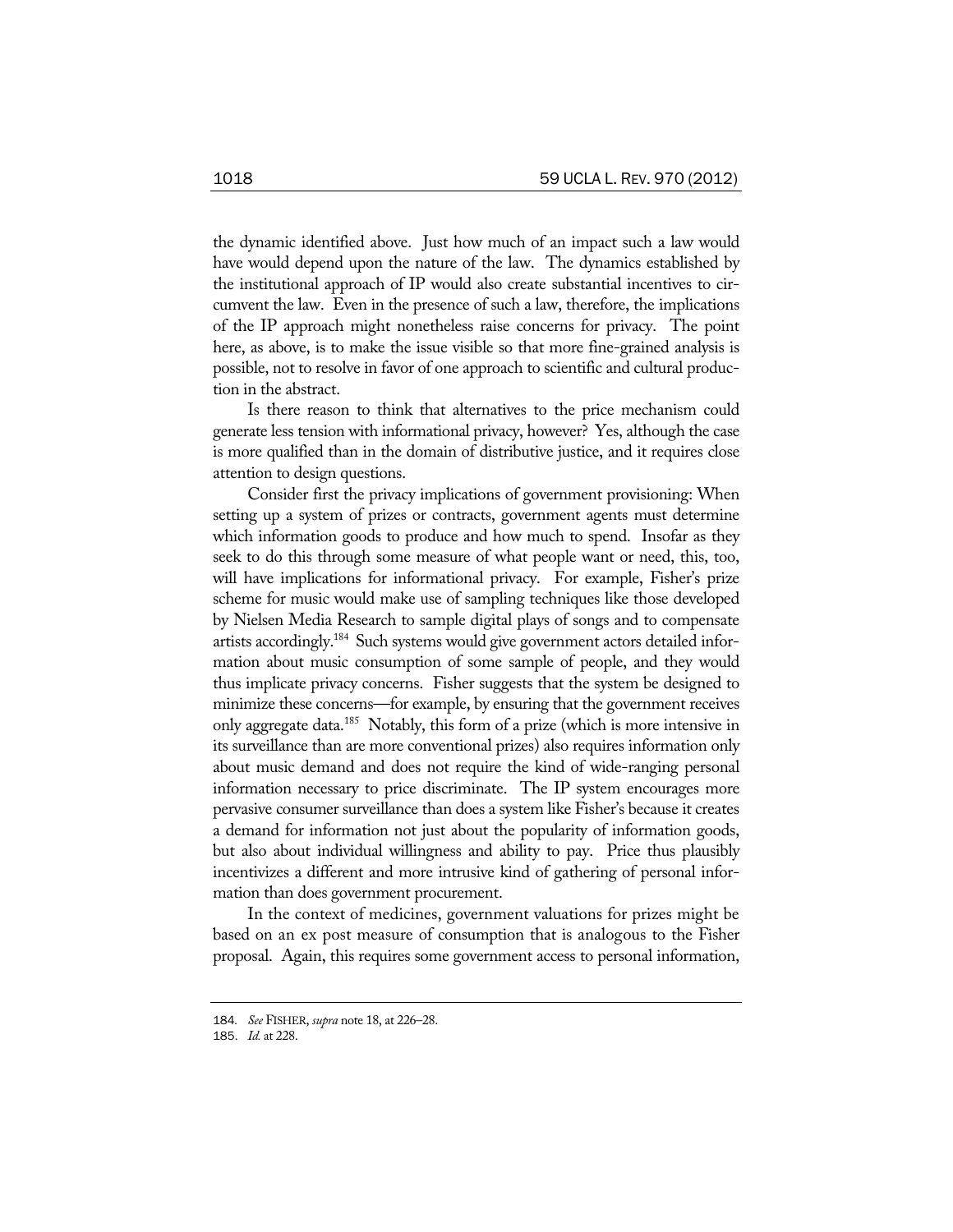but that information need not be personally identifiable. Prizes for vaccines or antibiotics could also instead be based upon public health statistics about morbidity and mortality, as well as upon estimations of the costs of R&D. These would require less personal information from consumers than would the kind of efforts that a pharmaceutical company might invest in when seeking to implement a robust plan of price discrimination.

Finally, government provisioning is undertaken by a centralized and formally accountable public actor, whereas price discrimination occurs in a more decentralized and private fashion. A centralized government scheme for collecting information might be easier to observe and to render accountable. The data-gathering and exchange practices of private firms are notoriously diverse and complex, making policing and accountability perhaps more difficult than they would be if governmental data collection were involved. Thus, there are reasons to think that government procurement schemes have advantages over price from a privacy perspective.

The practices that fall under the rubric of commons-based production are also diverse, and therefore they are difficult to assess in the abstract. But if we consider the structure of commons-based production, there seems to be no obvious relationship between this mode of production and informational privacy. Hobbyists and user-driven innovators are motivated by their own aims and interests, rather than through an other-regarding assessment of demand for information goods. Some commons-based producers, whether they are opensource software programmers or aspiring musicians and artists, may wish to track how their work is being taken up; however, they are likely to have relatively limited tools and resources at their disposal to engage in extensive surveillance. There are sophisticated players in the commons-based production space, such as Wikipedia, but there is also some reason to think that they are likely to be more sensitive to privacy concerns than are conventional firms. For example, their production model may be exceptionally sensitive to their public reputation and to user goodwill. Perhaps it is no accident, then, that when the *Wall Street Journal* examined the privacy practices of the fifty most popular websites in the United States, the website with the most favorable privacy practices was Wikipedia.186 It was the only site examined that did not put tracking files on users' computers to gather information about their browsing activity, and it was the only one to receive a "0" score on the privacy exposure

<sup>186</sup>. *What They Know*, WALL ST. J. BLOGS—WHAT THEY KNOW, http://blogs.wsj.com/wtk (last visited Feb. 28, 2012).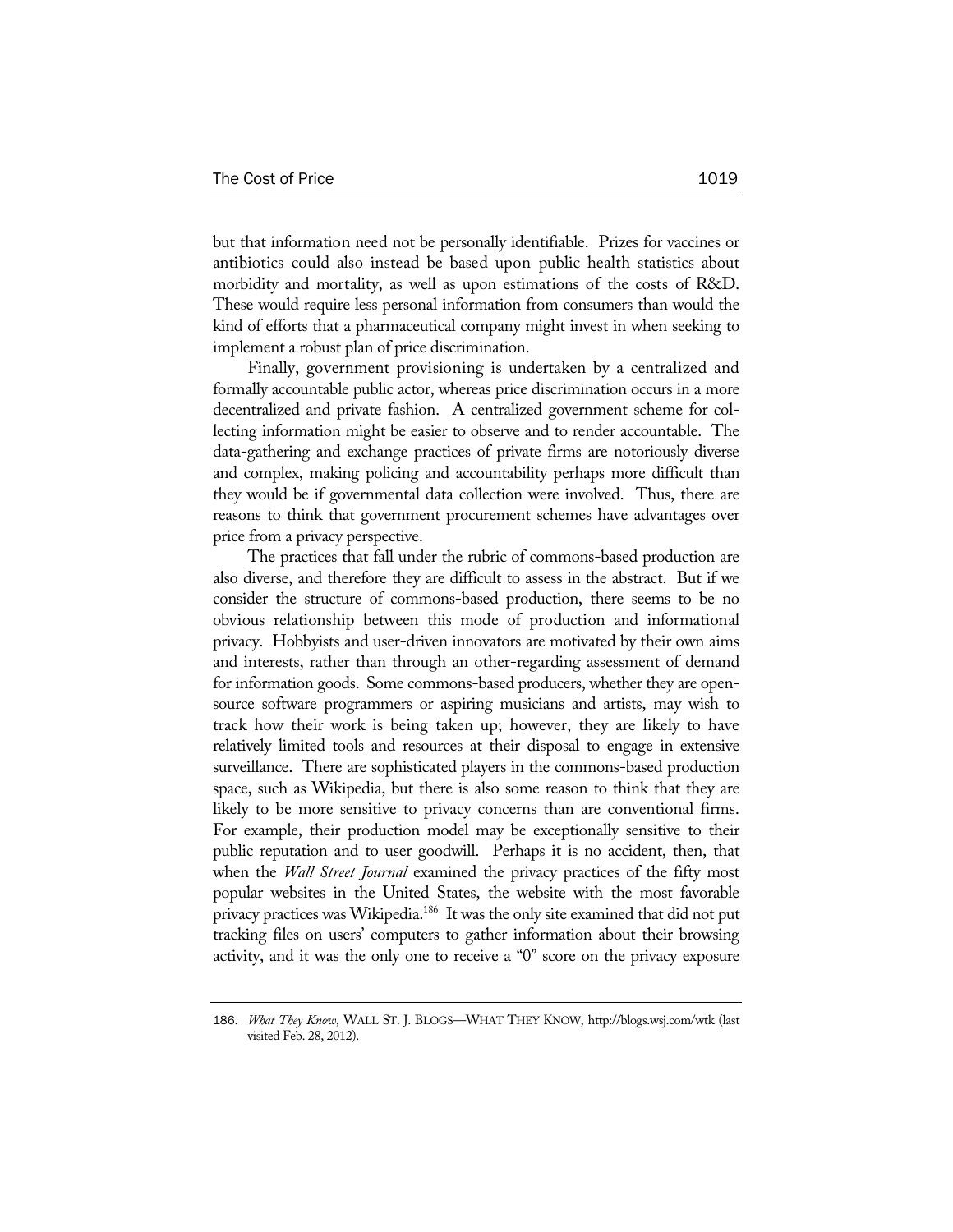index developed by the newspaper, which evaluated practices like usage of cookies and sharing and retention of data.<sup>187</sup>

The two websites with the most aggressive practices with respect to privacy were dictionary.com and merriam-webster.com.<sup>188</sup> Each website put more than two hundred separate tracking files on users' computers to gather information about their browsing activity, and each sold or shared this information with at least fifty other companies.<sup>189</sup> This suggests that there is yet another mode of information production besides those we have discussed so far, and that the commons, government procurement, and even IP may have advantages over this mode of production from a privacy perspective. Websites such as dictionary.com, in effect, use a market nonexclusion strategy to fund the production of information goods.190 That is, they produce information goods and make them freely available without exclusion. But unlike in a commons, these producers are driven by market motives. In a sense, this is the world of information production that the standard economic story discounts, in which neither exclusivity nor some other direct subsidy is needed to sustain the production of information. Rather, information is produced by market mechanisms without exclusion because some ancillary good or service that is attached to the information can be sold. Dictionary.com, in fact, follows a popular online business model: It makes information available for free, and it monetizes its production and provision indirectly by gathering and selling the personal information of users.<sup>191</sup> This strategy produces evident pressure on informational privacya pressure that appears more acute than that produced by government procurement, commons-based approaches, and possibly IP too.

Again, my aim is not to show that one of the possible mechanisms will invariably have advantages over the others with respect to privacy. There might be reason to conclude that even minimal government collection and processing

<sup>187</sup>. *Tracking the Trackers: Our Method*, WALL ST. J. BLOGS—WHAT THEY KNOW (July 31, 2010), http://online.wsj.com/article/SB10001424052748703977004575393121635952084.html; *see also What They Know*, *supra* note 186. The sites with high-rated exposure were sites like dictionary.com and comcast.net, which used 254 and 151 trackers, respectively. *Id.*

<sup>188</sup>. *See What They Know*, *supra* note 186.

<sup>189</sup>. *See id.* For a more detailed description of the method of the study, see *Tracking the Trackers*, *supra* note 187.

<sup>190</sup>. *See* BENKLER, *supra* note 18, at 43.

<sup>191</sup>. *See* Solove, *supra* note 136, at 1448 ("Many web sites require people to supply personal information in order to gain access to information on the web site. . . . In short, useful information and services are being exchanged for personal information, and this represents the going 'price' of privacy.").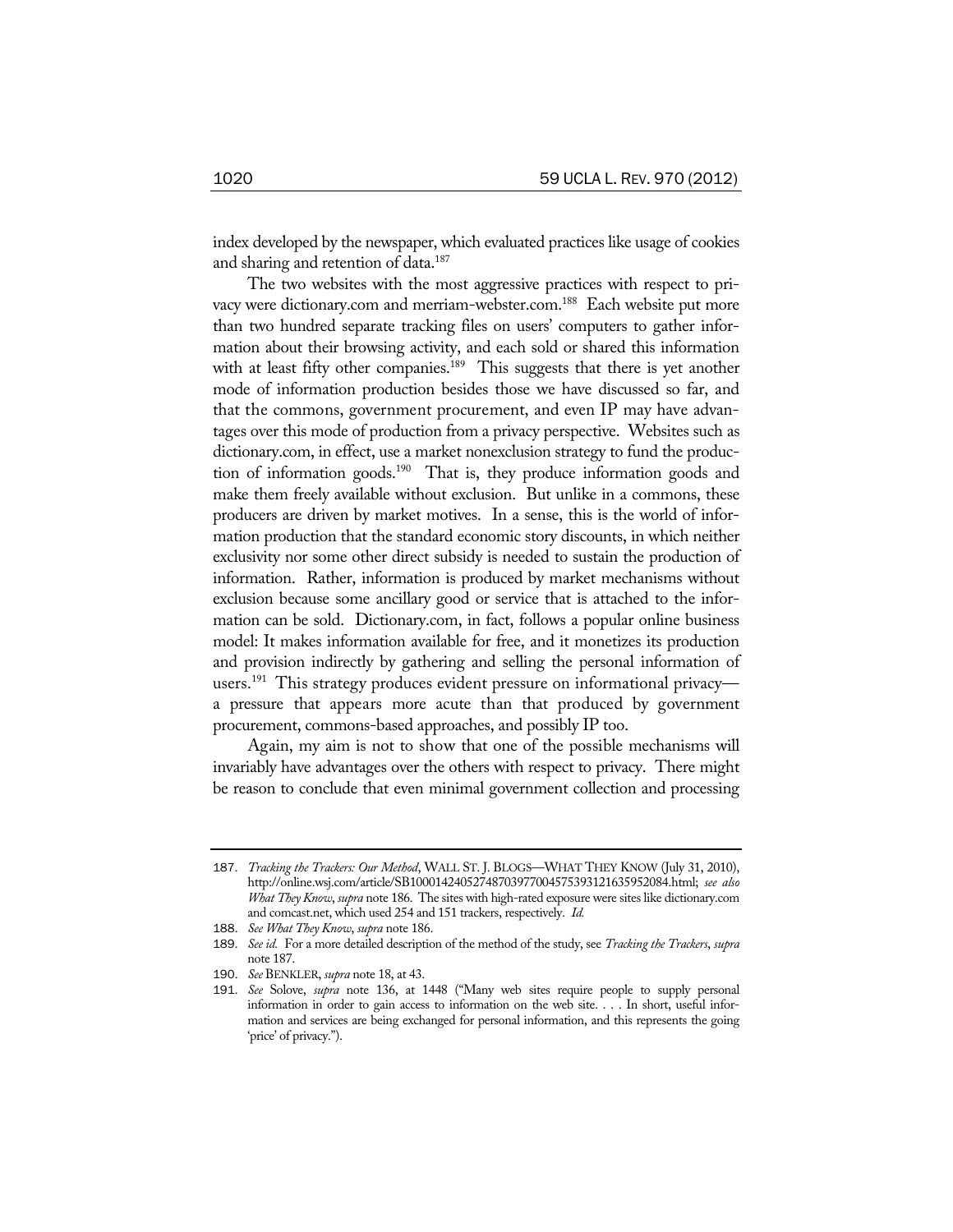of data about demand for information goods is more troubling than more intensive collection of personal information by private actors. We might also argue about whether private sector actors are likely to be more accountable to the privacy concerns of consumers than would be the government; or we may take the view that the fact that consumers often willingly share their information in private markets but may have less choice to opt out of government schemes is important, if not decisive, from a privacy perspective. But to engage in this debate, we must take an externalist view and consider the costs that the price approach imposes on informational privacy, as well as the possible advantages of other institutional approaches in this same register.

#### **CONCLUSION**

The field of IP law today, as the name suggests, focuses predominantly on one modality of legal regulation of information: exclusive rights. The central concern of the field is the optimal functioning of exclusive rights in information—including, for example, their proper length and breadth, their proper administration, and their appropriate exceptions. Arguments about the proper scope of IP law are generally arguments about the most efficient scope of IP law; efficiency is the dominant value to which the field responds.

Yet efficiency analysis provides us with no general reason to favor IP over the many alternative means of sustaining the production of information goods. As shown in Part I, it is not possible to conclude a priori that IP is more efficient than alternatives such as government procurement or commons-based production. Economists have identified a range of influences that will affect the tradeoffs between IP and these other approaches. At a minimum, these variables need to be assessed in context. They may also be difficult to assess with certainty, leaving a substantial number of cases in which efficiency analysis cannot provide criteria for choosing between different innovation mechanisms. Paradoxically, while efficiency is the touchstone of IP law, it provides no justification for making IP the centerpiece of conversations about information policy.

This is not visible under the internalist viewpoint that prevails in the field. But by telescoping out to bring institutional approaches other than IP into view, we give broader scope not only to conversations about efficiency, but also to conversations about fundamental values such as privacy and distributive justice. If economic arguments will often be indeterminate when comparing different institutional approaches to scientific and cultural production, then we would do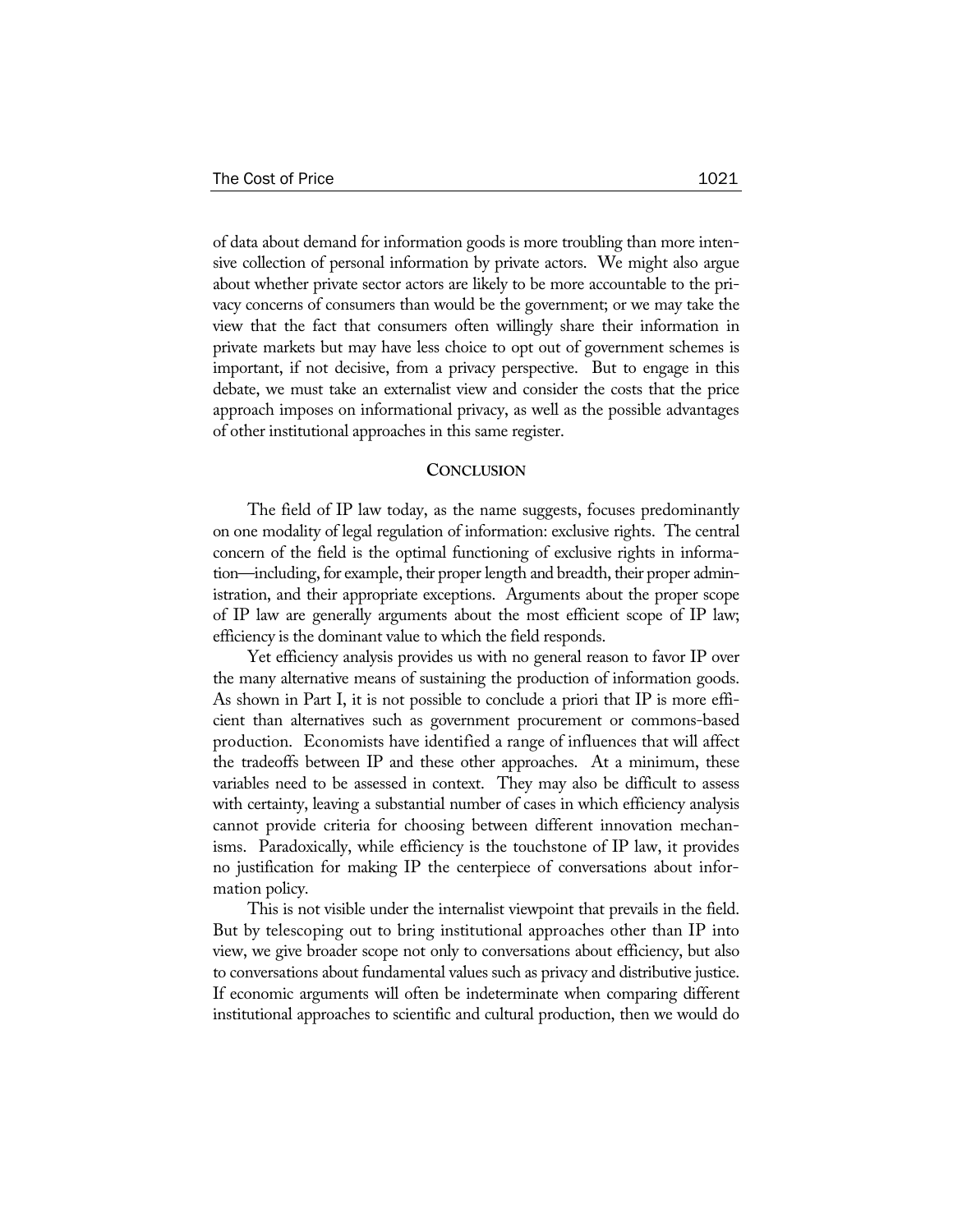well to better develop our understanding of the implication of other values for such choices.

Using exclusive rights to govern the production and distribution of information is in tension with values of distributive justice and privacy because of the primary role that it accords to price. When information is priced, it will be disproportionately difficult for the poor to access. Where information is involved, the central objection to this argument is not the usual one, which is that price may ultimately be beneficial because it is more efficient than are the alternatives (as we have seen, this is not clearly so). Rather, it is the internalist argument that exemptions for the poor ultimately will not only promote but will also undermine access for the poor, because they will compromise the production of new informational goods. As Part II shows, this argument is flawed, because it will sometimes be possible to give the poor access to information without substantially disrupting the market for innovation. But the flaw in this argument also shows its strength: Ultimately, to give real scope to distributive concerns, we must countenance not just exceptions internal to IP, but alternatives to IP that may be better situated to meet distributive aims.

Government procurement and commons-based approaches do not depend on price to drive investment in information, so they can be more easily directed at the needs of the poor. They can also be more progressively funded than IP in situations in which the rich and poor have the same needs. There are some basic informational goods—goods like medicines or textbooks—that are so important that we may conclude that everyone should have them, whether or not they would choose to purchase them in a market setting. The key virtue of price is said to be its ability to induce production of informational goods in accordance with what we value, because it links production to preferences in a decentralized fashion. But when what we value is not the same as what people may prefer in markets, price can only misfire.

An externalist view also allows us to see the tension between the IP approach and informational privacy that stems from the relationship between price, price discrimination, and privacy. Choosing price as a means of producing and distributing information means that we want firms to price discriminate, because price discrimination will likely enhance efficiency. Firms that price information will also find price discrimination very attractive as a strategy, and they may have the measure of market power needed to implement it. But price discrimination requires copious personal information. It also requires the ability to prevent arbitrage, and measures to prevent arbitrage may also undermine privacy. Price and privacy are thus in structural tension in the context of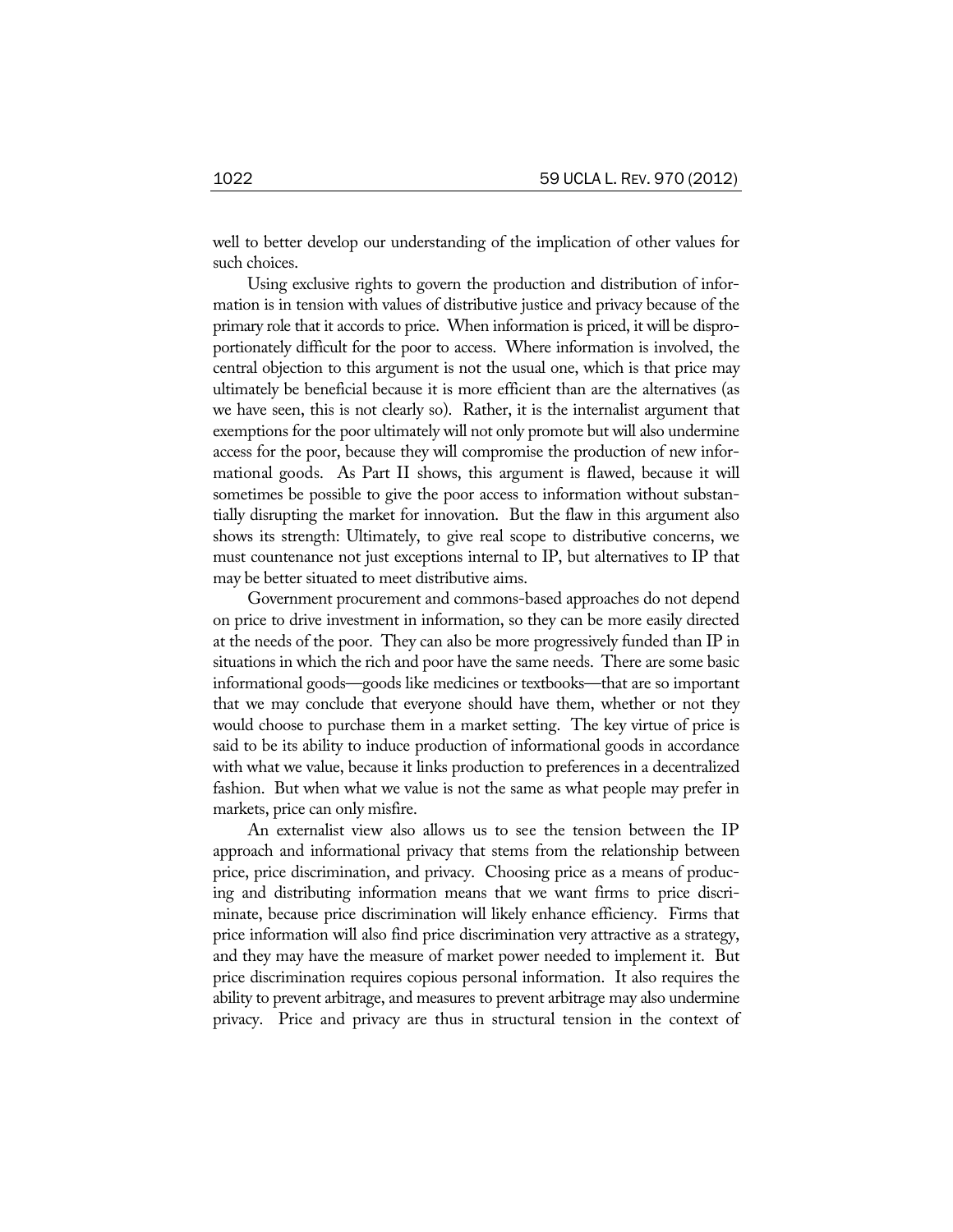information. The more we value privacy, the less attractive price is as a strategy for producing and distributing information.

Other modes of information production plausibly generate less tension with privacy values. While governments may wish to track demand when creating a contract or prize, they need not obtain the kind of information about individual willingness and ability to pay that is essential to price discrimination. Government data gathering may also be more transparent and accountable than is private data gathering. Commons-based producers, in turn, may have no interest in external demand, much less individualized information about willingness and ability to pay. When such producers do want information about how their works are being used, they may have limited resources to obtain it. More sophisticated commons-based producers such as Wikipedia may protect user privacy to safeguard the norms or goodwill upon which their mode of production relies.

Once we recognize the problems that price poses for distributive justice and privacy, it also becomes clear that we cannot solve these problems from a perspective internal to IP law. Compulsory licensing of patents, for example, may improve access to existing informational goods for the poor. But it cannot make up for the demand failure that attends the mechanism of price, or for the fact that price tracks preferences while distributive justice requirements may not. Exceptions and limitations to IP also fail to redress the broader implications that price has for privacy. While we can exempt certain personal uses from the reach of copyright law, for example, this will not address the broader implications that pricing information has for the widespread surveillance of consumer characteristics and behaviors.

The field of IP law should thus have a considerably broader frame of reference than it has today. We should not treat IP as presumptively the right way to induce information production, and we should direct more effort toward understanding and developing approaches such as government procurement and commons-based production. These approaches are already important to our systems of scientific and cultural production. As importantly, we have some distance to go before attaining a comprehensive understanding of how law shapes and might reshape these different realms—much less of the normative and institutional forces that help these approaches succeed or fail. For example, as Part I discusses, one key to the effectiveness of the government contracting approach is the government's ability to select sound research projects and to control the risks of capture. A literature exists outside of law assessing, for example, the quality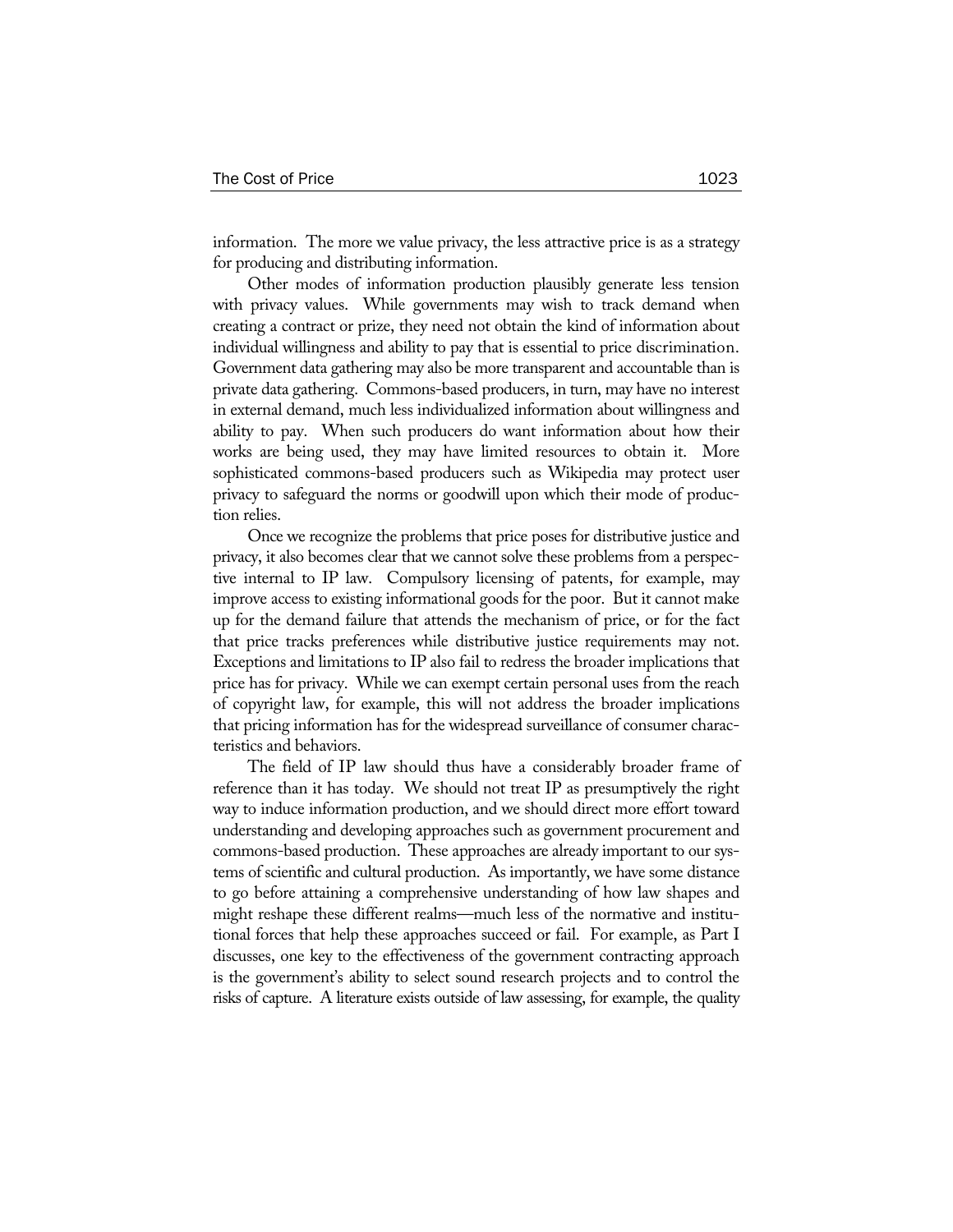of the peer review process at government agencies,<sup>192</sup> as well as the influence of congressional committees and lobbying on the allocation of government grants.<sup>193</sup> Both peer review and congressional intervention in government funding decisions may be governed in part by legal frameworks, $194$  and, of course, also by norms. If we want to understand our system of scientific production and to improve its effectiveness, its fairness, and the like, then studying and critiquing these systems should be of importance to IP scholars, too. The small legal literature addressing both government contracting and prizes as institutional approaches provides an important foundation for the development of this domain of work.<sup>195</sup>

The new literature on the information or cultural commons has begun to explore the normative and institutional conditions that can help make such a commons function. But more is needed to develop these early forays into a robust field of analysis.<sup>196</sup> More, as well as more systematically structured, examples of functioning commons systems—and of failure in the commons—are needed. We also require more sophisticated accounts of how the IP system interacts with commons-based production, as well as systems based on government funding of science or culture.<sup>197</sup> The question of where commons-based, government procurement, and IP approaches are complementary to one another, and where they may detract from or interfere with one another, is particularly important to

<sup>192</sup>. *See, e.g.*, Theodore A. Kotchen et al., *NIH Peer Review of Grant Applications for Clinical Research*, 291 JAMA 836, 842–43 (2004) (offering evidence that the NIH peer review process favors grant applications for laboratory research over clinical research); Rustum Roy, *Funding Science: The Real Defects of Peer Review and an Alternative to It*, 10 SCI. TECH. & HUMAN VALUES 73 (1985) (summarizing criticisms of the peer review process at agencies such as NIH and NSF and offering alternatives). For a description of the NIH peer review process, see Office of Extramural Research, *Peer Review Process*, NIH, http://grants.nih.gov/grants/peer\_review\_process.htm (last visited Feb. 28, 2012).

<sup>193</sup>. *See, e.g.*, Deepak Hegde & David C. Mowery, *Politics and Funding in the U.S. Biomedical R&D System*, 322 SCIENCE 1797 (2008).

<sup>194</sup>. *See, e.g.*, 42 U.S.C. § 289A (2006) (circumscribing the NIH peer review process); *see also* Deepak Hegde & David C. Mowery, *Supporting Online Material for Politics and Funding in the U.S. Biomedical R&D System*, SCIENCE (Dec. 19, 2008), http://www.sciencemag.org/content/suppl/ 2008/12/18/322.5909.1797.DC1/Hegde.SOM.pdf (describing how congressional appropriations bills and committee reports affect NIH grantmaking, including by allocating funding among NIH institutes and by urging the NIH to direct resources toward particular diseases).

<sup>195</sup>. Though it does not pretend to be comprehensive, a list of some important examples can be found in note 19, *supra*.

<sup>196</sup>. Michael Madison, Brett Frischmann, and Katherine Strandburg offer one path forward here, in their important recent article urging more systematic investigation of the "constructed cultural commons." Madison, Frischmann & Strandburg, *supra* note 20, at 657.

<sup>197</sup>. *See* Eisenberg, *supra* note 18; Amy Kapczynski et al., *Addressing Global Health Inequities: An Open Licensing Approach for University Innovations*, 20 BERKELEY TECH. L.J. 1031 (2005); Rai, *supra*  note 18.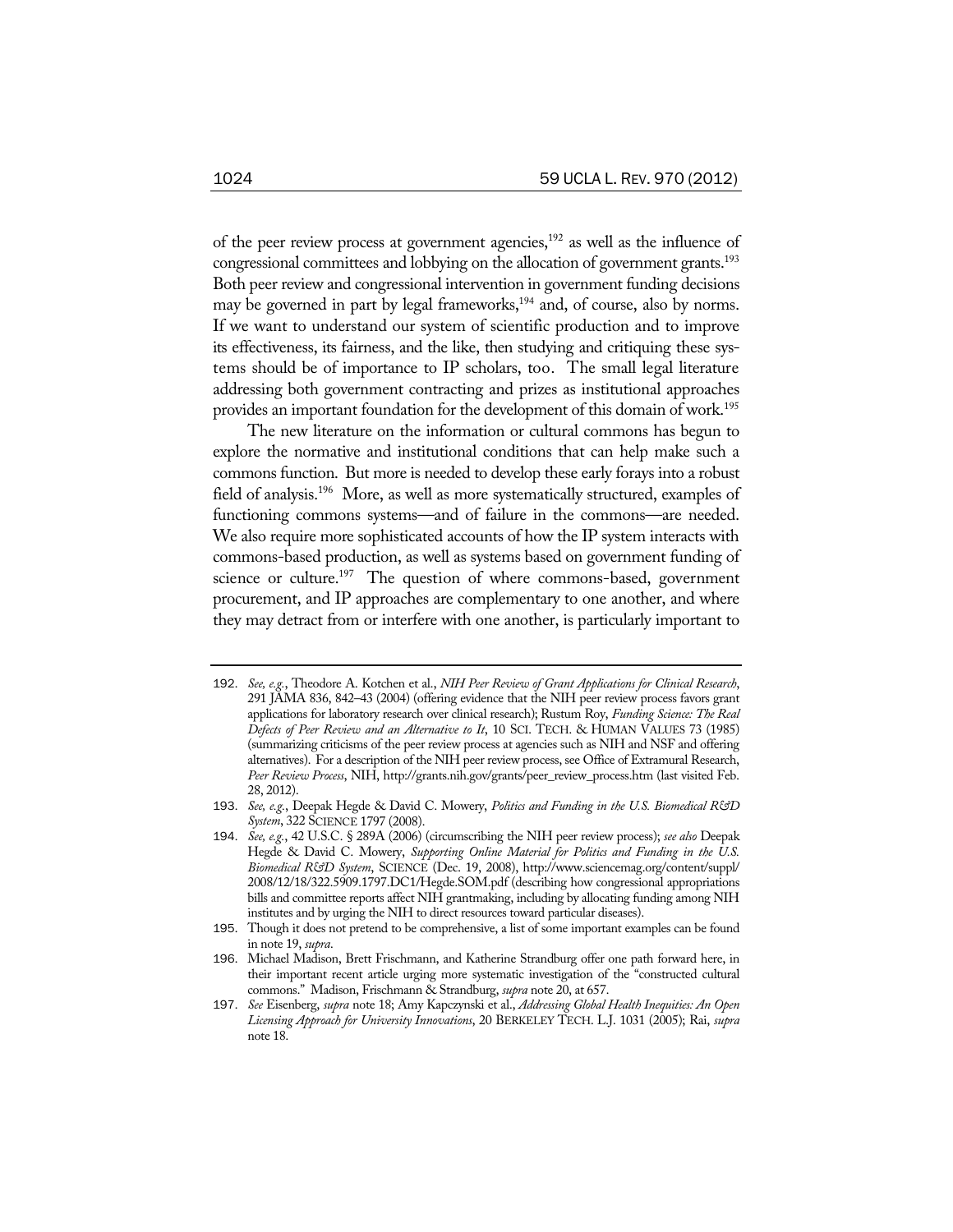our understanding of our fundamentally mixed ecology of scientific and cultural production. The task is particularly pressing and complex given the recent questions raised about the potential of market-based norms to "crowd out" the more intrinsic norms that may motivate some commons-based creation.<sup>198</sup>

Because efficiency analysis will often be indeterminate when asking externalist questions about the choice between innovation schemes, we should also develop our understanding of the implication of other values on the choice between approaches to innovation. As I have argued, if we reason from values of distributive justice and privacy, we see that the commons and government procurement may have constitutive advantages over IP approaches, providing ample reason to consider the implication of such arguments in more detail in particular cases.

A broader frame for the field would likely facilitate the kind of analysis called for in this Article.<sup>199</sup> There is something incongruous about studying or teaching about the process of scientific peer review or innovation by online gamers under the rubric of intellectual property. The question of the best frame for the field is an interesting and important one, $200$  but in calling for IP externalism,

<sup>198</sup>. Yochai Benkler and Wendy Gordon have both recently brought attention to the rich economic and psychological literature on crowding out, and to its possible implications for IP law. BENKLER, *supra* note 18, at 115; Wendy J. Gordon, *Discipline and Nourish: On Constructing Commons*, 95 CORNELL L.REV. 733, 749 (2010); Wendy J. Gordon, *Render Copyright Unto Caesar: On Taking Incentives Seriously*, 71 U. CHI. L. REV. 75, 88 (2004). For a discussion of intrinsic and extrinsic rewards and some of the potential pathways of crowding out, see, for example, Bruno S. Frey & Felix Oberholzer-Gee, *The Cost of Price Incentives: An Empirical Analysis of Motivation Crowding-Out*, 87 AM. ECON. REV. 746, 746 (1997) (defining extrinsic motivation as "activated from the outside" and intrinsic motivation as relating to "activities one simply undertakes because one likes to do them or because the individual derives some satisfaction from doing his or her duty"); *see also* Bruno S. Frey & Reto Jegen, *Motivation Crowding Theory*, 15 J. ECON. SURVS. 589, 591 (2001). Also relevant here is recent empirical work, based on more conventional rational-actor models, that suggests that the introduction of IP into academic science may have led academics to shift their research toward questions of more commercial significance. *See* Pierre Azoulay, Wavery Ding & Toby Stuart, *The Impact of Academic Patenting on the Rate, Quality and Direction of (Public) Research Output*, 57 J.INDUS.ECON. 637 (2009).

<sup>199</sup>. A robust literature in sociology and psychology suggests that conceptual frameworks matter to how people understand issues. For a brief review of the underlying literature, as well as an explanation of frame analysis, and an exploration of the role of framing related to the IP industries and the recent countermobilization, see Kapczynski, *supra* note 27. The sense that the name of a field matters is reflected in recent arguments that the recasting of the distinct fields of "copyright," "patent law," and "trade secret law" under the more rarefied rubric of intellectual property has influenced the substantive contours of this area of law. *See, e.g.*, Lemley, *supra* note 27, at 1033.

<sup>200</sup>. For example, we might consider frames such as "information law," "innovation law," or "the law of scientific and cultural production." The stakes of particular frames are worth investigating at greater length, but I note a few possible consequences of these three. Using information as the central frame would likely reinforce the prominence of economic logic in the field, and focus our